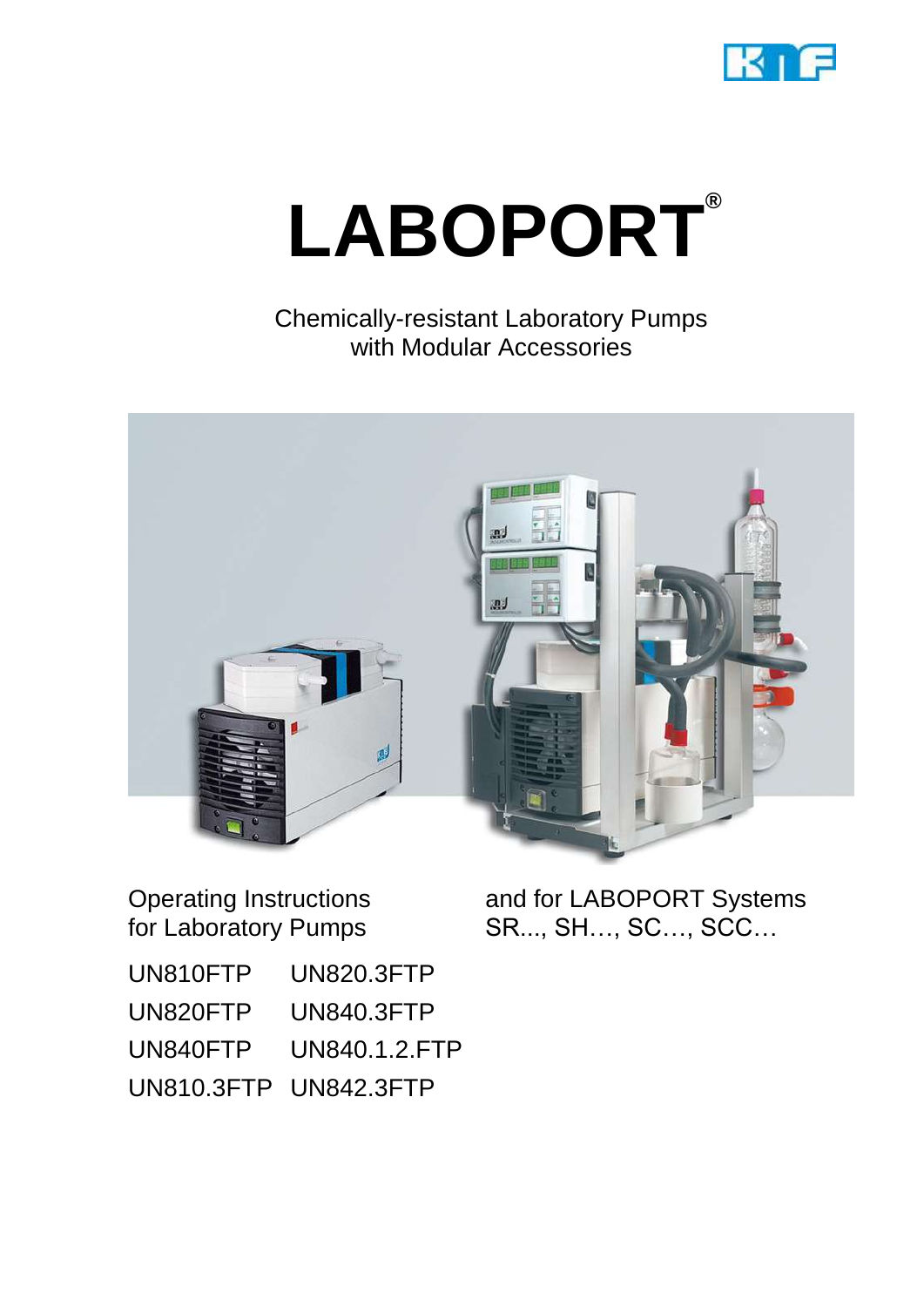## $C \in$

KNF Neuberger, Inc 2 Black Forest Rd Trenton, NJ 08691-1810

Phone 609-890-8600 Fax 609-890-8323

[www.knfusa.com](http://www.knfusa.com/)

Ident#121211-210694 Revision (6/15)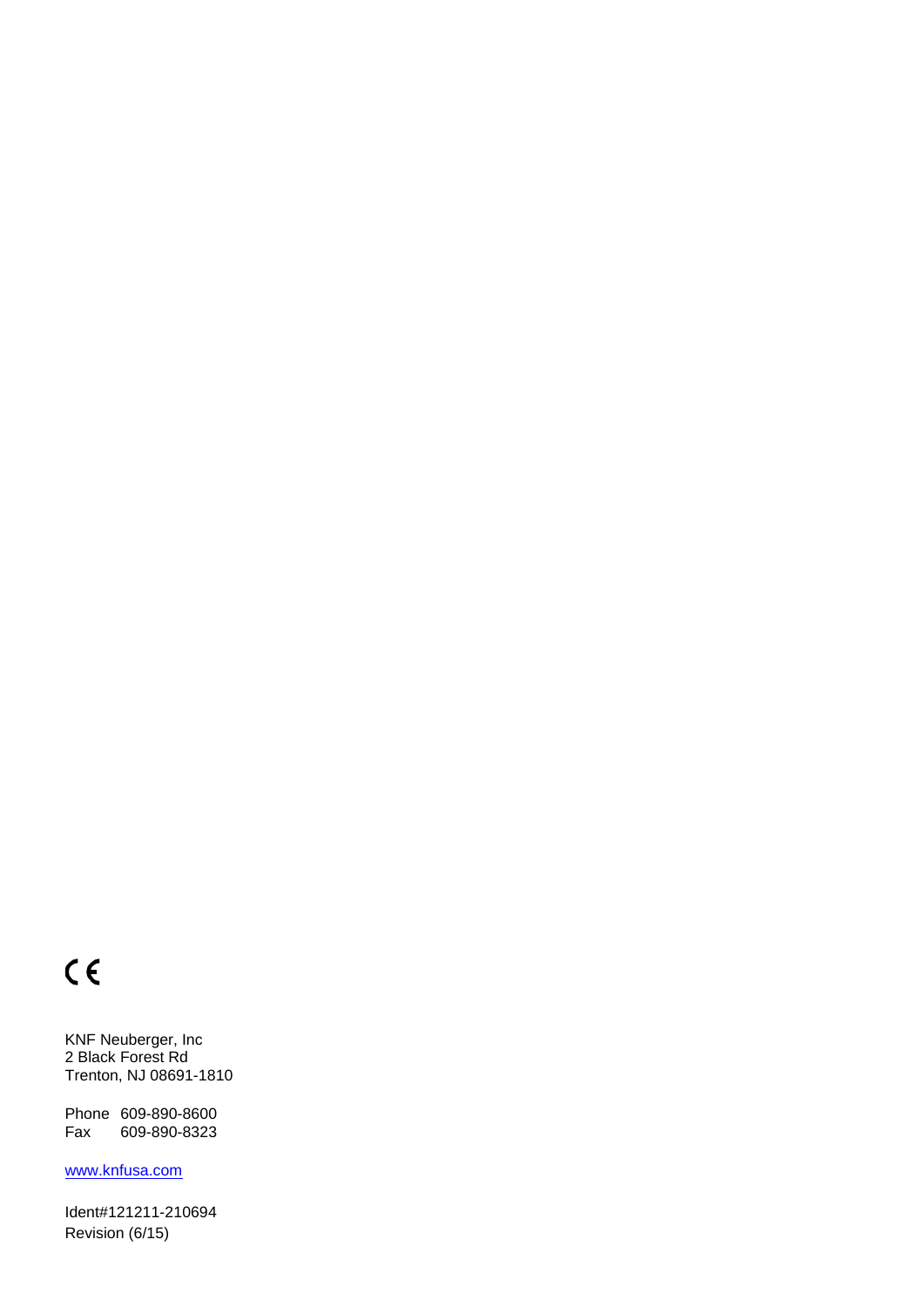|    | <b>Content</b><br>Page                                    |          |
|----|-----------------------------------------------------------|----------|
| 1. | <b>About this document</b>                                | 4        |
|    | 1.1. Using the Operating Instructions                     | 4        |
|    | 1.2. Symbols and Markings                                 | 4        |
| 2. | <b>Use</b><br>5                                           |          |
|    | 2.1. Proper Use<br>2.2. Improper Use                      | 5<br>5   |
|    |                                                           | 6        |
| 3. | <b>Safety</b>                                             |          |
| 4. | <b>System overview</b>                                    | 8        |
| 5. | <b>Technical Data</b>                                     | 10       |
|    | 5.1. Pumps<br>5.2. Electrical Supply Unit                 | 10<br>17 |
|    | 5.3. Vacuum Controller                                    | 17       |
|    | 5.4. Vacuum Systems                                       | 18       |
| 6. | <b>Design and Function</b>                                | 19       |
|    | 6.1. Pump                                                 | 19       |
|    | 6.2. Separator                                            | 20       |
|    | 6.3. High Performance Condenser<br>6.4. Vacuum Controller | 21       |
|    |                                                           | 22       |
| 7. | Installation, mounting and<br>connection                  | 23       |
|    | 7.1. Connect pump                                         | 23       |
|    | 7.2. Baseplate                                            | 24       |
|    | 7.3. Separator                                            | 24       |
|    | 7.4. High Performance Condenser                           | 25       |
|    | 7.5. Electrical Supply Unit and<br>Vacuum Controller      | 25       |
|    | <b>Gas Ballast</b><br>7.6.                                | 28       |
|    | 7.7. Mounting of Systems                                  | 28       |
|    | 7.7.1. System SR                                          | 28       |
|    | 7.7.2. System SH                                          | 29       |
|    | 7.7.3. System SC<br>7.7.4. System SCC                     | 30<br>31 |
|    | 7.7.5. Retrofitting from System SC to                     |          |
|    | System SCC                                                | 32       |
| 8. | Operation                                                 | 33       |
|    | 8.1. Pump                                                 | 33       |
|    | 8.1.1. Preparing for Start-up                             | 33       |
|    | 8.1.2. Starting                                           | 33       |
|    | Switching Pump/System on and<br>8.2.<br>off               | 35       |
|    | Notices related to System<br>8.3.                         |          |
|    | Operation                                                 | 35       |
|    | 8.3.1. Separators<br>8.3.2. High Performance Condenser    | 35<br>35 |
|    | 8.3.3. Vacuum Controller                                  | 36       |
|    | 8.3.4. Gas Ballast                                        | 36       |
| 9. | <b>Servicing</b>                                          | 37       |
|    | 9.1. Servicing Schedule                                   | 37       |
|    | 9.2. Cleaning                                             | 37       |
|    | 9.2.1. Flushing Pump<br>9.2.2. Cleaning Pump              | 37<br>37 |
|    |                                                           |          |

| 9.2.3. Emptying and Cleaning the<br>Separator        | 37 |
|------------------------------------------------------|----|
| 9.2.4. Emptying and Cleaning the<br>Condenser        | 37 |
| 9.3. Changing Diaphragm and Valve<br>Plates/Sealings | 38 |
| 10. Troubleshooting                                  | 42 |
| 10.1. Pump/System without Vacuum<br>Controller       | 42 |
| 10.2. System with one Vacuum<br>Controller           | 43 |
| 10.3. System with two Vacuum                         |    |
| Controllers                                          | 45 |
| 10.4. Fault cannot be rectified                      | 45 |
| 11. Ordering Information                             | 46 |
| 11.1. Pumps and Spare Parts                          | 46 |

**12. Product Return 47**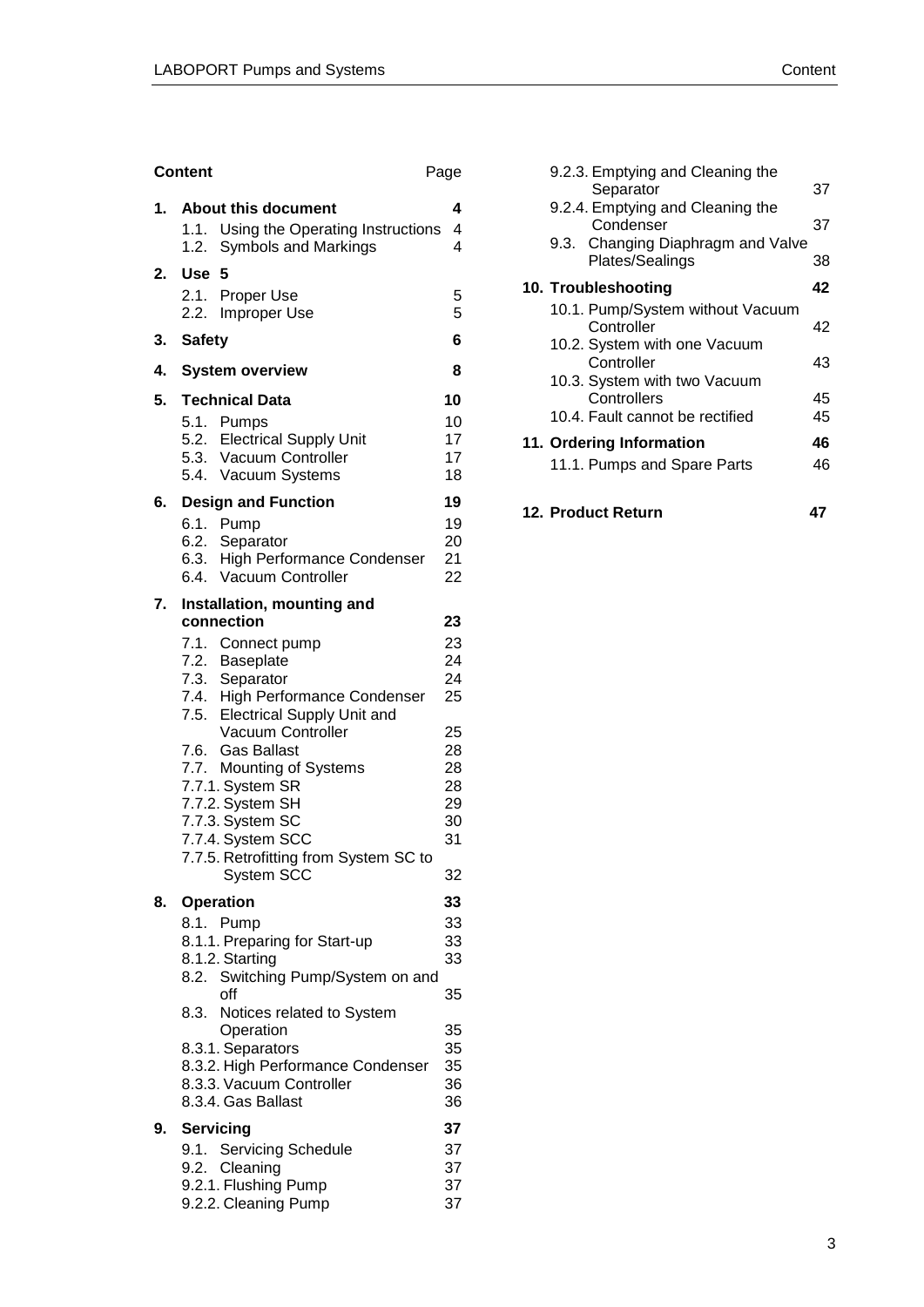## <span id="page-3-0"></span>**1. About this document**

#### <span id="page-3-1"></span>**1.1. Using the Operating Instructions**

The Operating Instructions are part of the pump/system.

- → Carefully study the Operating Instructions before using a pump or system.
- Always keep the Operating Instructions handy in the work area.
- A Pass on the Operating Instructions to the next owner.

Customer-specific project systems or pumps (systems and pump models which begin with "PU" or "MPU") may differ from the Operating Instructions. Project systems and pumps

> For project systems and pumps, also observe the agreed upon specifications.

#### <span id="page-3-2"></span>**1.2. Symbols and Markings**

#### **Warning**



A danger warning is located here.

Possible consequences of a failure to observe the warning are specified here. The signal word, e.g. Warning, indicates the danger level.

 $\rightarrow$  Measures for avoiding the danger and its consequences are specified here.

#### **Danger levels**

| Signal word    | Meaning                                         | Consequences if not observed                                               |
|----------------|-------------------------------------------------|----------------------------------------------------------------------------|
| <b>DANGER</b>  | warns of immedi-<br>ate danger                  | Death or serious injuries<br>and/or serious damage are the<br>consequence. |
| <b>WARNING</b> | warns of possible<br>danger                     | Death or serious injuries<br>and/or serious damage are<br>possible.        |
| <b>CAUTION</b> | warns of a possibly<br>dangerous situa-<br>tion | Minor injuries or damage are<br>possible.                                  |

*Tab. 1* 

#### **Other information and symbols**

- $\rightarrow$  An activity to be carried out (a step) is specified here.
- 1. The first step of an activity to be carried out is specified here. Additional, consecutively numbered steps follow.
- This symbol refers to important information.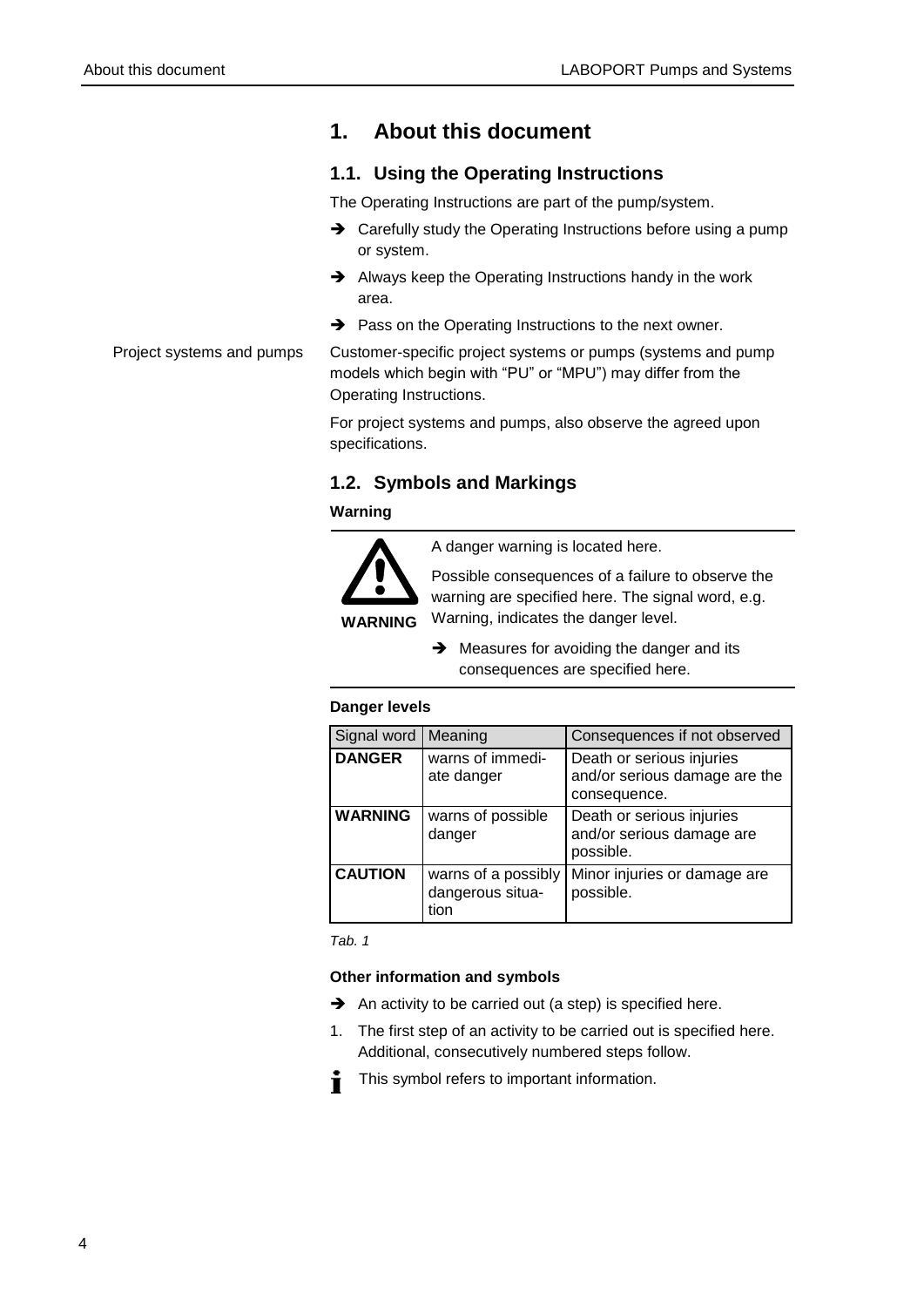## <span id="page-4-0"></span>**2. Use**

#### <span id="page-4-1"></span>**2.1. Proper Use**

The pump/system is exclusively intended for transferring gases and vapors.

|                                        | <b>Owner's responsibility</b>                                                                                                                                                      |
|----------------------------------------|------------------------------------------------------------------------------------------------------------------------------------------------------------------------------------|
| Operating parameters and<br>conditions | Only install and operate the pump/system under the operating<br>parameters and conditions described in chapter 5, Technical data.                                                  |
|                                        | Make sure that the installation location is dry and the pump/system<br>is protected against rain, splash, hose and drip water.                                                     |
| Requirements for<br>transferred medium | Before using a medium, check the compatibility of the materials of<br>the pump head, diaphragm and valves with the medium.                                                         |
|                                        | Before using a medium, check whether the medium can be<br>transferred danger-free in the specific application case.                                                                |
|                                        | Only transfer gases which remain stable under the pressures and<br>temperatures occurring in the pump.                                                                             |
| High performance condenser             | The high performance condenser must be installed on the outlet<br>side of the pump; if it is installed on the inlet side there is a danger<br>of implosion.                        |
|                                        | Observe the correct usage of the gas- and cooling liquid-<br>connections on the high performance condenser. Inlet and outlet<br>connections for the gas are not interchangeable.   |
| Accessories                            | Laboratory equipment or additional components connected to a<br>pump/system have to be suitable for use with the pneumatic<br>capabilities of the pump (see chapter 5.1, page 10). |
|                                        | 2.2. Improper Use                                                                                                                                                                  |
|                                        | The pump/system may not be operated in an explosive atmos-<br>phere.                                                                                                               |
|                                        | The pump/system is not suitable for transferring dusts.                                                                                                                            |
|                                        | The pump/system is not suitable for transferring liquids.                                                                                                                          |
|                                        | For LABOPORT systems with vacuum controller: The vacuum<br>system must not be used if the entry of air or gas into the vacuum                                                      |

<span id="page-4-2"></span>system during venting (pump vent valve) could result in the creation of reactive, explosive or otherwise hazardous mixtures (e.g. with the medium).

The pump/the system must not be used to create vacuum and overpressure simultaneously.

An overpressure must not be applied to the suction side of the pump/ the system.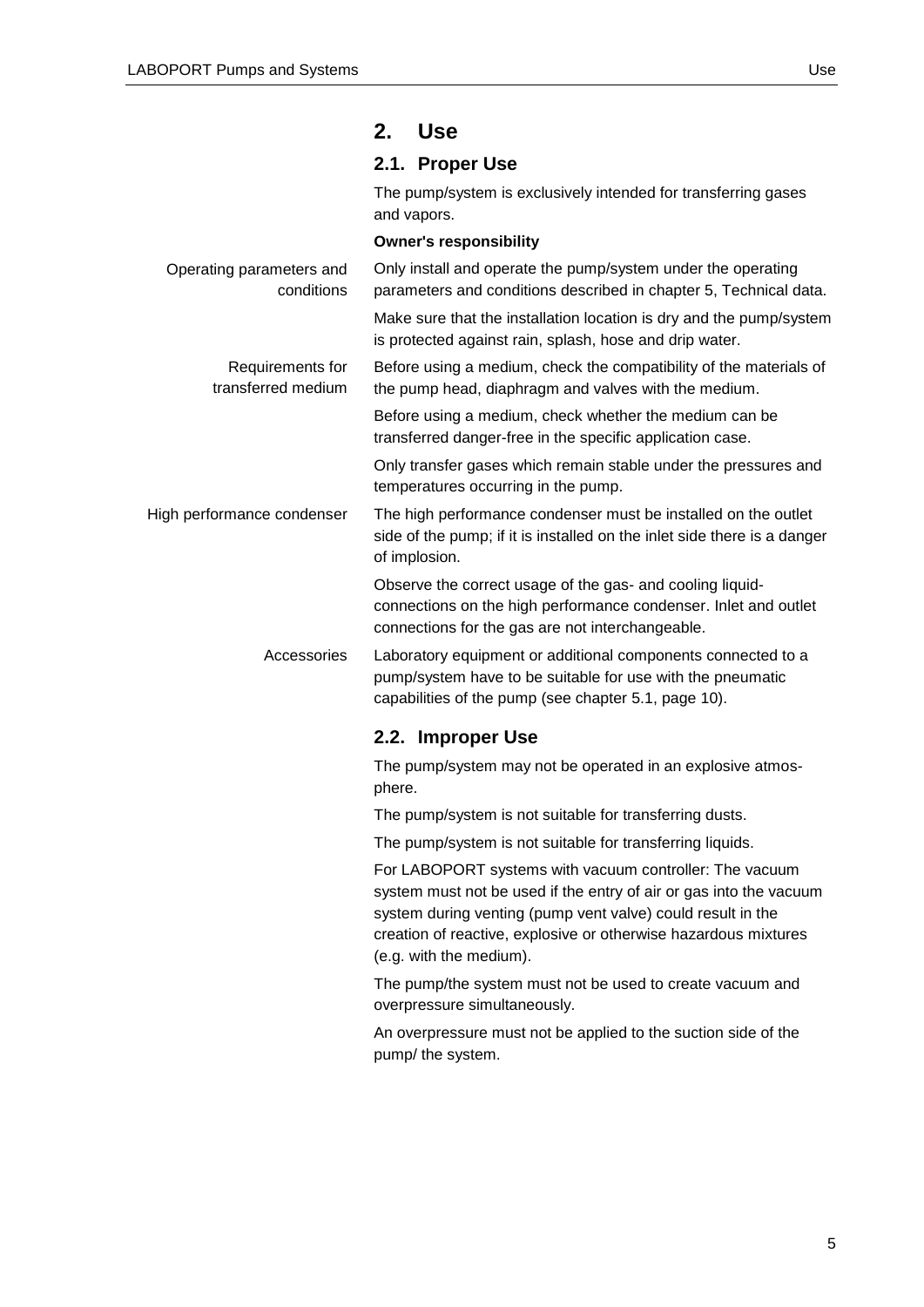Note the safety precautions in chapters *7. Installation,* 

|                                          | mounting and connection, and 8. Operation.                                                                                                                                                                                                                                                                                                  |
|------------------------------------------|---------------------------------------------------------------------------------------------------------------------------------------------------------------------------------------------------------------------------------------------------------------------------------------------------------------------------------------------|
|                                          | The pump/system is built according to the generally recognized<br>rules of technology and in accordance with the occupational safety<br>and accident prevention regulations. Nevertheless, dangers can<br>result during their use which leads to injuries to the user or others,<br>or to damage to the pump/system or other property.      |
|                                          | Only use the pump/system when it is in a good technical and<br>proper working order, in accordance with its intended use,<br>observing the safety advice within the operating instructions, at all<br>times.                                                                                                                                |
| Personnel                                | Make sure that only trained and instructed personnel or specially<br>trained personnel work on the pump/system. This especially<br>applies to assembly, connection and servicing work.                                                                                                                                                      |
|                                          | Make sure that the personnel has read and understood the<br>operating instructions, and in particular the "Safety" chapter.                                                                                                                                                                                                                 |
| Working in a safety-<br>conscious manner | Observe the accident prevention and safety regulations when<br>performing any work on the pump/system and during operation.                                                                                                                                                                                                                 |
|                                          | Do not expose any part of your body to the vacuum.                                                                                                                                                                                                                                                                                          |
|                                          | Open housing parts with notice sticker (see fig. 1) only after<br>separating mains plug from power source.                                                                                                                                                                                                                                  |
| Fig. 1: Notice sticker                   |                                                                                                                                                                                                                                                                                                                                             |
| Handling dangerous media                 | When transferring dangerous media, observe the safety<br>regulations when handling these media.                                                                                                                                                                                                                                             |
| Handling flammable media                 | Be aware that the pump/system is not designed to be explosion-proof.                                                                                                                                                                                                                                                                        |
|                                          | Make sure the temperature of the medium is always sufficiently<br>below the ignition temperature of the medium, to avoid ignition or<br>explosion. This also applies for unusual operational situations.                                                                                                                                    |
|                                          | Note that the temperature of the medium increases when the pump<br>compresses the medium.                                                                                                                                                                                                                                                   |
|                                          | Hence, make sure the temperature of the medium is sufficiently<br>below the ignition temperature of the medium, even when it is<br>compressed to the maximum permissible operating pressure of the<br>pump. The maximum permissible operating pressure of the pump<br>is stated in the technical specifications (see chapter 5.1, page 10). |
|                                          | If necessary, consider any external sources of energy, such as<br>radiation, that may add heat to the medium.                                                                                                                                                                                                                               |
|                                          | In case of doubt, consult the KNF customer service.                                                                                                                                                                                                                                                                                         |
| Environmental protection                 | Store all replacement parts in a protected manner and dispose of<br>them properly in accordance with the applicable environmental<br>protection regulations. Observe the respective national and inter-<br>national regulations. This especially applies to parts contaminated<br>with toxic substances.                                    |

<span id="page-5-0"></span>**3. Safety**

 $\ddot{\mathbf{r}}$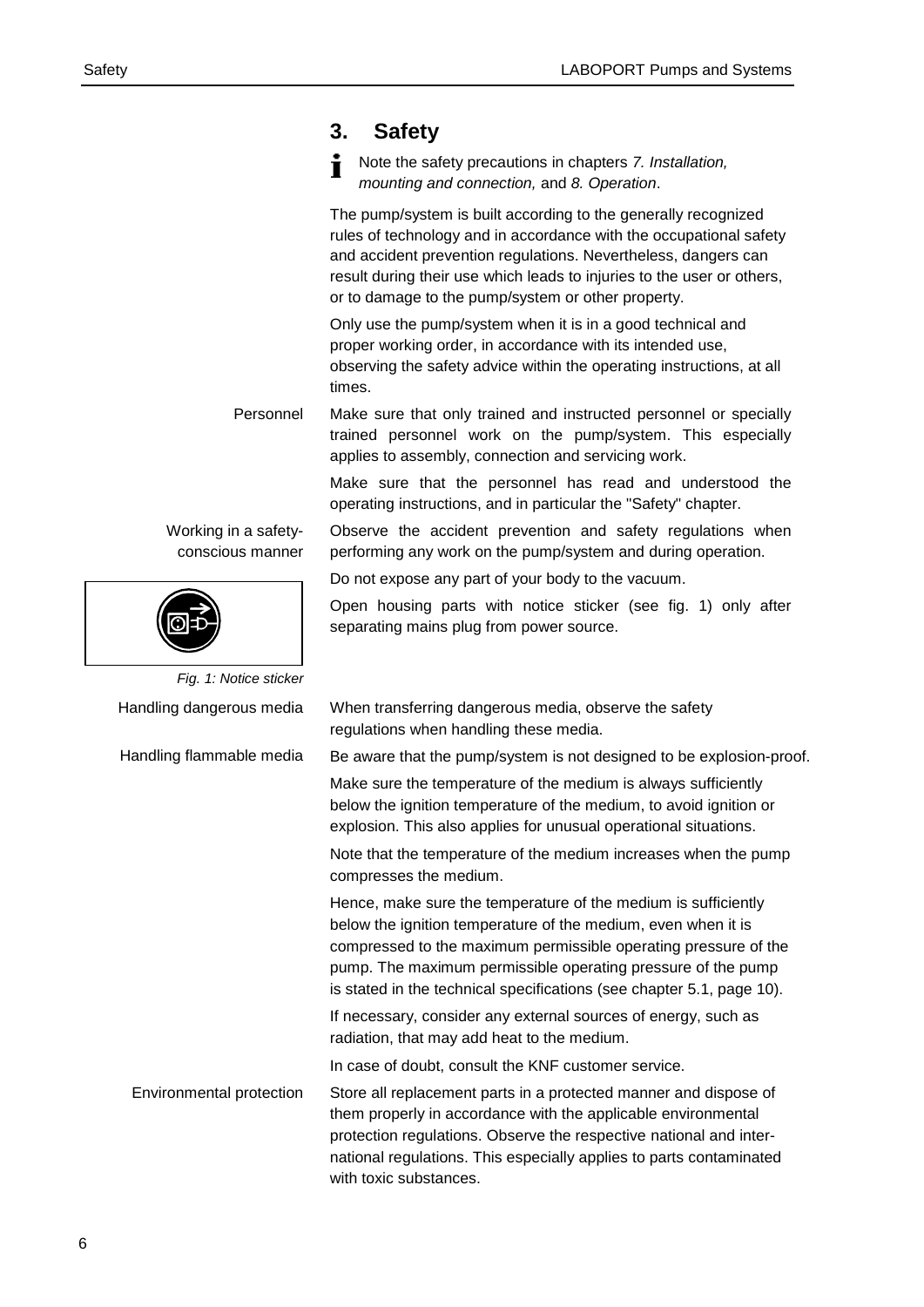The KNF LABOPORT**®** pumps conform to the safety regulations of the EC Directive 2004/108/EC concerning Electromagnetic Compatibility and the EC Directive 2006/42/EC concerning Machinery. The requirements of the following harmonised standards are fulfilled: **Standards** 

- **DIN EN 61010-1**
- **DIN EN 61326-1**
- **DIN EN 61000-3-2/3**

The pumps correspond to IEC 664:

- the overvoltage category II
- the pollution degree 2

Customer service and

repairs

Only have repairs to the pump/system carried out by the KNF Customer Service responsible. Only authorized personnel should open those parts of the housing

that contain live electrical parts.

Use only genuine parts from KNF for servicing work.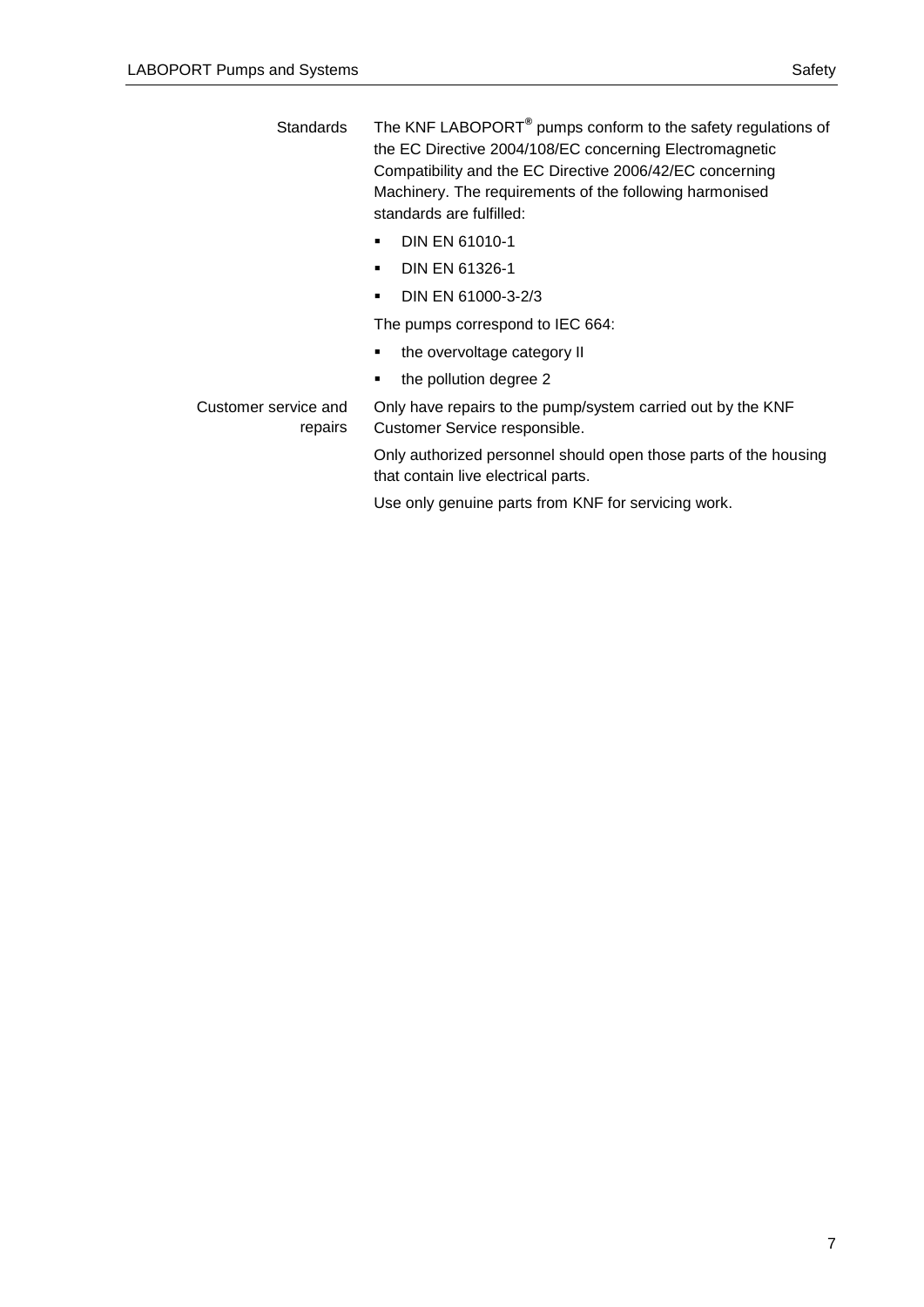- Electrical supply unit
- Vacuum controller
- Vent valve at vacuum controller
- On/off switch of vacuum controller
- Pump vent valve
- Vacuum valve
- High performance condenser
- Hose connector
- Angled nozzle for coolant
- Spring clamp
- Flask for condenser
- Support for high performance condenser
- Locating pin for pump
- Separator
- Holder for Separator
- Support for vacuum controller
- Baseplate
- Vacuum pump
- On/off switch of pump

## <span id="page-7-0"></span>**4. System overview**



<span id="page-7-1"></span>*Fig. 2: Full expanded LABOPORT System SCC..., for example pump model N 840.3 FT.18 (symbolic)*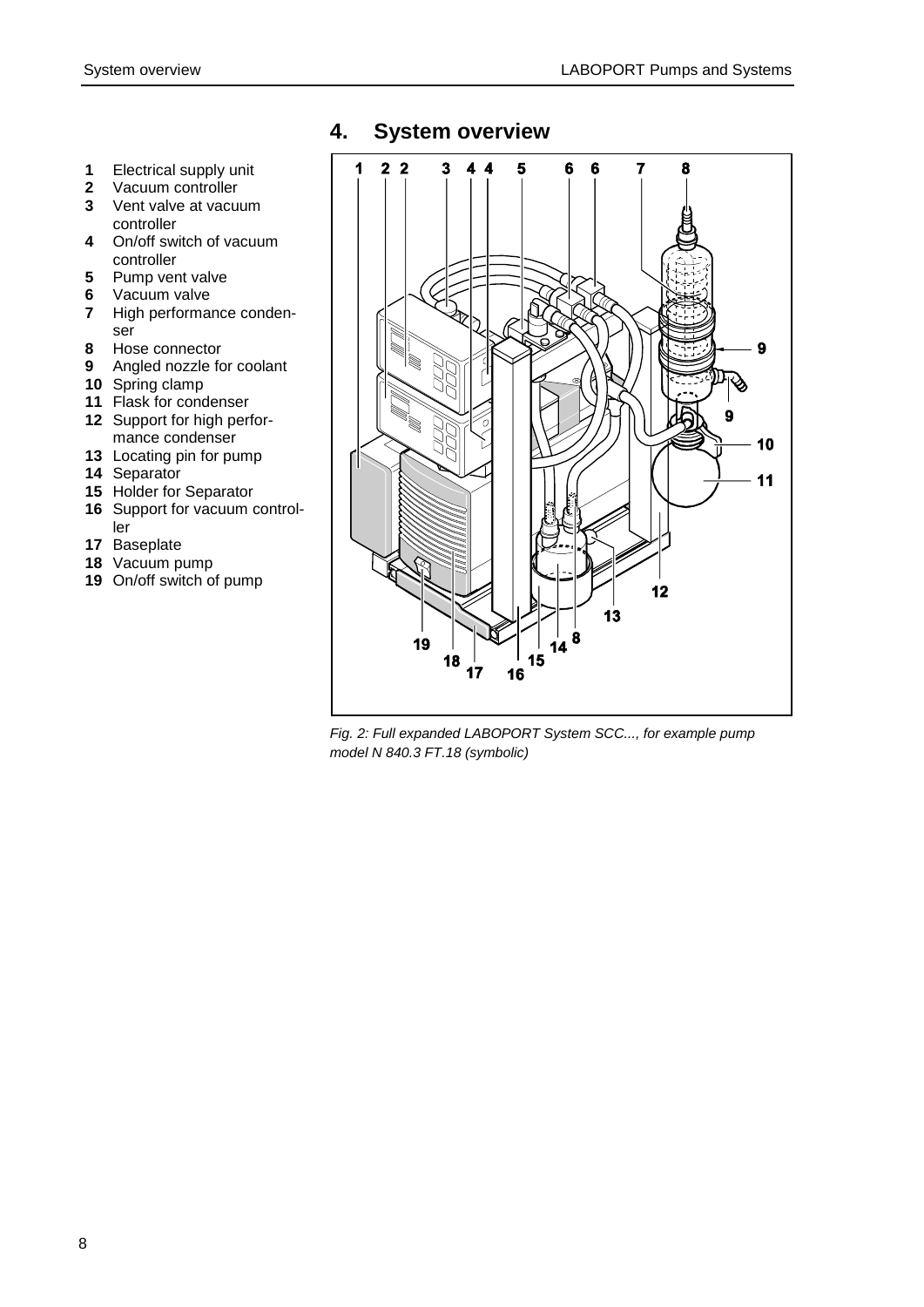

*Fig. 3: LABOPORT Systems*

|                               | <b>System</b> |    |    |     |
|-------------------------------|---------------|----|----|-----|
| Module                        | <b>SR</b>     | SH | SC | SCC |
| Pump                          | X             | X  | X  | X   |
| <b>Baseplate</b>              | X             | X  | X  | X   |
| 2 separators                  | X             |    |    |     |
| 1 separator                   |               | X  | X  | x   |
| High performance<br>condenser |               | x  | x  | x   |
| Electrical supply unit        |               |    | X  | X   |
| 1 vacuum controller           |               |    | X  |     |
| 2 vacuum controllers          |               |    |    | x   |

*Tab. 2*

 $\mathbf i$ Each pump and all systems can be expanded modularly up to a full system SCC… (see chapter [7.7,](#page-27-1) page [28\)](#page-27-1).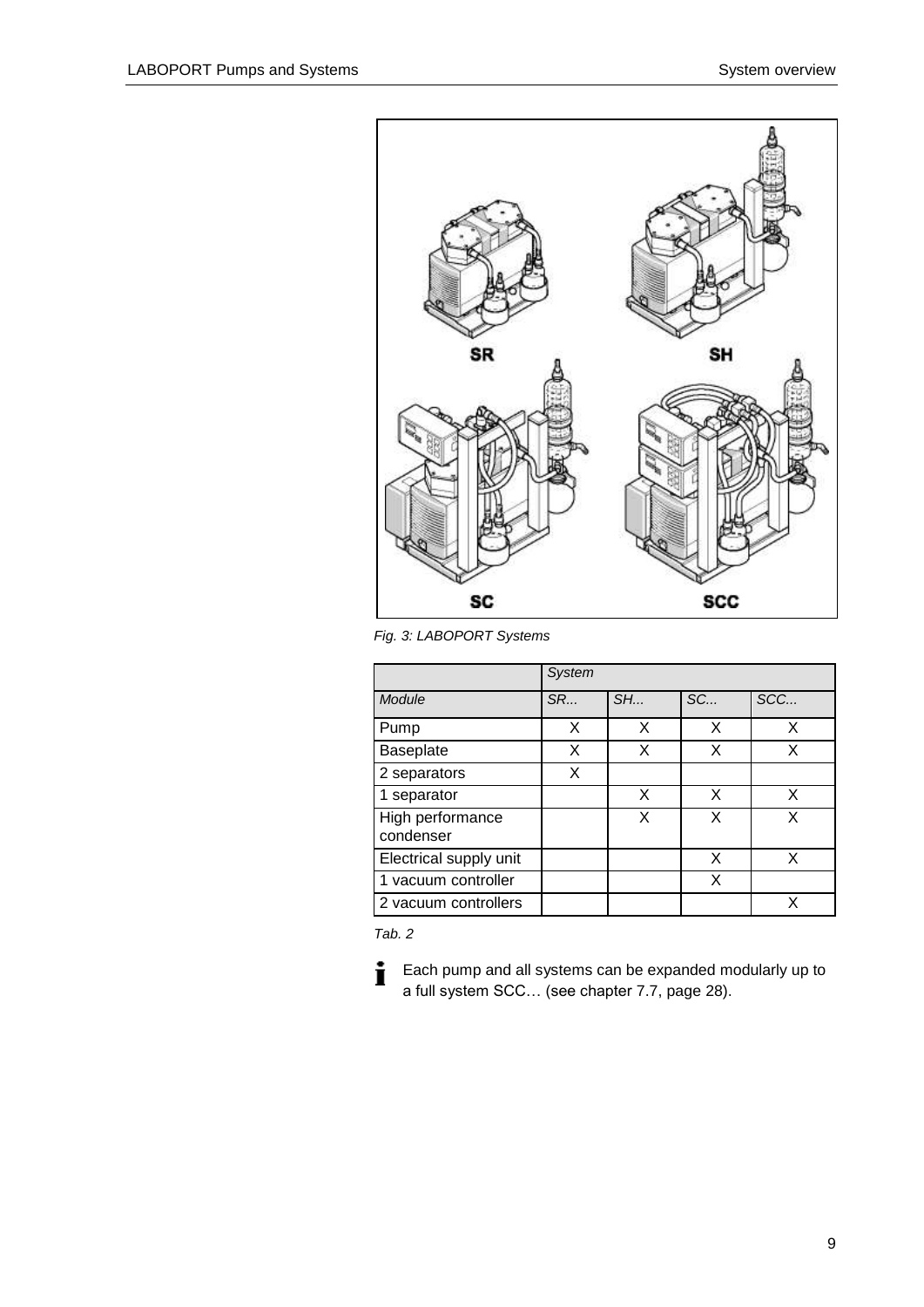## <span id="page-9-0"></span>**5. Technical Data**

#### <span id="page-9-1"></span>**5.1. Pumps**

All pumps are secured against overheating with thermal i switches and are equipped with a mains fuse.

| Pump materials (for all pump types) * |  |  |  |
|---------------------------------------|--|--|--|
| Pump head<br><b>IPTFE</b>             |  |  |  |
| Diaphragm<br><b>PTFE</b> coated       |  |  |  |
| <b>FFPM</b><br>Valve                  |  |  |  |

i.

*Tab. 3 \*according to DIN ISO 1629 and 1043.1*



#### **UN810FTP**

| Pneumatic performance                            |                                                                               |             |             |  |
|--------------------------------------------------|-------------------------------------------------------------------------------|-------------|-------------|--|
| Max. permissible operating<br>pressure [bar g]   | 1.0                                                                           |             |             |  |
| Ultimate vacuum [mbar abs.]                      | $\leq 100$                                                                    |             |             |  |
| Delivery rate at atm. pressure<br>$[1/min]$ *    | max. 10                                                                       |             |             |  |
| Pneumatic connection                             |                                                                               |             |             |  |
| Hose connection [mm]                             | <b>ID 10</b>                                                                  |             |             |  |
| Ambient and media temperature                    |                                                                               |             |             |  |
| Permissible<br>ambient temperature               | $+5$ °C to $+40$ °C                                                           |             |             |  |
| Permissible media<br>temperature                 | $+5$ °C to + 40 °C                                                            |             |             |  |
| Other parameters                                 |                                                                               |             |             |  |
| Weight [kg]                                      | 5.9                                                                           |             |             |  |
| Dimensions: L x H x W [mm]                       | 256 x 187 x 146                                                               |             |             |  |
| Maximum permissible ambient<br>relative humidity | 80 % for temperatures up to<br>31 °C, decreasing linearly to<br>50 % at 40 °C |             |             |  |
| Maximum altitude of site<br>[m above sea level]  | 2000                                                                          |             |             |  |
| <b>Electrical Data</b>                           |                                                                               |             |             |  |
| Voltage [V]                                      | 100                                                                           | 115         | 230         |  |
| Frequency [Hz]                                   | 50/60                                                                         | 60          | 50          |  |
| Maximum current consump-<br>tion [A]             | 1.4                                                                           | 1.3         | 0.6         |  |
| Power consumption pump [W]                       | 110                                                                           | 110         | 100         |  |
| Maximum permitted mains<br>voltage fluctuation   | $+/- 10 \%$                                                                   | $+/- 10 \%$ | $+/- 10 \%$ |  |
| Fuse pump<br>$(2x)$ T $[A]$                      | 2.5                                                                           | 2.5         | 1.25        |  |
| Protection class motor                           | <b>IP44</b>                                                                   |             |             |  |

*Tab. 4 \* Liters in standard state (1,013 mbar)*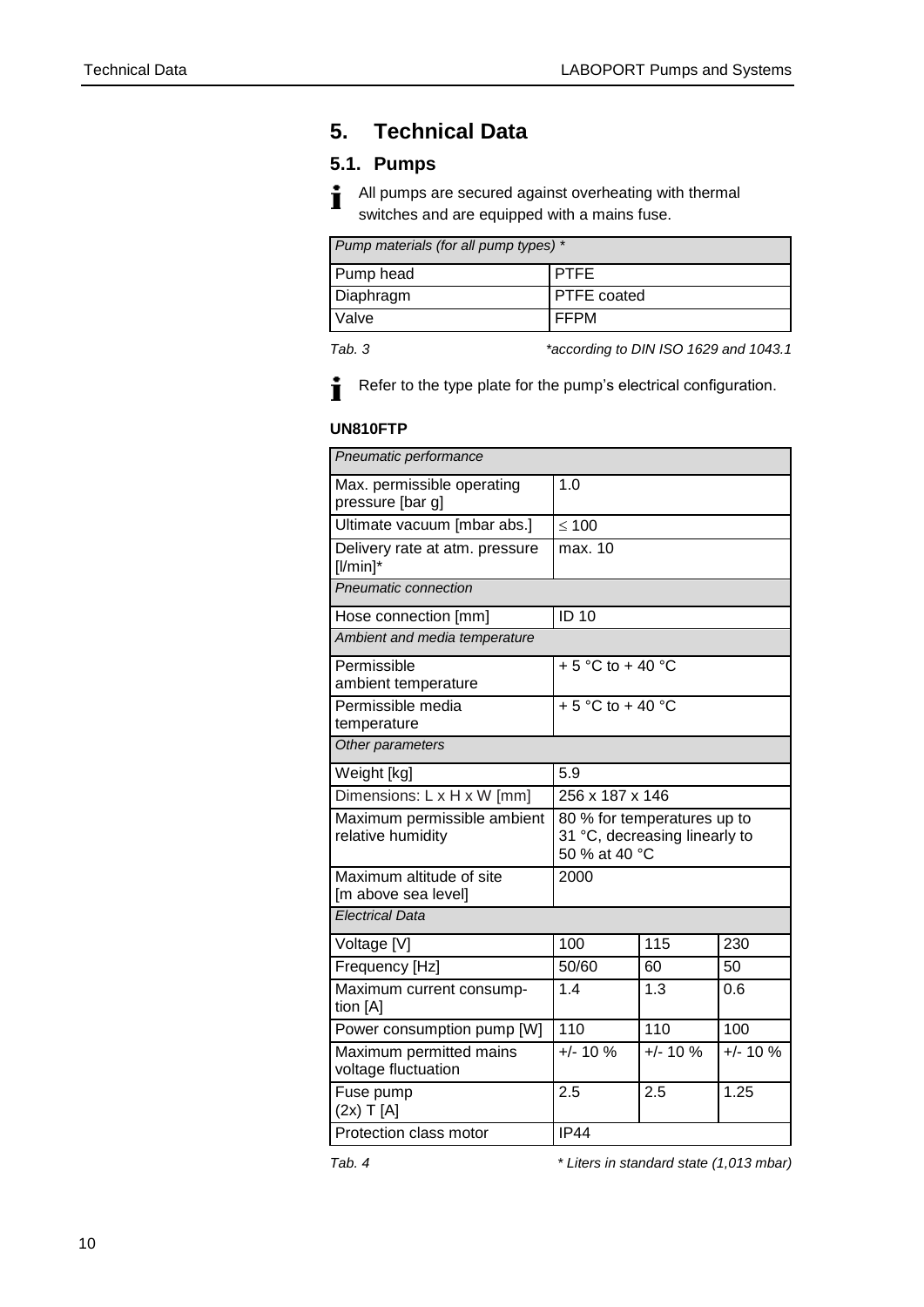#### **UN820FTP**

| Pneumatic performance                            |                                                                               |            |            |  |
|--------------------------------------------------|-------------------------------------------------------------------------------|------------|------------|--|
| Max. permissible operating<br>pressure [bar g]   | 1.0                                                                           |            |            |  |
| Ultimate vacuum [mbar abs.]                      | $\leq 100$                                                                    |            |            |  |
| Delivery rate at atm. pressure<br>$[1/min]$ *    | max. 20                                                                       |            |            |  |
| Pneumatic connection                             |                                                                               |            |            |  |
| Hose connection [mm]                             | <b>ID 10</b>                                                                  |            |            |  |
| Ambient and media temperature                    |                                                                               |            |            |  |
| Permissible<br>ambient temperature               | + 5 °C to + 40 °C                                                             |            |            |  |
| Permissible media<br>temperature                 | + 5 $^{\circ}$ C to + 40 $^{\circ}$ C                                         |            |            |  |
| Other parameters                                 |                                                                               |            |            |  |
| Weight [kg]                                      | 7.1                                                                           |            |            |  |
| Dimensions: L x H x W [mm]                       | 268 x 207 x 159                                                               |            |            |  |
| Maximum permissible ambient<br>relative humidity | 80 % for temperatures up to<br>31 °C, decreasing linearly to<br>50 % at 40 °C |            |            |  |
| Maximum altitude of site<br>[m above sea level]  | 2000                                                                          |            |            |  |
| <b>Electrical Data</b>                           |                                                                               |            |            |  |
| Voltage [V]                                      | 100                                                                           | 115        | 230        |  |
| Frequency [Hz]                                   | 50/60                                                                         | 60         | 50         |  |
| Maximum current consumption<br>[A]               | 2.2                                                                           | 1.9        | 0.9        |  |
| Power consumption pump [W]                       | 145                                                                           | 145        | 130        |  |
| Maximum permitted mains<br>voltage fluctuation   | $+/- 10 %$                                                                    | $+/- 10 %$ | $+/- 10 %$ |  |
| Fuse pump<br>$(2x)$ T [A]                        | 4.0                                                                           | 3.15       | 2.0        |  |
| Protection class motor                           | IP44                                                                          |            |            |  |

*Tab. 5 \* Liters in standard state (1,013 mbar)*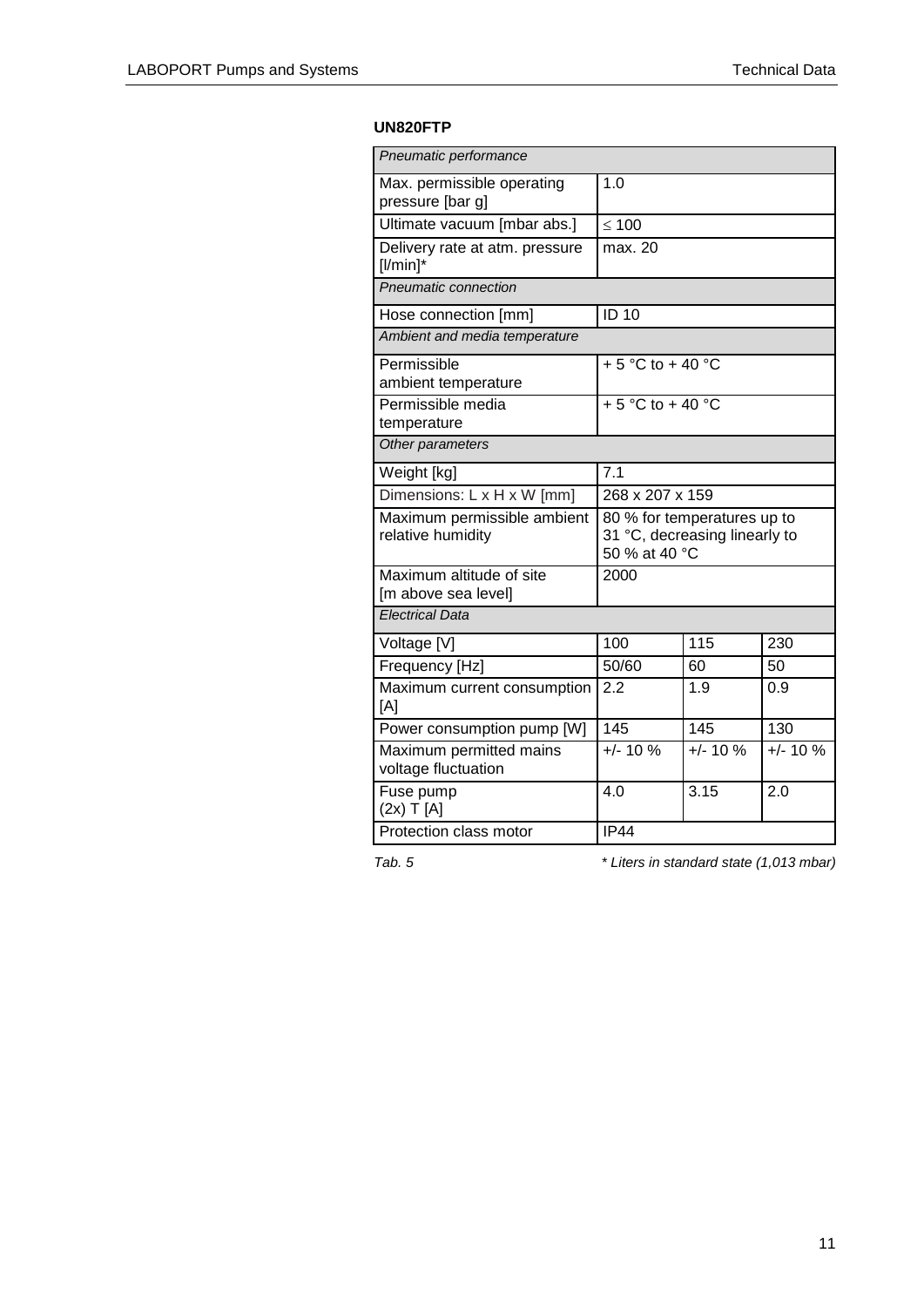#### **UN840FTP**

| Pneumatic performance                            |                                                                               |             |             |  |
|--------------------------------------------------|-------------------------------------------------------------------------------|-------------|-------------|--|
| Max. permissible operating<br>pressure [bar g]   | 1.0                                                                           |             |             |  |
| Ultimate vacuum [mbar abs.]                      | $\leq 100$                                                                    |             |             |  |
| Delivery rate at atm. pressure<br>$[1/min]$ *    | max. 34                                                                       |             |             |  |
| Pneumatic connection                             |                                                                               |             |             |  |
| Hose connection [mm]                             | <b>ID 10</b>                                                                  |             |             |  |
| Ambient and media temperature                    |                                                                               |             |             |  |
| Permissible<br>ambient temperature               | + 5 °C to + 40 °C                                                             |             |             |  |
| Permissible media<br>temperature                 | + 5 $^{\circ}$ C to + 40 $^{\circ}$ C                                         |             |             |  |
| Other parameters                                 |                                                                               |             |             |  |
| Weight [kg]                                      | 10.3                                                                          |             |             |  |
| Dimensions: L x H x W [mm]                       | 297x 226 x 171                                                                |             |             |  |
| Maximum permissible ambient<br>relative humidity | 80 % for temperatures up to<br>31 °C, decreasing linearly to<br>50 % at 40 °C |             |             |  |
| Maximum altitude of site<br>[m above sea level]  | 2000                                                                          |             |             |  |
| <b>Electrical Data</b>                           |                                                                               |             |             |  |
| Voltage [V]                                      | 100                                                                           | 115         | 230         |  |
| Frequency [Hz]                                   | 50/60                                                                         | 60          | 50          |  |
| Maximum current consumption<br>[A]               | 4.4                                                                           | 3.2         | 1.5         |  |
| Power consumption pump [W]                       | 200                                                                           | 220         | 180         |  |
| Maximum permitted mains<br>voltage fluctuation   | $+/- 10 \%$                                                                   | $+/- 10 \%$ | $+/- 10 \%$ |  |
| Fuse pump<br>$(2x)$ T [A]                        | 6.3                                                                           | 6.3         | 3.15        |  |
| Protection class motor                           | <b>IP44</b>                                                                   |             |             |  |

*Tab. 6 \* Liters in standard state (1,013 mbar)N 810.3 FT.18*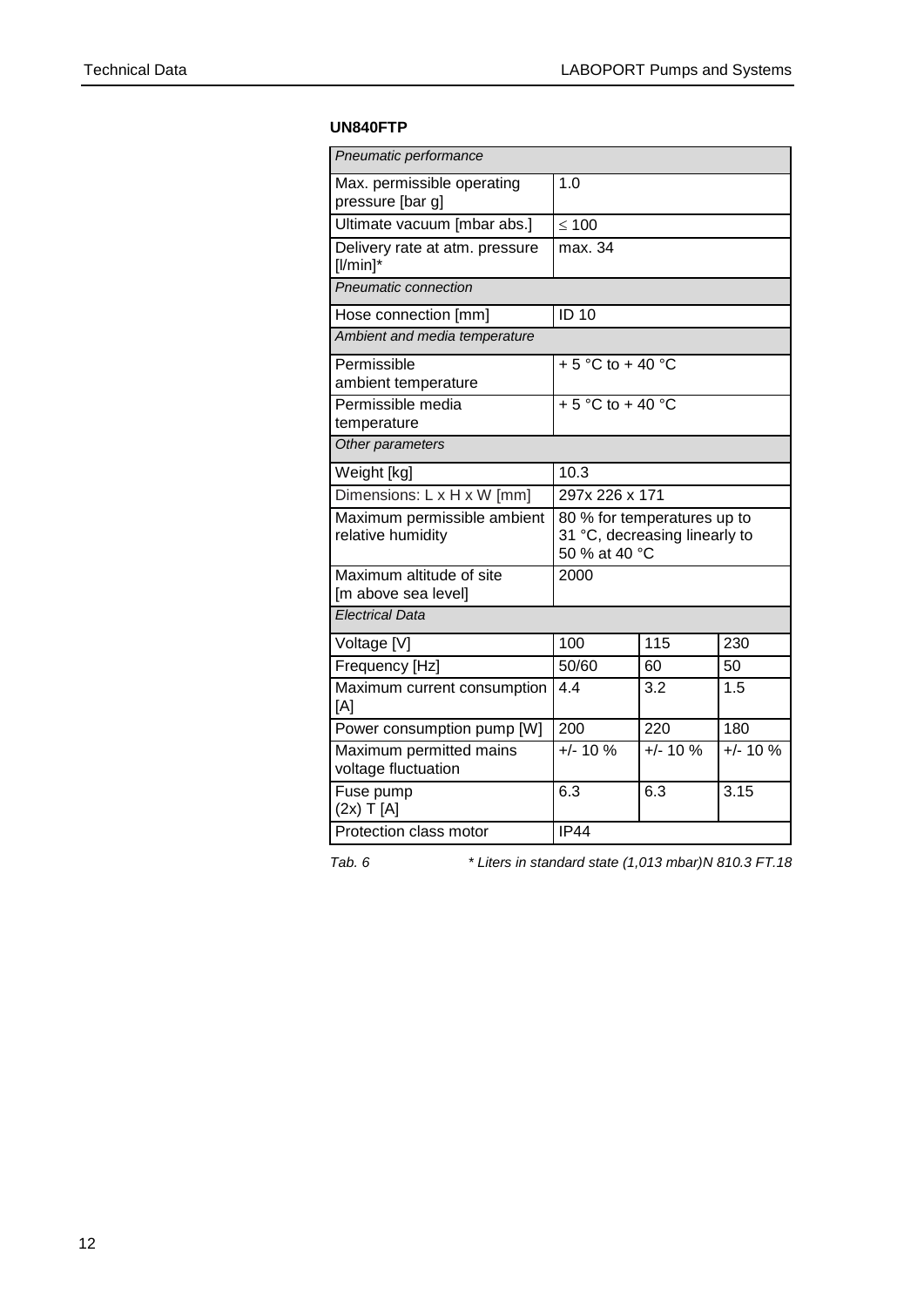#### **UN810.3FTP**

| Pneumatic performance                            |                                                                               |            |            |  |
|--------------------------------------------------|-------------------------------------------------------------------------------|------------|------------|--|
| Max. permissible operating<br>pressure [bar g]   | 1.0                                                                           |            |            |  |
| Ultimate vacuum [mbar abs.]                      | $\leq 8$                                                                      |            |            |  |
| Delivery rate at atm. pressure<br>$[1/min]$ *    | max. 10                                                                       |            |            |  |
| Pneumatic connection                             |                                                                               |            |            |  |
| Hose connection [mm]                             | <b>ID 10</b>                                                                  |            |            |  |
| Ambient and media temperature                    |                                                                               |            |            |  |
| Permissible<br>ambient temperature               | + 5 °C to + 40 °C                                                             |            |            |  |
| Permissible media<br>temperature                 | $+5^{\circ}$ C to +40 $^{\circ}$ C                                            |            |            |  |
| Other parameters                                 |                                                                               |            |            |  |
| Weight [kg]                                      | 6.9                                                                           |            |            |  |
| Dimensions: L x H x W [mm]                       | 281 x 187 x140                                                                |            |            |  |
| Maximum permissible ambient<br>relative humidity | 80 % for temperatures up to<br>31 °C, decreasing linearly to<br>50 % at 40 °C |            |            |  |
| Maximum altitude of site<br>[m above sea level]  | 2000                                                                          |            |            |  |
| <b>Electrical Data</b>                           |                                                                               |            |            |  |
| Voltage [V]                                      | 100                                                                           | 115        | 230        |  |
| Frequency [Hz]                                   | 50/60                                                                         | 60         | 50         |  |
| Maximum current consumption<br>[A]               | 1.4                                                                           | 1.3        | 0.6        |  |
| Power consumption pump [W]                       | 100                                                                           | 110        | 90         |  |
| Maximum permitted mains<br>voltage fluctuation   | $+/- 10 %$                                                                    | $+/- 10 %$ | $+/- 10 %$ |  |
| Fuse pump<br>$(2x)$ T [A]                        | 2.5                                                                           | 2.5        | 1.25       |  |
| Protection class motor                           | IP44                                                                          |            |            |  |

*Tab. 7 \*Liters in standard state (1,013 mbar)*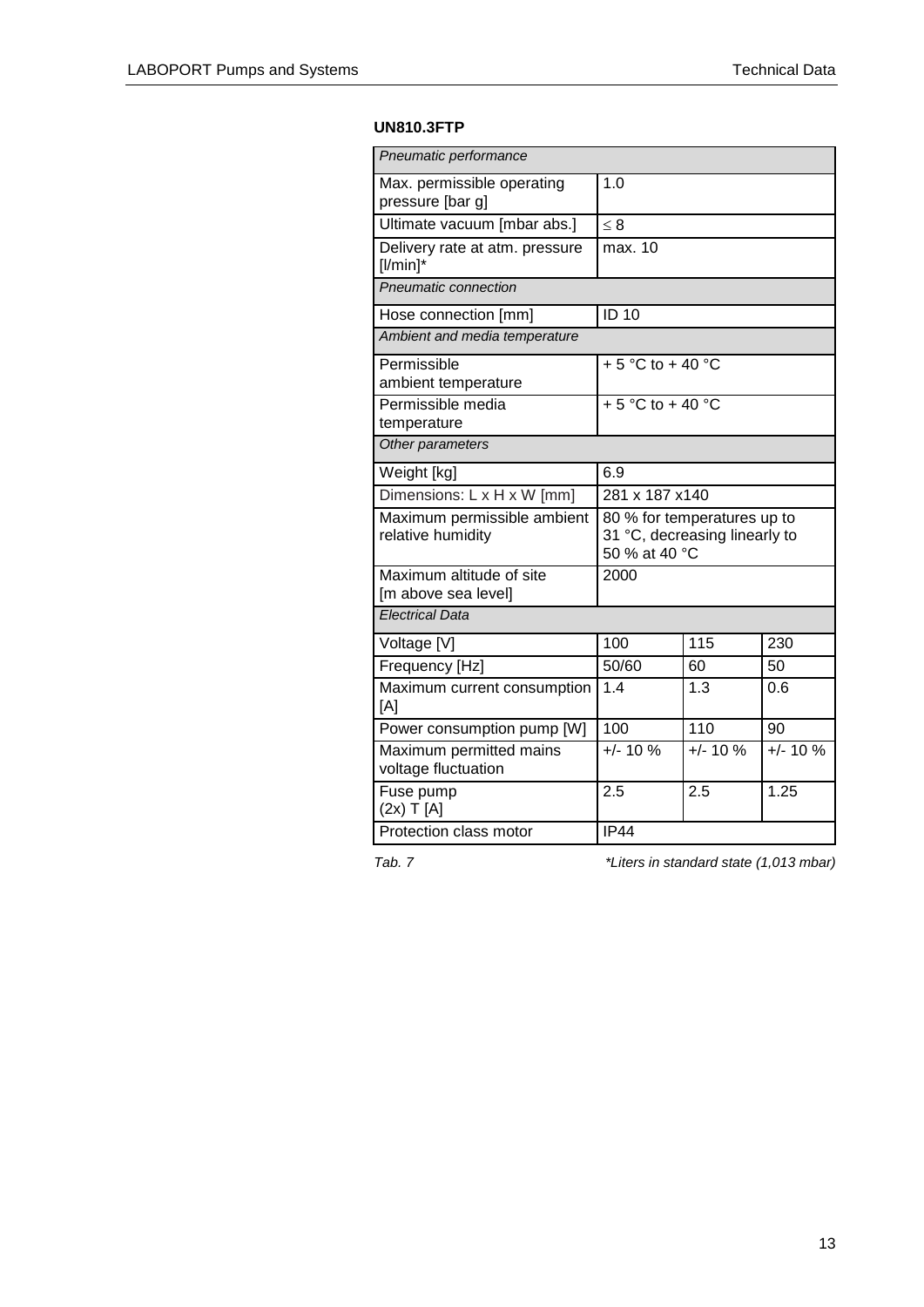#### **UN820.3FTP**

| Pneumatic performance                            |                                                                               |             |             |  |
|--------------------------------------------------|-------------------------------------------------------------------------------|-------------|-------------|--|
| Max. permissible operating<br>pressure [bar g]   | 1.0                                                                           |             |             |  |
| Ultimate vacuum [mbar abs.]                      | $\leq 8$                                                                      |             |             |  |
| Delivery rate at atm. pressure<br>$[1/min]$ *    | max. 20                                                                       |             |             |  |
| Pneumatic connection                             |                                                                               |             |             |  |
| Hose connection [mm]                             | <b>ID 10</b>                                                                  |             |             |  |
| Ambient and media temperature                    |                                                                               |             |             |  |
| Permissible<br>ambient temperature               | + 5 $^{\circ}$ C to + 40 $^{\circ}$ C                                         |             |             |  |
| Permissible media<br>temperature                 | + 5 °C to + 40 °C                                                             |             |             |  |
| Other parameters                                 |                                                                               |             |             |  |
| Weight [kg]                                      | 9.3                                                                           |             |             |  |
| Dimensions: L x H x W [mm]                       | 312 x 207 x 144                                                               |             |             |  |
| Maximum permissible ambient<br>relative humidity | 80 % for temperatures up to<br>31 °C, decreasing linearly to<br>50 % at 40 °C |             |             |  |
| Maximum altitude of site<br>[m above sea level]  | 2000                                                                          |             |             |  |
| <b>Electrical Data</b>                           |                                                                               |             |             |  |
| Voltage [V]                                      | 100                                                                           | 115         | 230         |  |
| Frequency [Hz]                                   | 50/60                                                                         | 60          | 50          |  |
| Maximum current consumption<br>[A]               | 1.8                                                                           | 1.2         | 0.7         |  |
| Power consumption pump [W]                       | 130                                                                           | 130         | 120         |  |
| Maximum permitted mains<br>voltage fluctuation   | $+/- 10 \%$                                                                   | $+/- 10 \%$ | $+/- 10 \%$ |  |
| Fuse pump<br>$(2x)$ T [A]                        | 3.15                                                                          | 2.5         | 1.6         |  |
| Protection class motor<br>IP44                   |                                                                               |             |             |  |

*Tab. 8 \*Liters in standard state (1,013 mbar)*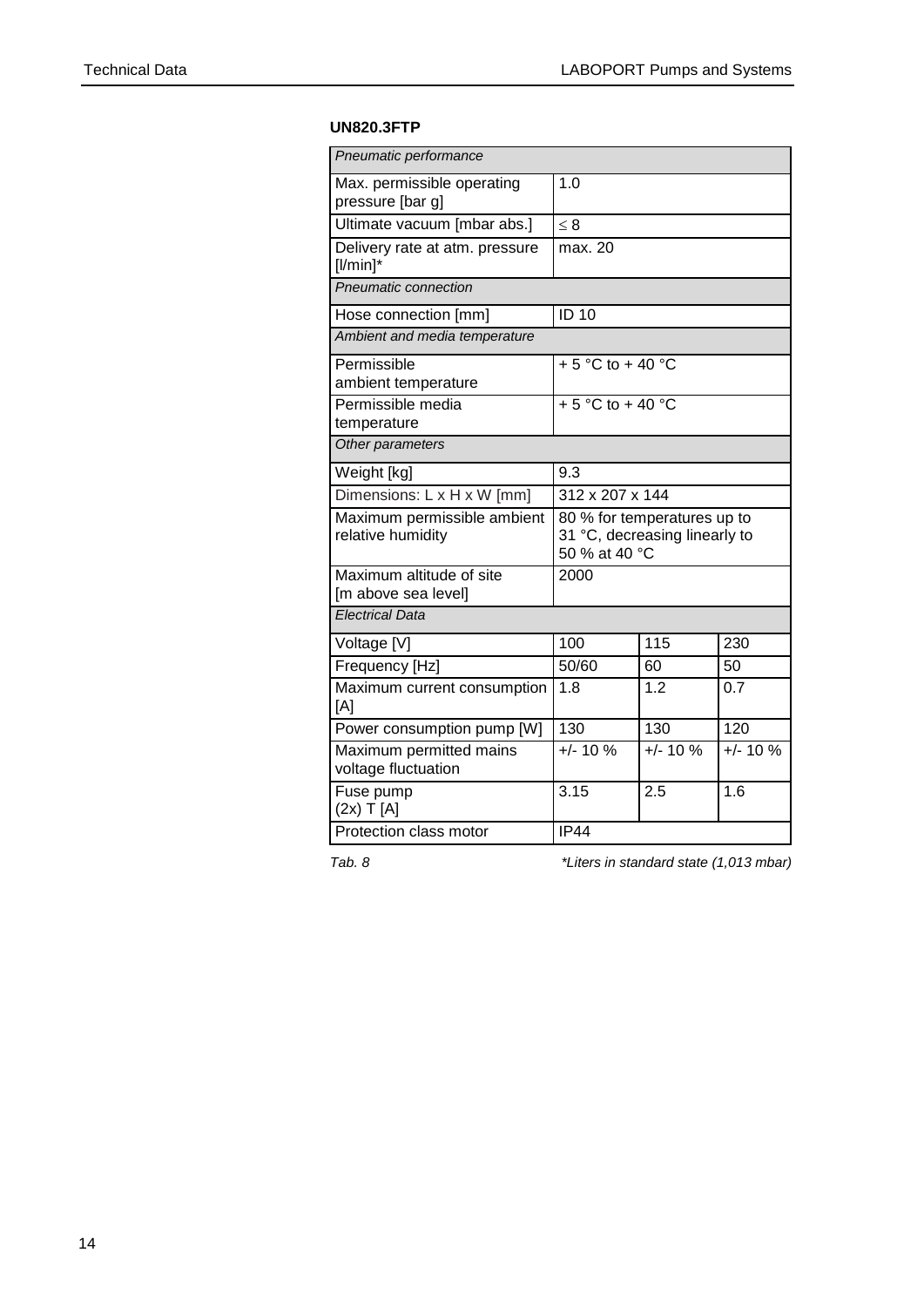#### **UN840.3FTP**

| Pneumatic performance                            |                                                                               |            |            |
|--------------------------------------------------|-------------------------------------------------------------------------------|------------|------------|
| Max. permissible operating<br>pressure [bar g]   | 1.0                                                                           |            |            |
| Ultimate vacuum [mbar abs.]                      | $\leq 8$                                                                      |            |            |
| Delivery rate at atm. pressure<br>$[1/min]$ *    | max. 34                                                                       |            |            |
| Pneumatic connection                             |                                                                               |            |            |
| Hose connection [mm]                             | <b>ID 10</b>                                                                  |            |            |
| Ambient and media temperature                    |                                                                               |            |            |
| Permissible<br>ambient temperature               | $+5$ °C to $+40$ °C                                                           |            |            |
| Permissible media<br>temperature                 | $+5$ °C to + 40 °C                                                            |            |            |
| Other parameters                                 |                                                                               |            |            |
| Weight [kg]                                      | 12.6                                                                          |            |            |
| Dimensions: L x H x W [mm]                       | 341 x 226 x 166                                                               |            |            |
| Maximum permissible ambient<br>relative humidity | 80 % for temperatures up to<br>31 °C, decreasing linearly to<br>50 % at 40 °C |            |            |
| Maximum altitude of site<br>[m above sea level]  | 2000                                                                          |            |            |
| <b>Electrical Data</b>                           |                                                                               |            |            |
| Voltage [V]                                      | 100                                                                           | 115        | 230        |
| Frequency [Hz]                                   | 50/60                                                                         | 60         | 50         |
| Maximum current consumption<br>[A]               | 4.4                                                                           | 3.2        | 1.5        |
| Power consumption pump [W]                       | 220                                                                           | 250        | 245        |
| Maximum permitted mains<br>voltage fluctuation   | $+/- 10 %$                                                                    | $+/- 10 %$ | $+/- 10 %$ |
| Fuse pump<br>$(2x)$ T [A]                        | 6.3                                                                           | 6.3        | 3.15       |
| Protection class motor                           | IP44                                                                          |            |            |

*Tab. 9 \*Liters in standard state (1,013 mbar)*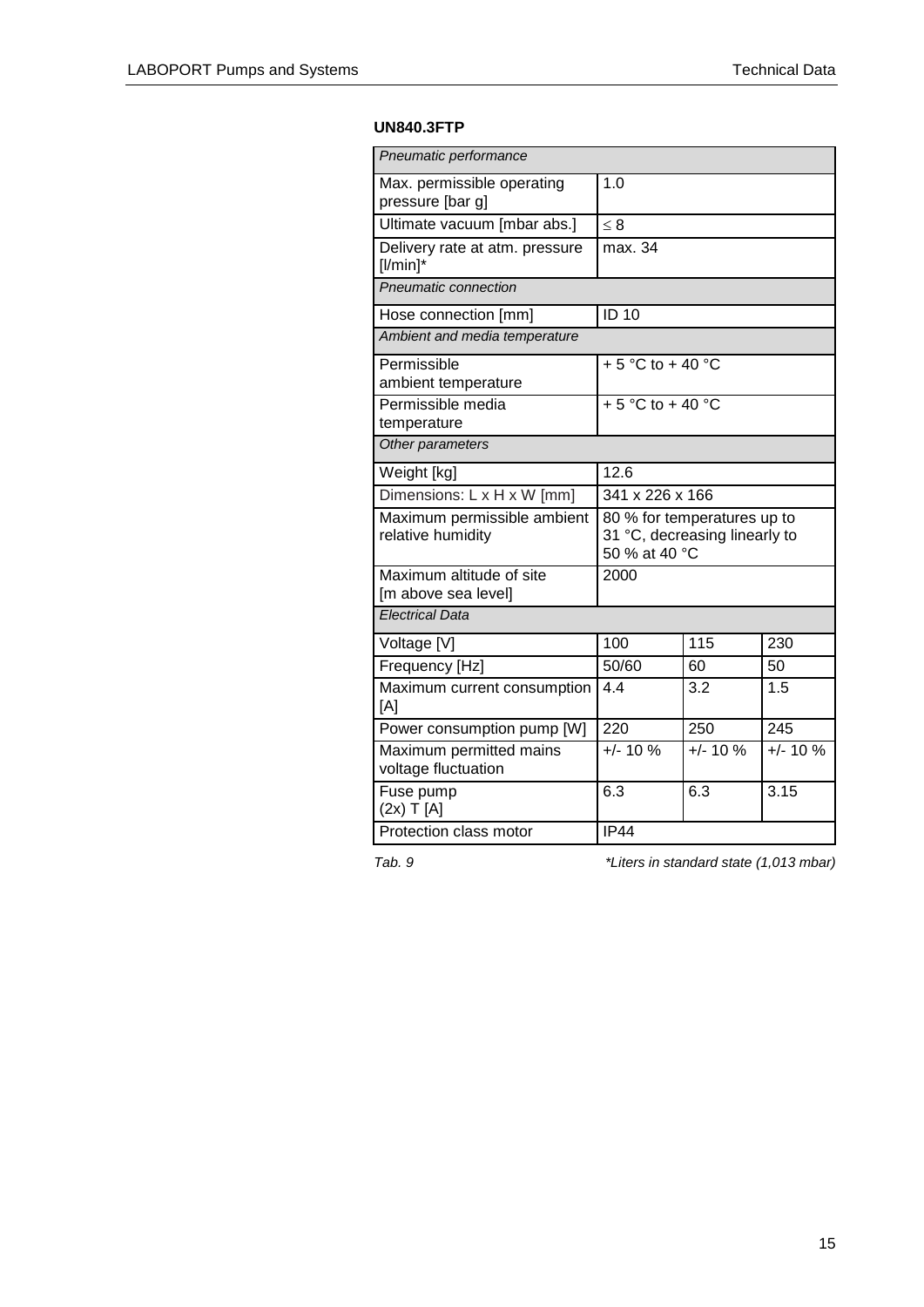#### **UN840.1.2FTP**

| Pneumatic performance                            |                                                                               |             |             |  |
|--------------------------------------------------|-------------------------------------------------------------------------------|-------------|-------------|--|
| Max. permissible operating<br>pressure [bar g]   | 1.0                                                                           |             |             |  |
| Ultimate vacuum [mbar abs.]                      | $\leq 90$                                                                     |             |             |  |
| Delivery rate at atm. pressure<br>$[1/min]$ *    | max. 60                                                                       |             |             |  |
| Pneumatic connection                             |                                                                               |             |             |  |
| Hose connection [mm]                             | <b>ID 10</b>                                                                  |             |             |  |
| Ambient and media temperature                    |                                                                               |             |             |  |
| Permissible<br>ambient temperature               | + 5 $^{\circ}$ C to + 40 $^{\circ}$ C                                         |             |             |  |
| Permissible media<br>temperature                 | $+5$ °C to + 40 °C                                                            |             |             |  |
| Other parameters                                 |                                                                               |             |             |  |
| Weight [kg]                                      | 12.6                                                                          |             |             |  |
| Dimensions: L x H x W [mm]                       | 341 x 226 x 160                                                               |             |             |  |
| Maximum permissible ambient<br>relative humidity | 80 % for temperatures up to<br>31 °C, decreasing linearly to<br>50 % at 40 °C |             |             |  |
| Maximum altitude of site<br>[m above sea level]  | 2000                                                                          |             |             |  |
| <b>Electrical Data</b>                           |                                                                               |             |             |  |
| Voltage [V]                                      | 100                                                                           | 115         | 230         |  |
| Frequency [Hz]                                   | 50/60                                                                         | 60          | 50          |  |
| Maximum current consumption<br>[A]               | 5.1                                                                           | 4.2         | 1.9         |  |
| Power consumption pump [W]                       | 275                                                                           | 280         | 270         |  |
| Maximum permitted mains<br>voltage fluctuation   | $+/- 10 \%$                                                                   | $+/- 10 \%$ | $+/- 10 \%$ |  |
| Fuse pump<br>$(2x)$ T [A]                        | 6.3                                                                           | 6.3         | 3.15        |  |
| Protection class motor                           | IP44                                                                          |             |             |  |

*Tab. 10 \*Liters in standard state (1,013 mbar)*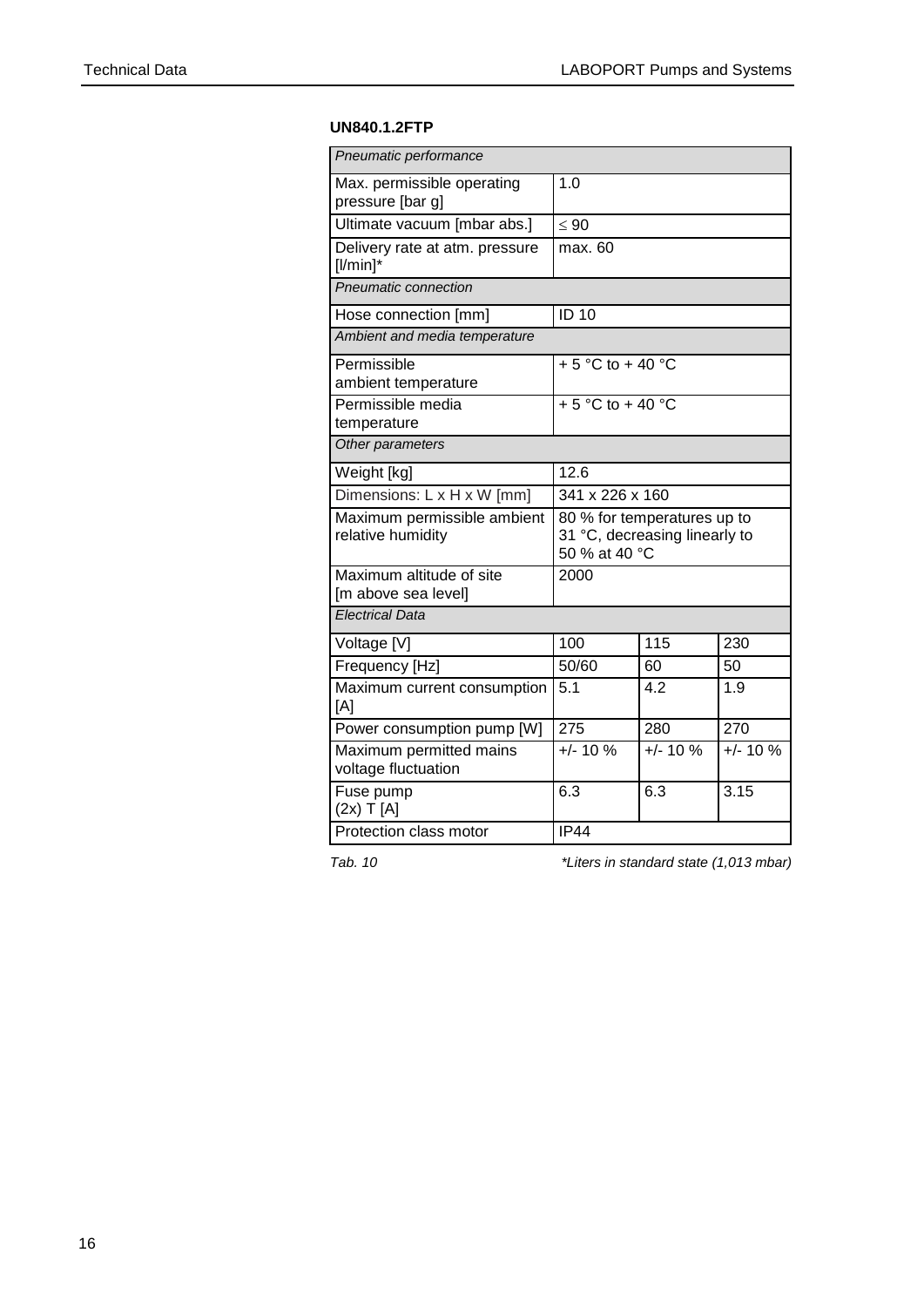#### **UN842.3 FTP**

| Pneumatic performance                            |                                                                               |     |      |
|--------------------------------------------------|-------------------------------------------------------------------------------|-----|------|
| Max. permissible operating<br>pressure [bar g]   | 1.0                                                                           |     |      |
| Ultimate vacuum [mbar abs.]                      | $\leq$ 2                                                                      |     |      |
| Delivery rate at atm. pressure<br>$[1/min]$ *    | max. 34                                                                       |     |      |
| Pneumatic connection                             |                                                                               |     |      |
| Hose connection [mm]                             | <b>ID 10</b>                                                                  |     |      |
| Ambient and media temperature                    |                                                                               |     |      |
| Permissible<br>ambient temperature               | + 5 °C to + 40 °C                                                             |     |      |
| Permissible media<br>temperature                 | $+5$ °C to + 40 °C                                                            |     |      |
| Other parameters                                 |                                                                               |     |      |
| Weight [kg]                                      | 13.4                                                                          |     |      |
| Dimensions: L x H x W [mm]                       | 341 x 223 x 167                                                               |     |      |
| Maximum permissible ambient<br>relative humidity | 80 % for temperatures up to<br>31 °C, decreasing linearly to<br>50 % at 40 °C |     |      |
| Maximum altitude of site<br>[m above sea level]  | 2000                                                                          |     |      |
| <b>Electrical Data</b>                           |                                                                               |     |      |
| Voltage [V]                                      | 100                                                                           | 115 | 230  |
| Frequency [Hz]                                   | 50/60                                                                         | 60  | 50   |
| Maximum current consumption<br>[A]               | 4.4                                                                           | 3.2 | 1.5  |
| Power consumption pump [W]                       | 260                                                                           | 290 | 245  |
|                                                  |                                                                               |     |      |
| Fuse pump<br>$(2x)$ T [A]                        | 6.3                                                                           | 6.3 | 3.15 |
| Protection class motor                           | IP44                                                                          |     |      |

*Tab. 11 \*Liters in standard state (1,013 mbar)*

#### <span id="page-16-0"></span>**5.2. Electrical Supply Unit**

| <b>Flectrical Data</b>    |       |     |      |
|---------------------------|-------|-----|------|
| Voltage [V]               | 100   | 115 | 230  |
| Frequency [Hz]            | 50/60 | 60  | 50   |
| Power consumption* [W]    | 270   | 300 | 295  |
| Fuse pump<br>$(2x)$ T [A] | 6.3   | 6.3 | 3.15 |

*Tab. 12*

*\* includes the power consumption of the whole system (inclusive pump and vacuum controller); for pumps UN840.1.2 FTP and UN842.3FTP power consumption raises by approx. 50 W.*

## <span id="page-16-1"></span>**5.3. Vacuum Controller**

See Operating Manual of the vacuum controller.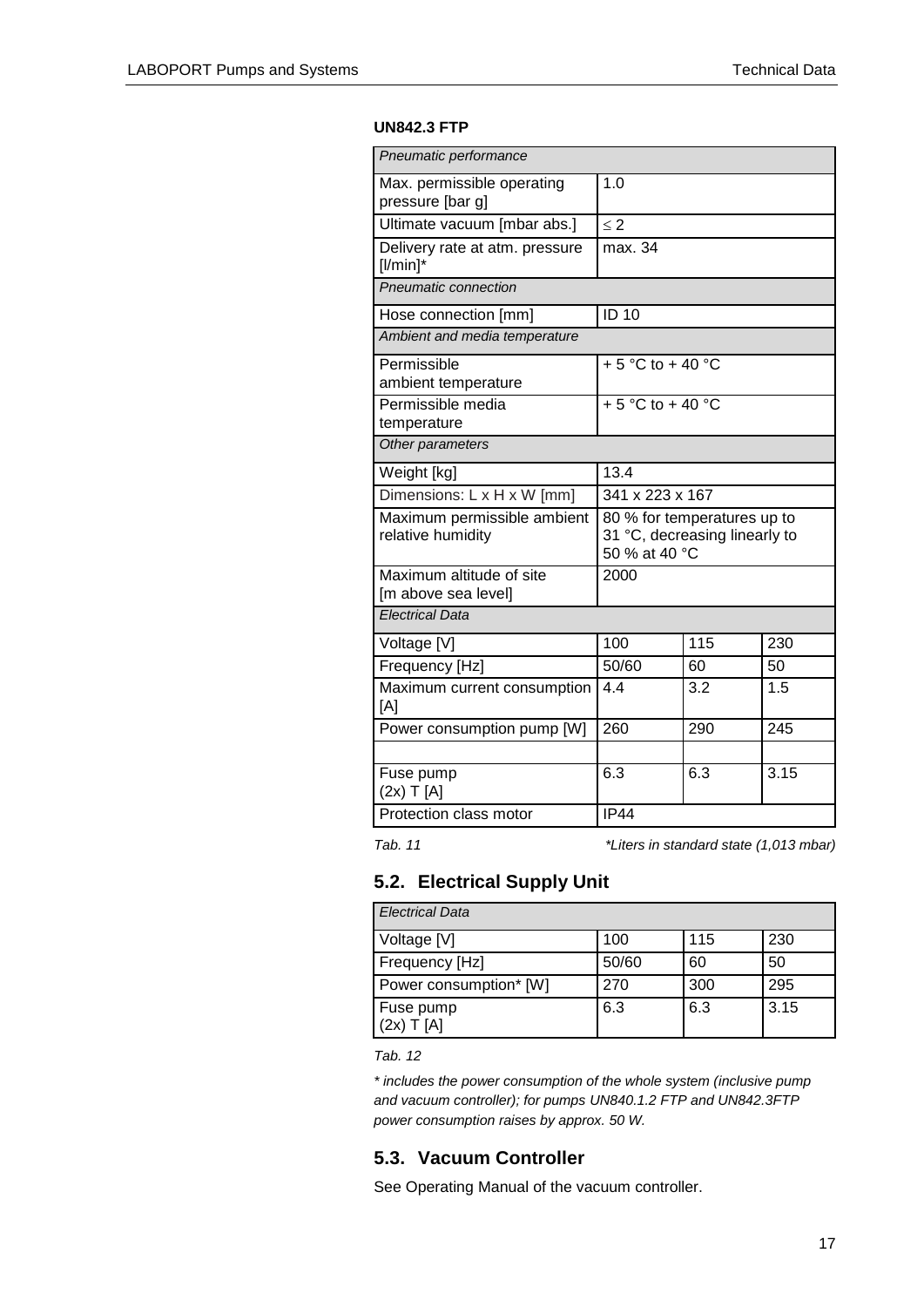## <span id="page-17-0"></span>**5.4. Vacuum Systems**

| Ambient temperature                                                    |                      |
|------------------------------------------------------------------------|----------------------|
| Permissible<br>ambient temperature                                     | + 5 °C to + 40 °C    |
| Operating parameters of coolant (only for high performance condensers) |                      |
| Permissible pressure [bar g]                                           | 3                    |
| Permissible temperature                                                | $-15$ °C to $+20$ °C |
| Condenser connectors                                                   | For tube 8mm ID      |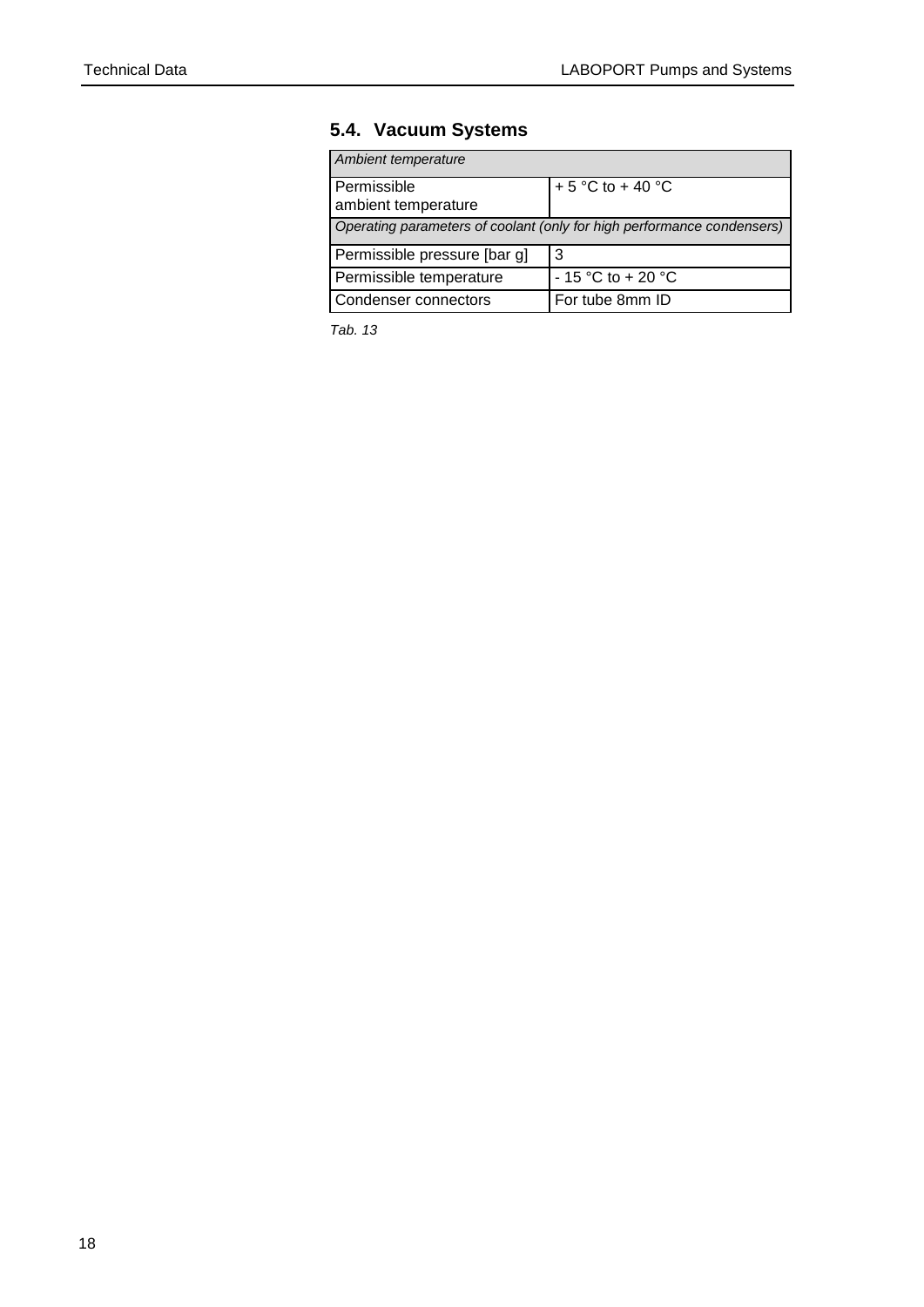- <span id="page-18-0"></span>**6. Design and Function**
- <span id="page-18-1"></span>**6.1. Pump**

#### **Design**

- **1** Connection piece<br>**2** Pneumatic conner
- **2** Pneumatic connection<br>**3** Pump head
- **3** Pump head
- **4** Outlet (pressure side)
- **5** Inlet (suction side)
- **6** Power switch



*Fig. 4: Diaphragm pump (shown: pump UN840.3 FTP)*

#### **Function Diaphragm pump**

- **1** Outlet valve
- **2** Inlet valve
- **3** Transfer chamber
- **4** Diaphragm
- **5** Eccentric
- **6** Connecting rod
- **7** Pump housing



*Fig. 5: Pump head*

Diaphragm pumps transfer, compress (depending on pump version) and evacuate gases and vapors.

The elastic diaphragm (**4**) is moved up and down by the eccentric (**5**) and the connecting rod (**6**). In the downward stroke it aspirates the gas to be transferred via the inlet valve (**2**). In the upward stroke, the diaphragm presses the medium out of the pump head via the outlet valve (**1**). The transfer chamber (**3**) is hermetically separated from the pump housing (**7**) by the diaphragm.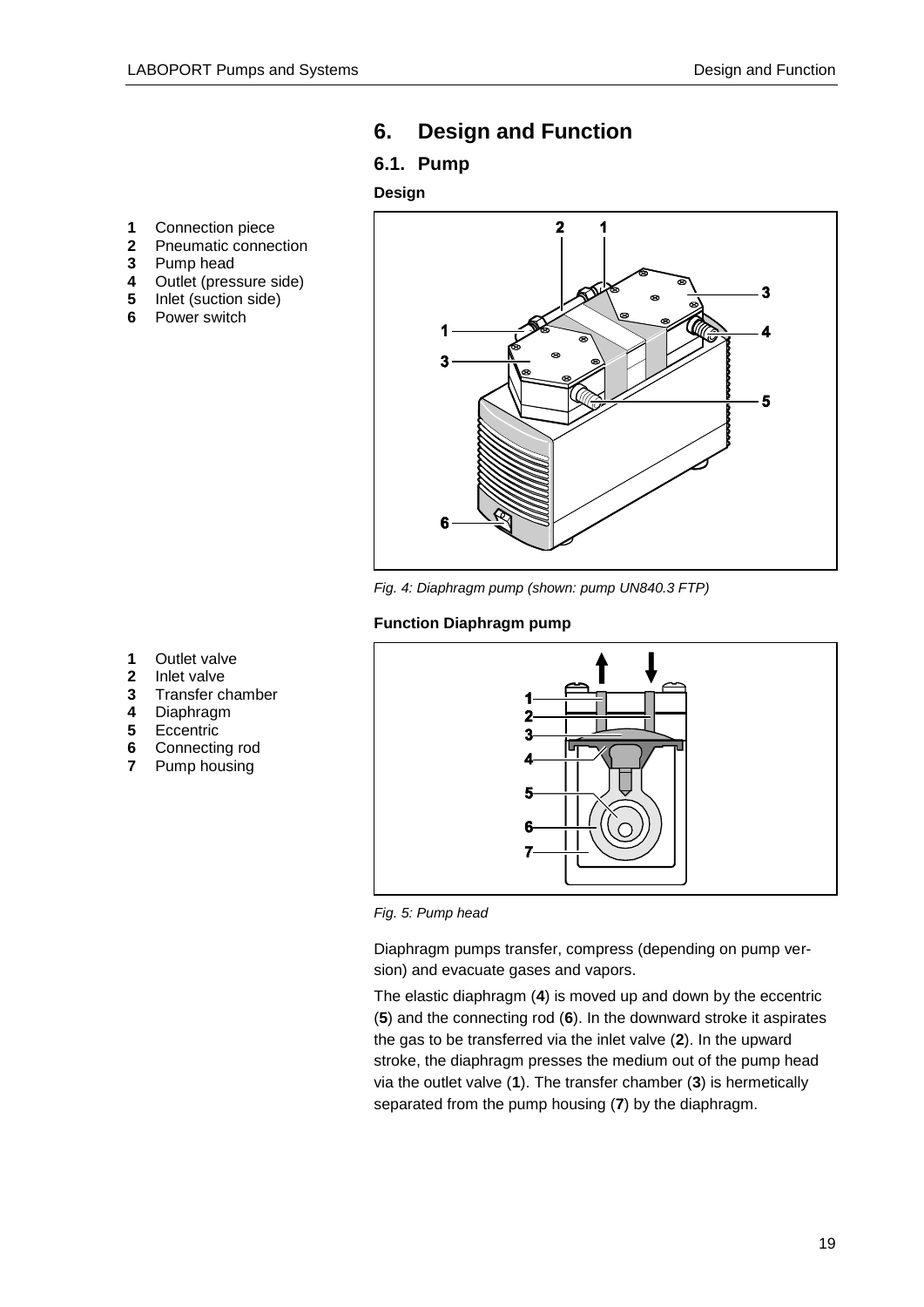## <span id="page-19-0"></span>**6.2. Separator**

#### **Design**



- **2** Hose nozzle
- **3** Separator container
- **4** Holder for separator



*Fig. 6: Separator (shown: LABOPORT system SR with pump UN840.3FTP as example)*

#### **Function**

Condensable components in the gas can be separated on the pressure side of the pump. On the suction side the separator collects particular matter and droplets. This protects the pump from contamination.

The separator is made of a specially treated glass and features implosion protection.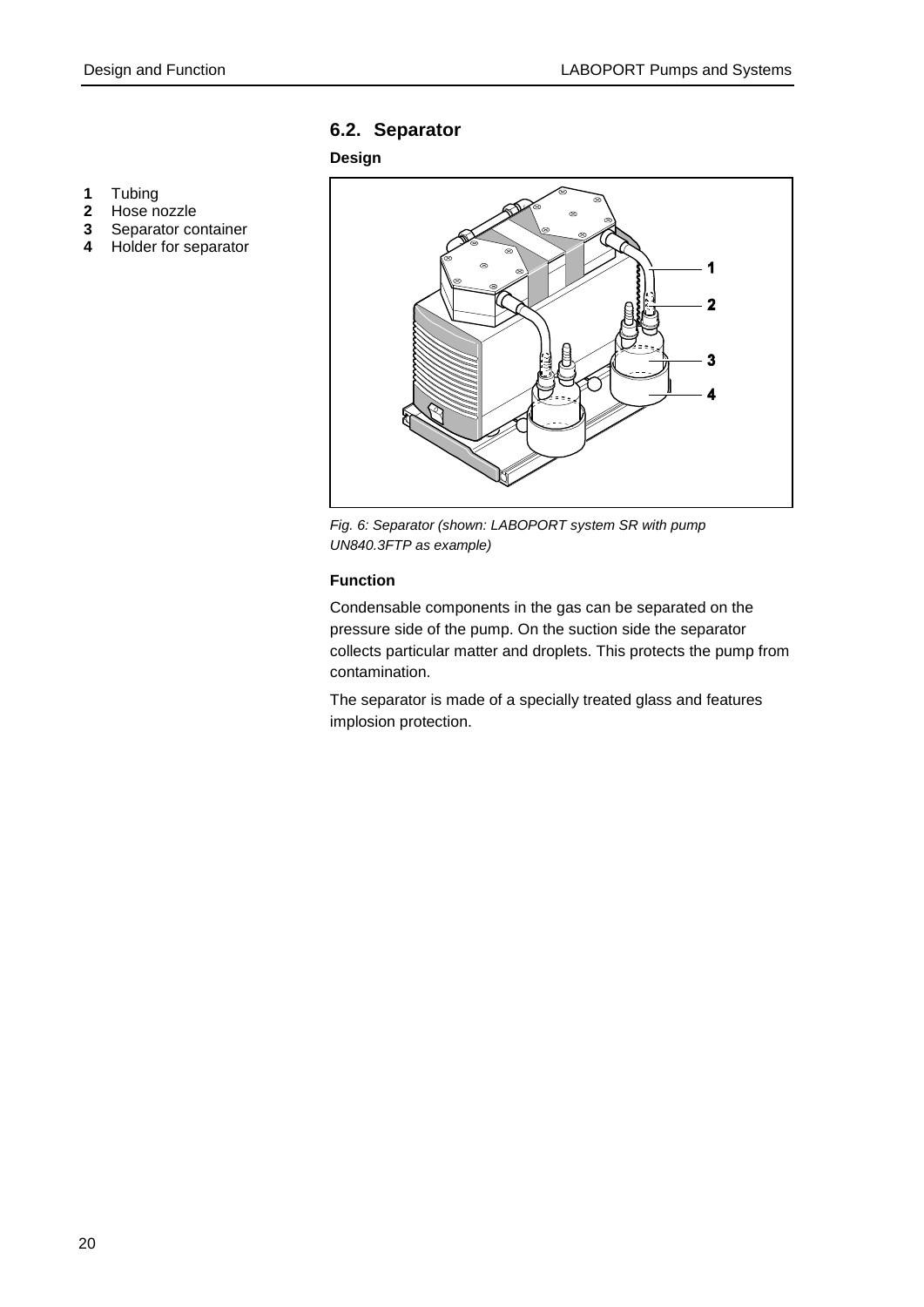## <span id="page-20-0"></span>**6.3. High Performance Condenser**

#### **Design**

- **1** Hose nozzle
- **2** High Performance Condenser
- **3** Angled nozzle for coolant
- 
- **4** Tubing **5** Spring clamp
- **6** Flask
- **7** Support



*Fig. 7: High performance condenser (shown: LABOPORT system SH with pump UN840.3FTP as example)*

#### **Function**

The high performance condenser at pump outlet enables condensable components in the vapor to be separated out.

The condensate is collected in a glass flask. The flask is attached to the condenser flange with a clamp. The condensation temperature is maintained by running cold water or re-circulating coolant through the condenser.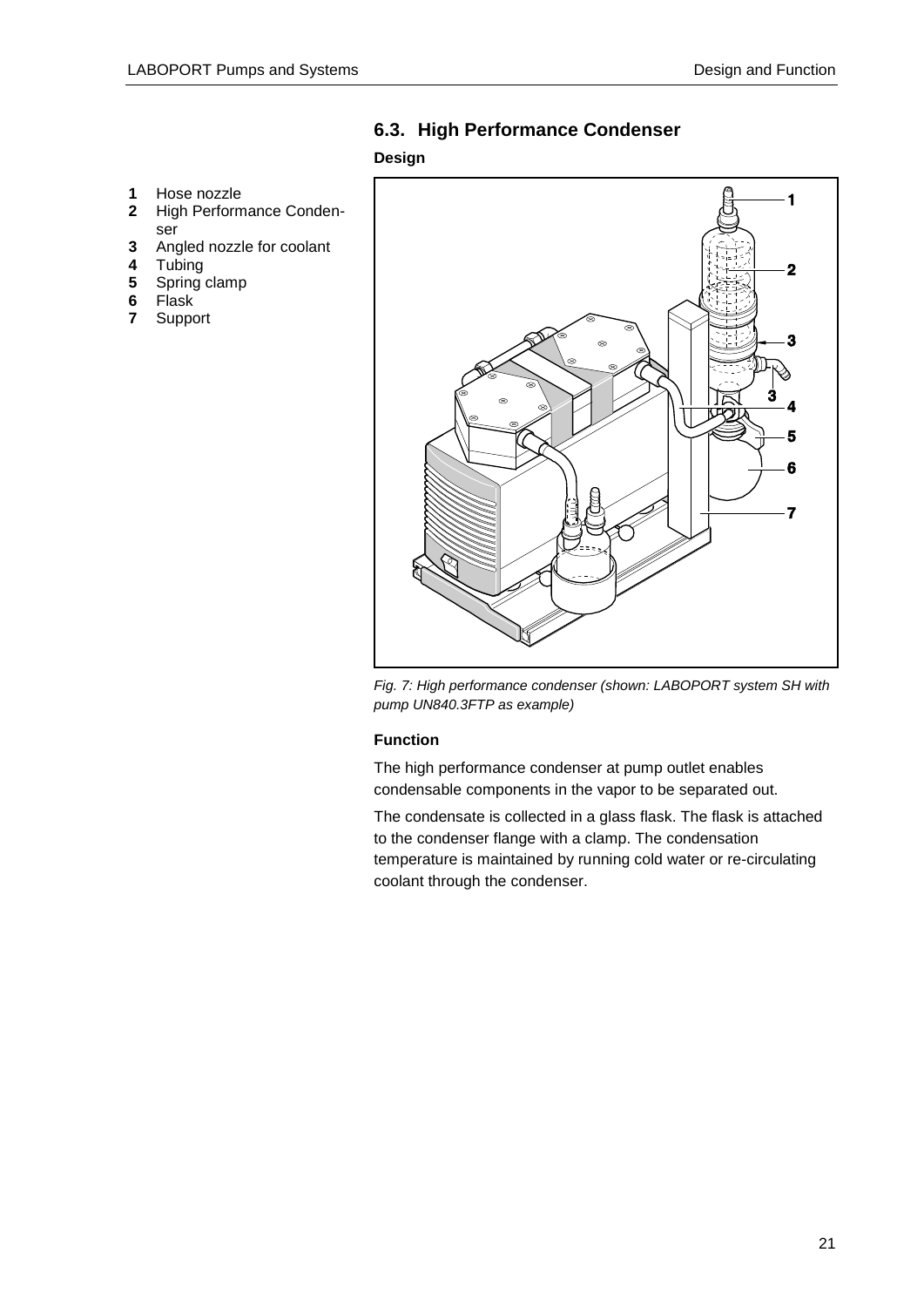- **1** Tubing
- **2** Power switch
- **3** Support
- **4** Electrical supply unit
- **5** Vacuum controller

#### <span id="page-21-0"></span>**6.4. Vacuum Controller**



*Fig. 8: Vacuum controller (shown: LABOPORT system SCC with pump UN840.3FTP as example)*

#### **Function**

In laboratory systems without a vacuum controller the pump runs continuously and works against its vacuum. If there is a vacuum controller, it will switch the pump off once the selected target vacuum has been reached.

With two vacuum controllers it becomes possible to simultaneously run two different and independent processes with just one pump.

Once one vacuum controller's set point has been reached, that vacuum controller will close the valve it is controlling. If two vacuum controllers are used, the pump will continue to work until the second controller's set point has been reached. Then the second vacuum controller will close the valve it is controlling. The pump switches off and the pump vent valve is opened.

If one of the two vacuum values falls below the hysteresis range, the pump will switch back on.

Refer to the vacuum controller's operating instructions for more information.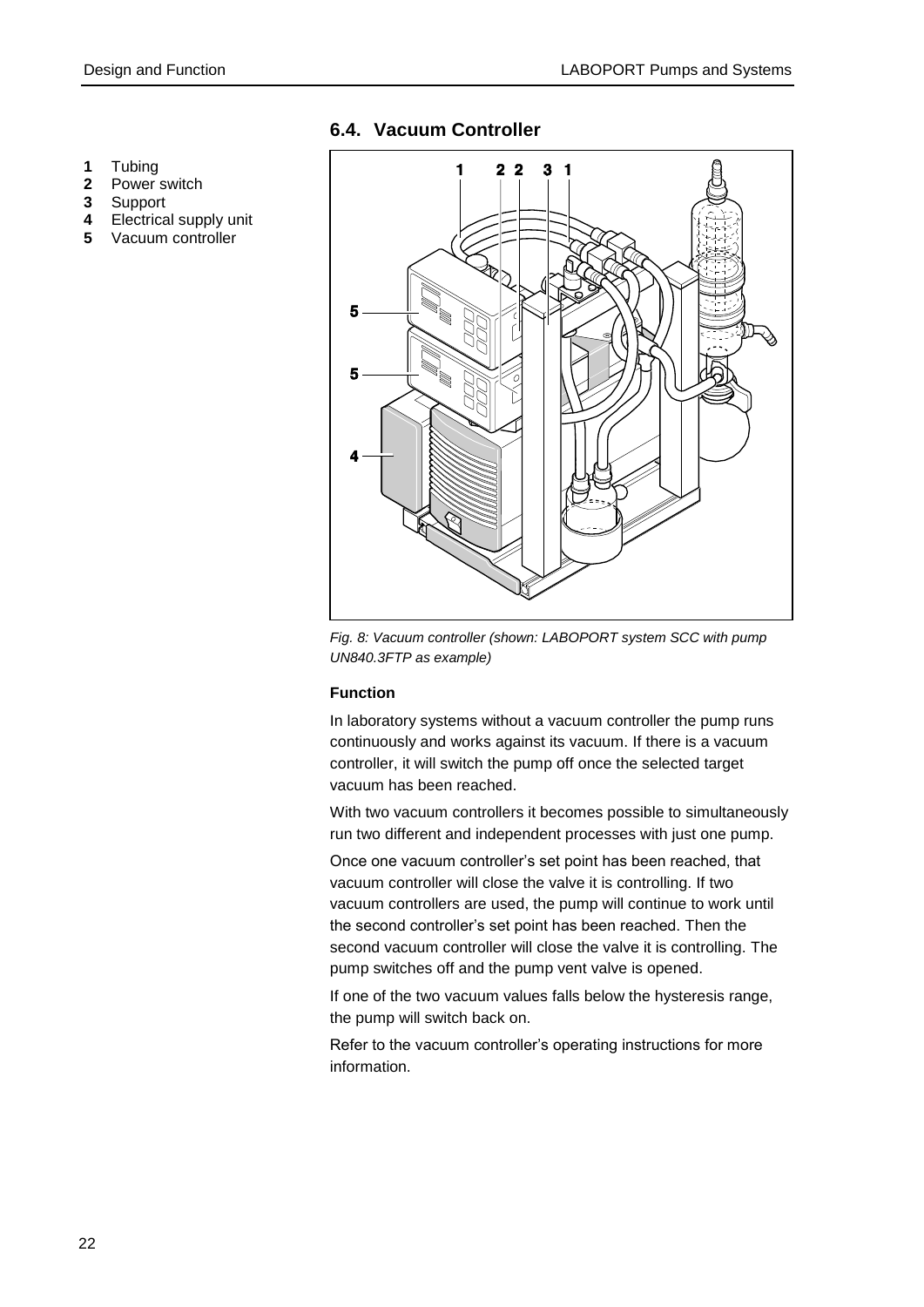<span id="page-22-1"></span><span id="page-22-0"></span>

|                       | 7. | Installation, mounting and connection                                                                                                           |
|-----------------------|----|-------------------------------------------------------------------------------------------------------------------------------------------------|
|                       |    | Only install and operate the pumps/systems under the operating<br>parameters and conditions described in chapter 5, Technical data.             |
|                       |    | Observe the safety precautions (see chapter 3, page 6).                                                                                         |
|                       |    | $\rightarrow$ Before installation, store the pump/the accessories at the<br>installation location to bring it up to room temperature.           |
| <b>Dimensions</b>     |    | $\rightarrow$ See chapter 5, Technical data, for the dimensions of system.                                                                      |
| Cooling air supply    |    | $\rightarrow$ Install the pump/system so that the motor fan can intake<br>sufficient cooling air.                                               |
| Installation location |    | $\rightarrow$ Make sure that the installation location is dry and the<br>pump/system is protected against rain, splash, hose and drip<br>water. |
|                       |    | $\rightarrow$ Choose a safe location (flat surface) for the pump/system.                                                                        |
|                       |    | $\rightarrow$ Protect the pump/system from dust.                                                                                                |
|                       |    | $\rightarrow$ Protect the pump/system from vibrations and jolts.                                                                                |
|                       |    | 7.1. Connect pump                                                                                                                               |
| Connected components  |    | $\rightarrow$ Only connect components to the pump which are designed for<br>the pneumatic data of the pump (see chapter 5.1, page 10).          |
| Pump exhaust          |    | $\rightarrow$ If the pump is used as a vacuum pump, safely discharge the<br>pump exhaust at the pump's pneumatic outlet.                        |
|                       | Ť  | A marking on the pump head shows the direction of flow.                                                                                         |
|                       | 1. | Remove the protective plugs from the pneumatic connectors of<br>the pump.                                                                       |
|                       | 2. | Connect the suction line and pressure line.                                                                                                     |
|                       | 3. | Lay the suction and pressure line at a downward angle to<br>prevent condensate from running into the pump.                                      |
|                       | 4. | Insert the power cable's plug into a properly installed<br>shockproof socket.                                                                   |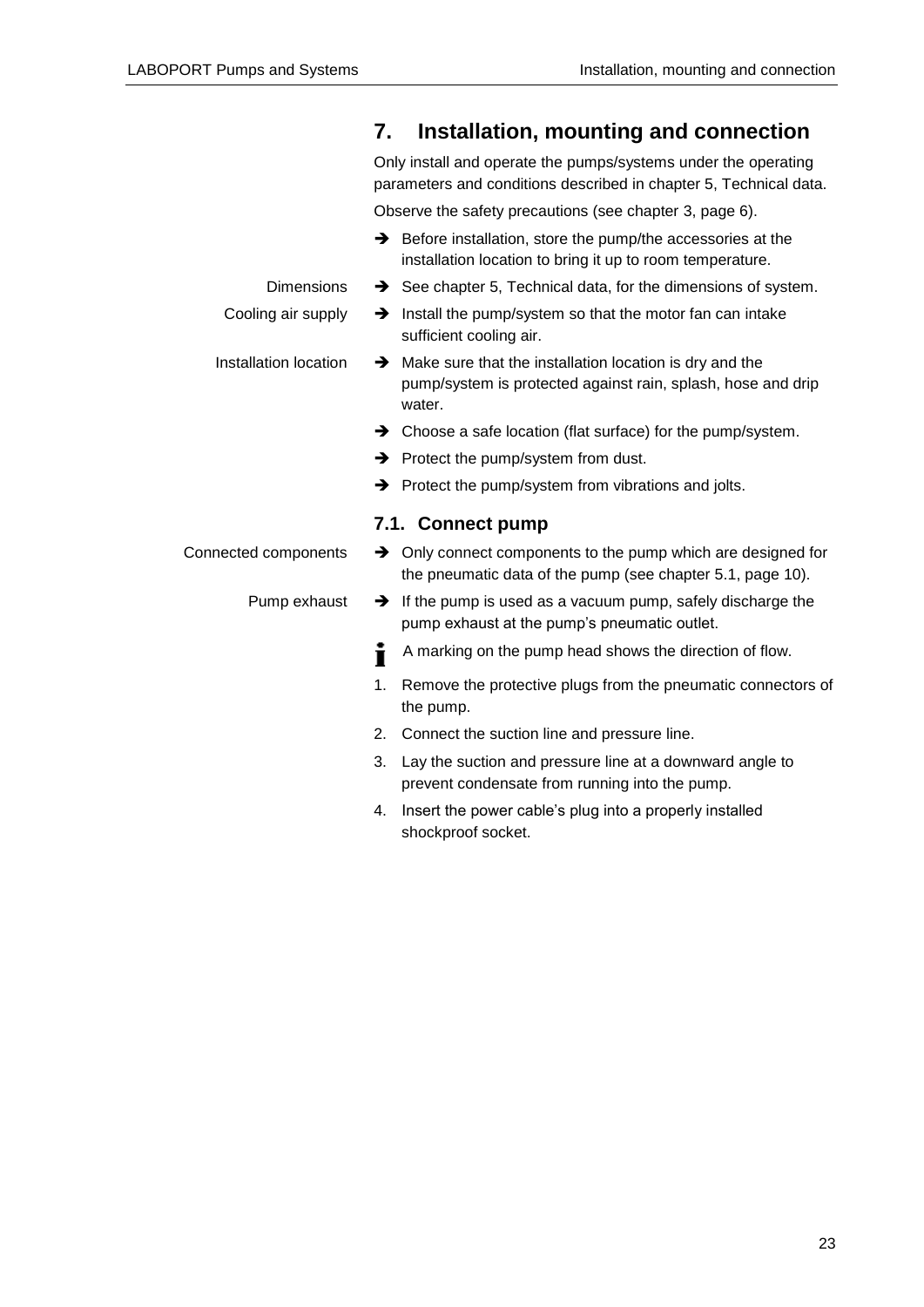#### **Condition**



*Fig. 9: Installation of the mounts at the pump*

**Conditions** 

Tools and material

#### <span id="page-23-0"></span>**7.2. Baseplate**

- **Pump disconnected from mains**
- 1. Unscrew the pump`s rubber feet (**1**) anti-clockwise.
- 2. Install the mounts (**2**) onto the pump.
- 3. Stand the pump (fitted with the mounts) onto the baseplate
- 4. Aligne the mounts on the pump and the baseplate.
- 5. Slide the locating pin (see fig. 2/**13**) through the mount holes on the baseplate and on the pump until they are fully engaged.
- 6. Check that the pump is securely fastened to the baseplate via both mounts.

#### <span id="page-23-1"></span>**7.3. Separator**

- Baseplate mounted (see chapter 7.2)
- **Pump disconnected from mains**

## $Q_t$ , Materia

| <b>Qly I</b> Malerial           |
|---------------------------------|
| Phillips-head screwdriver No. 3 |
|                                 |

- 1. Slide the container for the separator (see fig. 6/**4**) into the baseplate's upward-pointing slotted bar.
- 2. Fix the holders by tighten the screw in the bottom of them.
- 3. Place the glass separators into the holders.
- Laying hoses: depending on system configuration see chapter Ť 7.7.1 (system SR), 7.7.2 (system SH), 7.7.3 (system SC), 7.7.4 (system SCC) or 7.7.5 (retrofitting from system SC to system SCC).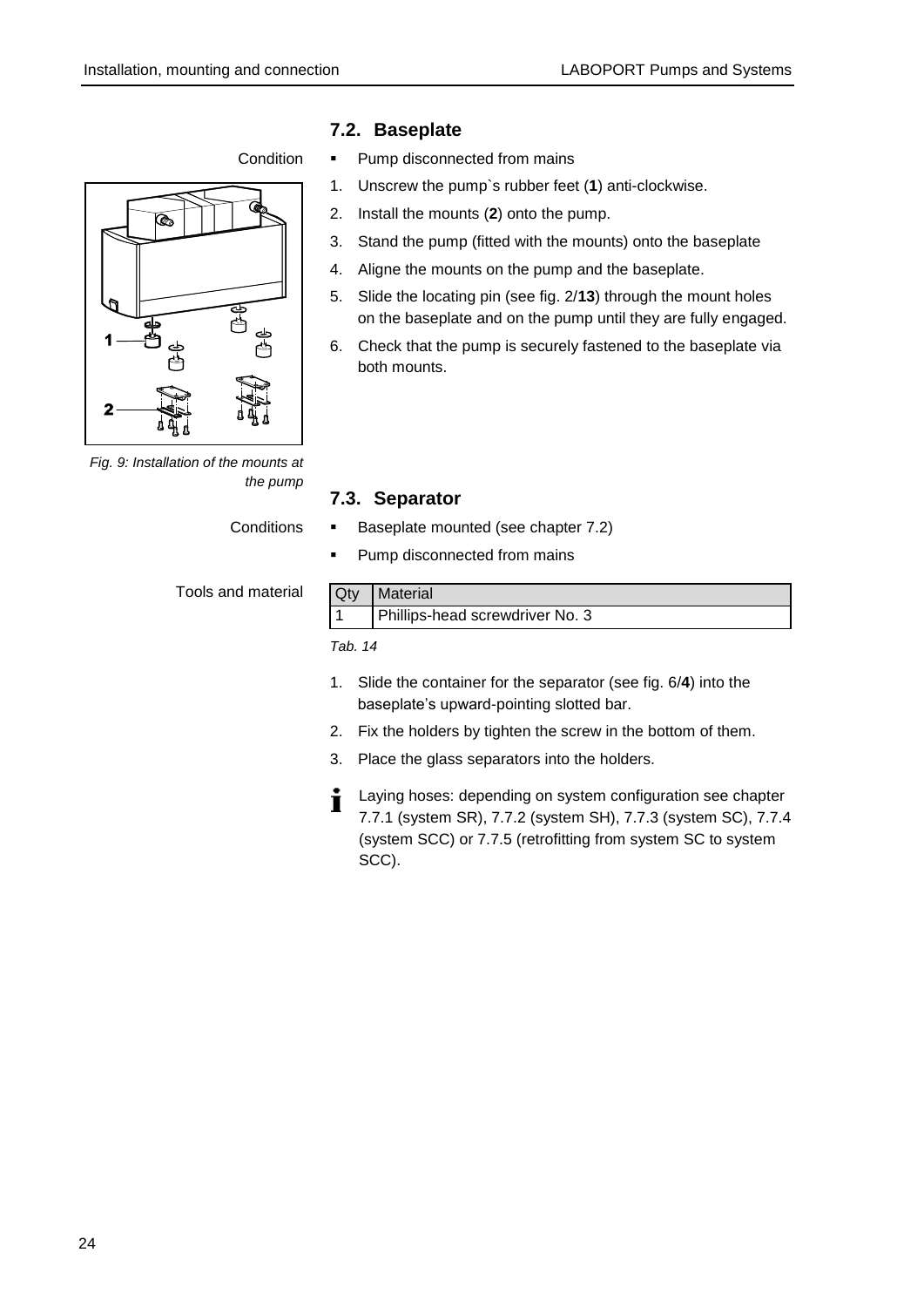#### <span id="page-24-0"></span>**7.4. High Performance Condenser**

The high performance condenser is delivered installed on a support.

**Conditions** 

- Baseplate mounted (see chapter 7.2, page [24\)](#page-23-0)
- Pump disconnected from mains and de-energized

Touls and material

| Qty | Material       |
|-----|----------------|
|     | Allen key 5 mm |

*Tab. 15*

#### **Installing the high performance condenser**



There is a danger of implosion if the high performance condenser is installed on the pump

inlet.

Danger of implosion if installed improperly

- **→** Connect the high performance condenser to the pump outlet only.
- 1. Slide the support of high performance condenser (see fig. 7/**7**) into the baseplate's upward-pointing slotted bar.
- 2. Fix the support to the baseplate by tightening the allen screw.
- 3. Align the high performance condenser so that the hose connection at the inlet is lower than the pump outlet.
- Laying hoses: depending on system configuration see chapter Т 7.7.2 (system SH), 7.7.3 (system SC), 7.7.4 (system SCC) or 7.7.5 (retrofitting from system SC to system SCC).

#### <span id="page-24-1"></span>**7.5. Electrical Supply Unit and Vacuum Controller**

- The vacuum controller(s) is (are) delivered with the ventilation valve and pump vent valve installed on a support.
- When retrofitting from system SC to system SCC, the second Т vacuum controller is delivered complete with the ventilation valve installed on a new support. Install the existing vacuum controller on the new support. For more information about retrofitting from system SC to system SCC, refer to chapter 7.7.5, page [32.](#page-31-0)

**Conditions** 

- Baseplate mounted (see chapter 7.2, page [24\)](#page-23-0)
- Pump disconnected from mains

Tools and material

| Qty | Material       |
|-----|----------------|
|     | Allen key 4 mm |
|     | Allen key 5 mm |

*Tab. 16*

#### **Mounting the electrical supply unit**

1. Slide the electrical supply unit (see fig. 8/**4**) with both tightening nuts into the baseplate's lateral slotted bar.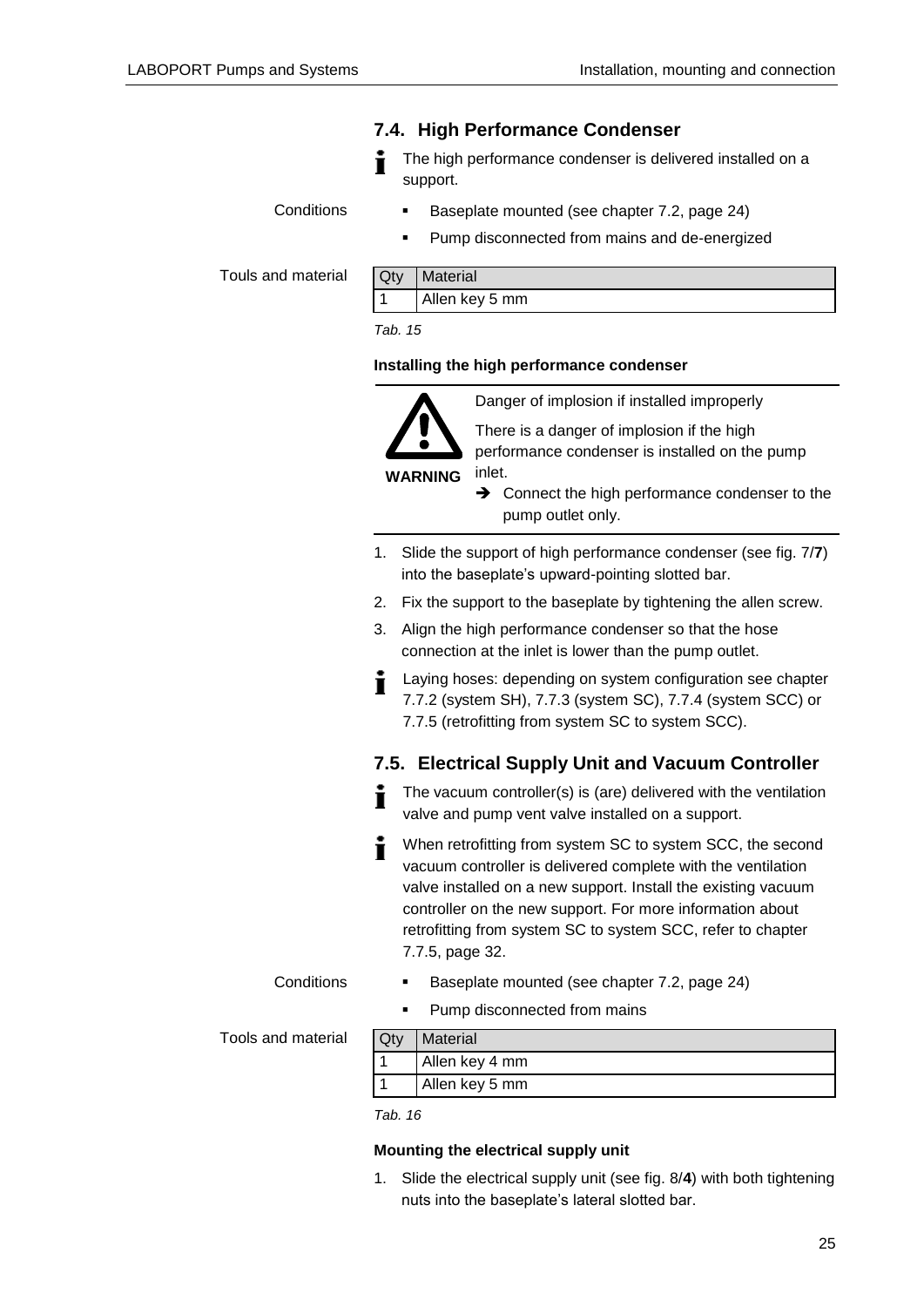2. Tighten the allen screws at the bottom of the electrical supply unit.

#### **Mounting the vacuum controller**

- 1. Slide the support's attachment part (see fig. 8/**3**) into the baseplate's lateral, upward-pointing slotted bar.
- 2. Tighten the allen screw at the bottom of the support.

#### **Wire and connect with each other the electrical supply unit and the vacuum controller**

- Figures 11 and 12 provide an overview of the electrical Т connections for LABOPORT systems SC and SCC.
- 1. Connect signal socket of the vacuum controller with the eletrical supply unit socket marked VC 1 (fig. 10/**5**) using the connection cable.
- 2. When using two vacuum controllers, connect the second vacuum controller's signal socket to the electrical supply unit's VC2 connection (**6**).
- 3. Insert the vacuum controller power cord plug into the designated electrical supply unit socket (**2**).
- 4. When using two vacuum controllers, insert the vacuum valves' plugs into the electrical supply unit's VV1 (**3**) und VV2 (**4**) connections.
- 5. Insert the pump vent valve plug into the electrical supply unit socket marked PRV (**7**).
- 6. Insert the vacuum pump power cord plug into the designated electrical supply unit socket (**1**).
- 7. Tuck all of the wires into the electrical supply unit and secure the cover.
- 8. Make sure power switches on the pump and on the vacuum controller(s) are switched off.
- 9. Insert the electrical supply unit is system power cord plug into a shockproof socket.



<span id="page-25-0"></span>*Fig. 10: Connections of the electrical supply unit*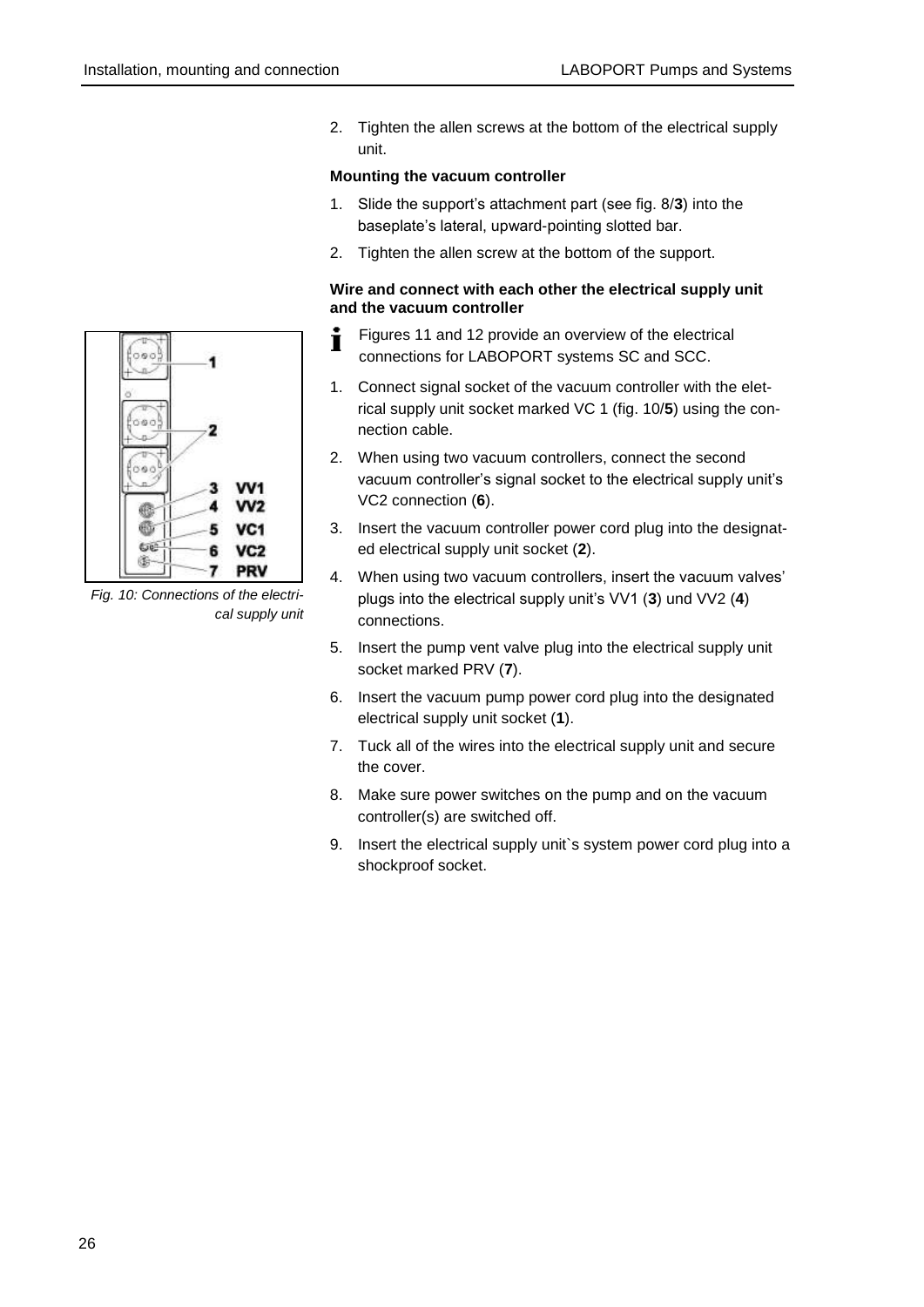

*Fig. 11: Electrical connection LABOPORT System SC*



*Fig. 12: Electrical connection LABOPORT System SCC*

Laying hoses: depending on system configuration see chapter Ť 7.7.3 (system SC), 7.7.4 (system SCC) or 7.7.5 (retrofitting from system SC to system SCC).

#### **Mounting coolant valve for high performance condenser (optional)**

With a coolant valve it becomes possible to stop the flow of coolant if the system's control operation is interrupted or terminated.



 $\rightarrow$  Make sure that the coolant valve is mounted between the coolant supply and the coolant inlet port of high performance condenser.

1. Connect the coolant valve to the coolant supply.

**WARNING**

- 2. Insert the coolant valve's plug into the vacuum controller's VV1 socket (see fig. 10/**3**).
- See fig. 16, page [29](#page-28-1) for coolant inlet and outlet. Ť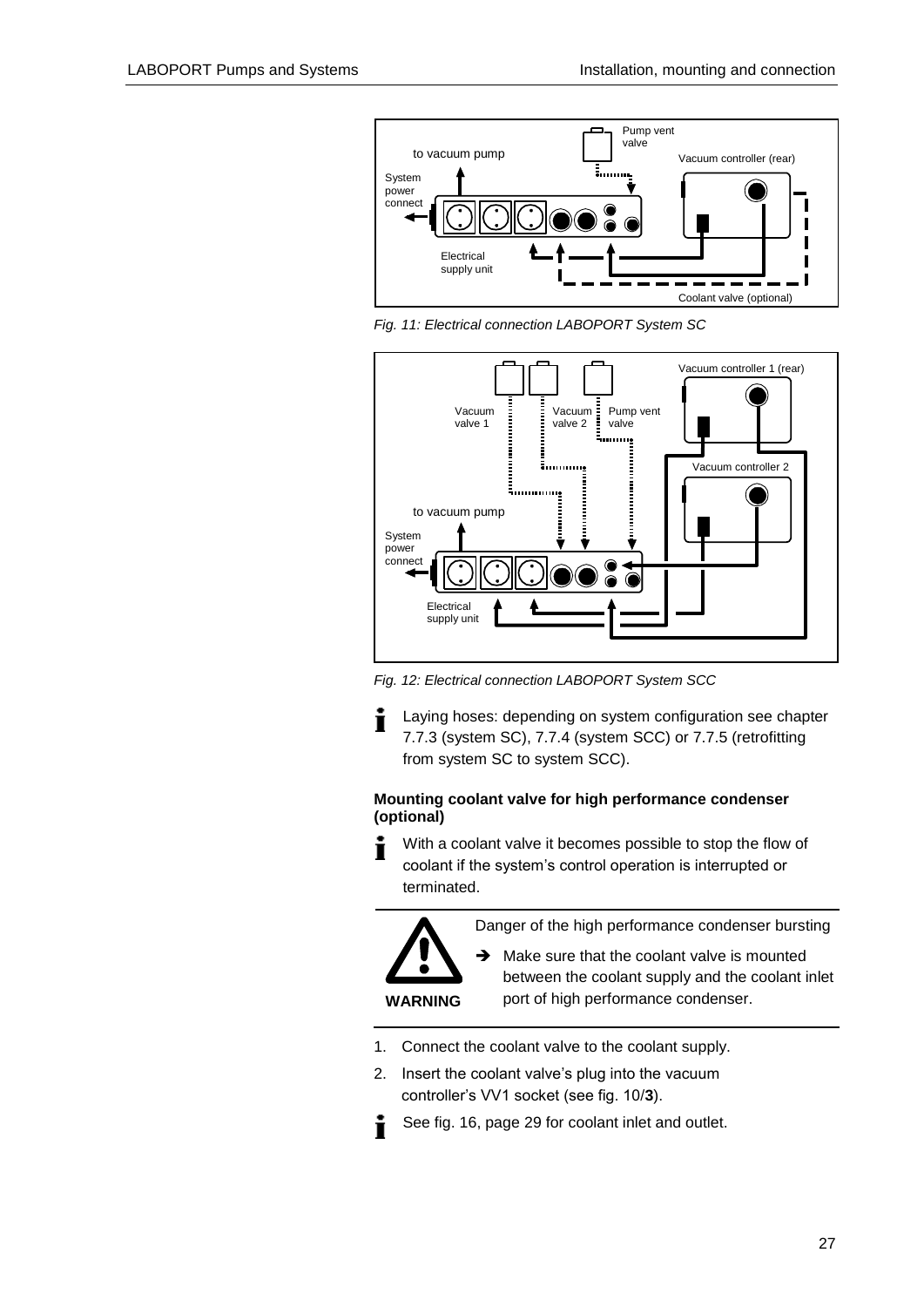#### <span id="page-27-0"></span>**7.6. Gas Ballast**

- Only for two-headed pumps.
- **Condition**

#### **Mounting**

1. Disconnect the tubes from the inlet (**4**) and the outlet (**3**) of the pump.

Motor disconnected from mains and de-energized

- 2. Remove the pump from the baseplate.
- 3. Open the connection (**2**) of the pump heads.
- 4. Screw out the connecting piece (**1**) of the vacuum side head.
- 5. Screw the gas ballast into the pump head.
- 6. Remount the connection (**2**) between the both pump heads.

#### <span id="page-27-1"></span>**7.7. Mounting of Systems**

The displayed system tube configuration is for two-headed pumps only.

Contact KNF Service for information about laying tubes for one-headed pumps and pumps with aluminum heads ("A" in the type designation).

#### <span id="page-27-2"></span>**7.7.1. System SR**

- The system SR consists of:
	- baseplate
		- two separators

Tools and material

| Qty          | <b>Material</b>                  |  |
|--------------|----------------------------------|--|
| $\mathbf{1}$ | Phillips-head screwdriver No. 3  |  |
| 2            | Tubes (see fig. 14)              |  |
|              | Resistant to the medium employed |  |
|              | Inside diameter 10 mm            |  |
|              | Length: approx. 150 mm           |  |

- 1. Attach pump to the baseplate (see chapter 7.2, page [24\)](#page-23-0).
- 2. Install the separators (chapter 7.3, page [24\)](#page-23-1).
- 3. Lay tubes for separators (see fig. 14).



*Fig. 14: Tubing system SR*



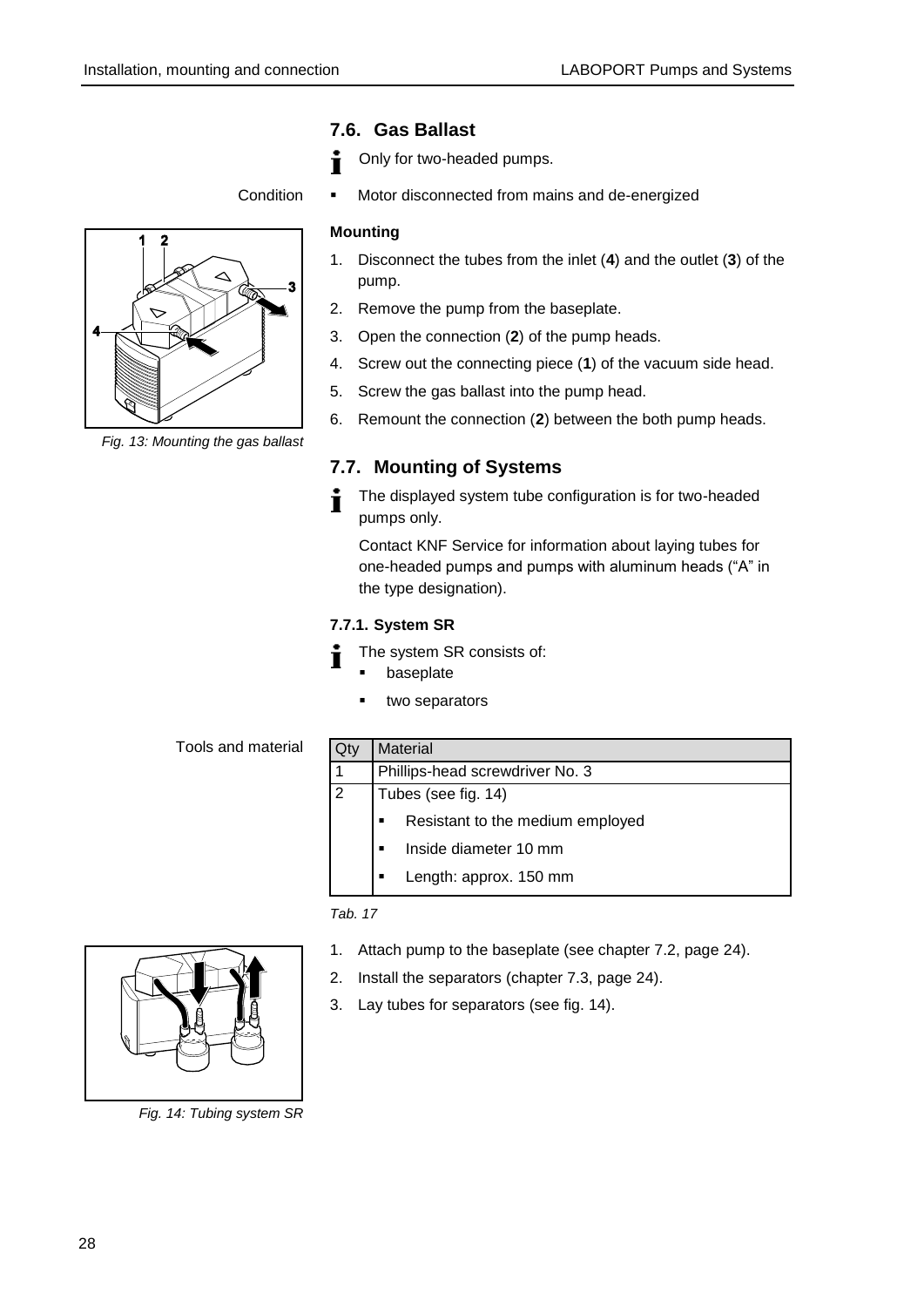#### <span id="page-28-0"></span>**7.7.2. System SH**

- The system SH consists of:
	- Baseplate
		- 1 separator
		- 1 high performance condenser

Tools and material

| <b>Material</b>                                     |  |  |  |
|-----------------------------------------------------|--|--|--|
| Phillips-head screwdriver No. 3                     |  |  |  |
| Allen key 5 mm                                      |  |  |  |
| Tubes (see fig. 15)                                 |  |  |  |
| Resistant to the medium employed<br>$\blacksquare$  |  |  |  |
| Inside diameter 10 mm<br>$\blacksquare$             |  |  |  |
| Length: (1) approx. 150 mm, (2) approx. 220 mm<br>п |  |  |  |
|                                                     |  |  |  |

*Tab. 18*



Danger of the high performance condenser bursting

 $\rightarrow$  Make sure that the high performance condenser´s upper gas outlet is not blocked.

**WARNING**

**DANGER**

Improper laying of hoses will result in damage to the pump

- **→** Correctly assign gas and coolant hose connections.
- → Do not reverse the gas connections' inlets and outlets.
- 1. Attach pump to the baseplate (see chapter 7.2, page [24\)](#page-23-0).
- 2. Install the separator (see chapter 7.3, page [24\)](#page-23-1).
- 3. Install the high performance condenser (see chapter 7.4, page [25\)](#page-24-0).
- 4. Lay hoses for system (see fig. 15).
- i The condenser-connectors for the coolant require connection tubing with an inside diameter of 8 mm. Coolant inlet and outlet see fig. 16.

When using a coolant valve:



Danger of the high performance condenser bursting

 $\rightarrow$  Make sure that the coolant valve is mounted between the coolant supply and the coolant inlet port of high performance condenser.



*Fig. 15: Tubing system SH*



*Fig. 16: Coolant supply of high performance condenser*

<span id="page-28-1"></span>**1** Coolant inlet **2** Coolant outlet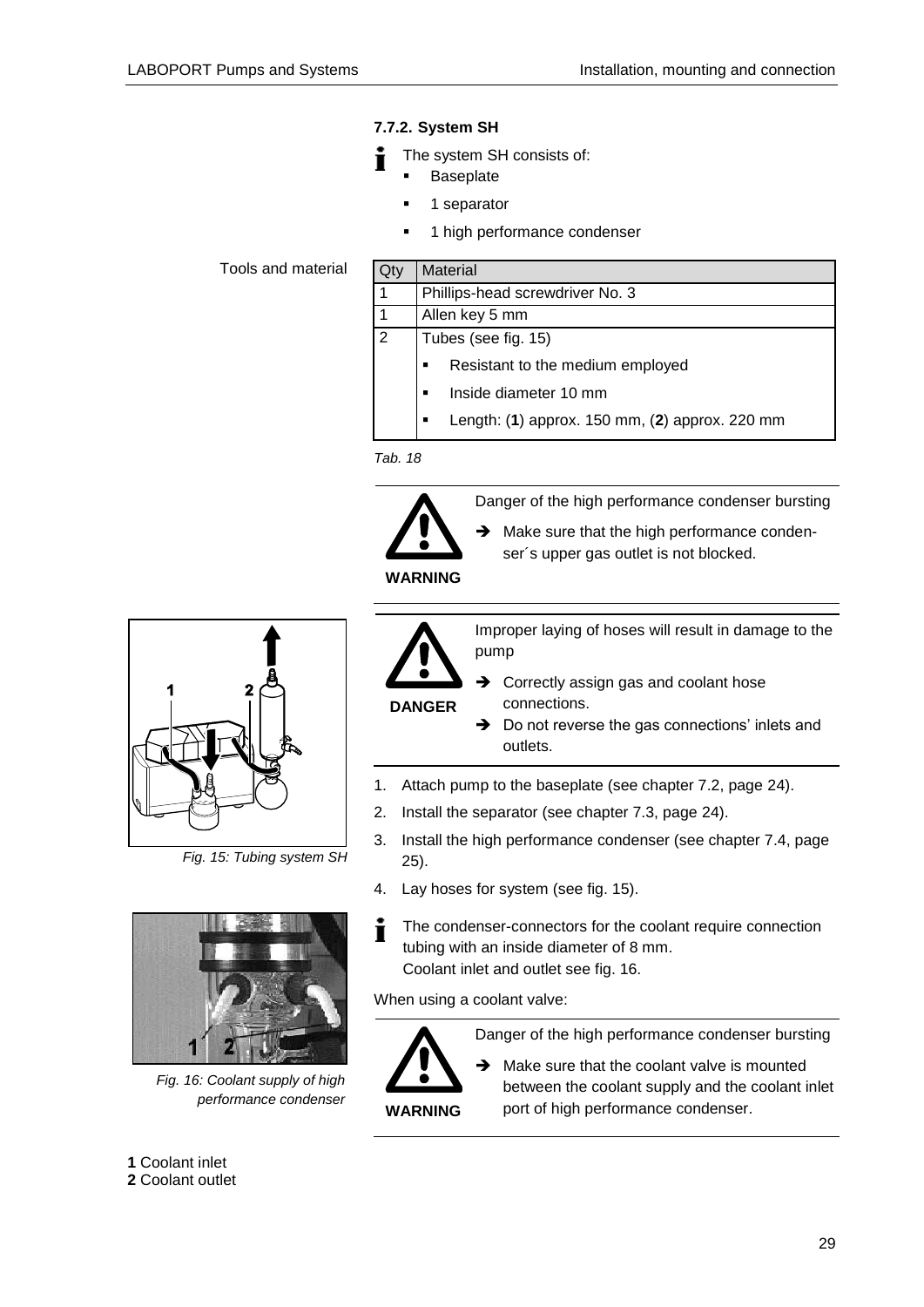#### <span id="page-29-0"></span>**7.7.3. System SC**

- The system SC consists of:
- Baseplate
	- **1** separator
	- 1 high performance condenser
	- **Electrical supply unit with 1 vacuum controller**

#### Tools and material

| Qtv | <b>Material</b>                                                           |  |
|-----|---------------------------------------------------------------------------|--|
|     | Phillips-head screwdriver No. 3                                           |  |
|     | Allen key 4 mm                                                            |  |
|     | Allen key 5 mm                                                            |  |
| 4   | Tubes (see fig. 17)                                                       |  |
|     | Resistant to the medium employed                                          |  |
|     | Inside diameter 10 mm<br>٠                                                |  |
|     | Length: (1,4) approx. 220 mm, (2) approx. 300 mm,<br>$(3)$ approx. 150 mm |  |

*Tab. 19*

- 1. Attach pump to the baseplate (see chapter 7.2, page 20).
- 2. Install the separator (see chapter 7.3, page 20).
- 3. Install the high performance condenser (see chapter 7.4, page 21).
- 4. Install the electrical supply unit and the vacuum controller (see chapter 7.5, page 21).
- 5. Lay hoses for system (see fig. 17).
- i Coolant inlet and outlet see fig. 16.

When using a coolant valve:



Danger of the high performance condenser bursting

 $\rightarrow$  Make sure that the coolant valve is mounted between the coolant supply and the coolant inlet port of high performance condenser.

6. Wire and connect with each other the electrical supply unit and the vacuum controller (see chapter 7.5, page 21).



*Fig. 17: Tubing system SC*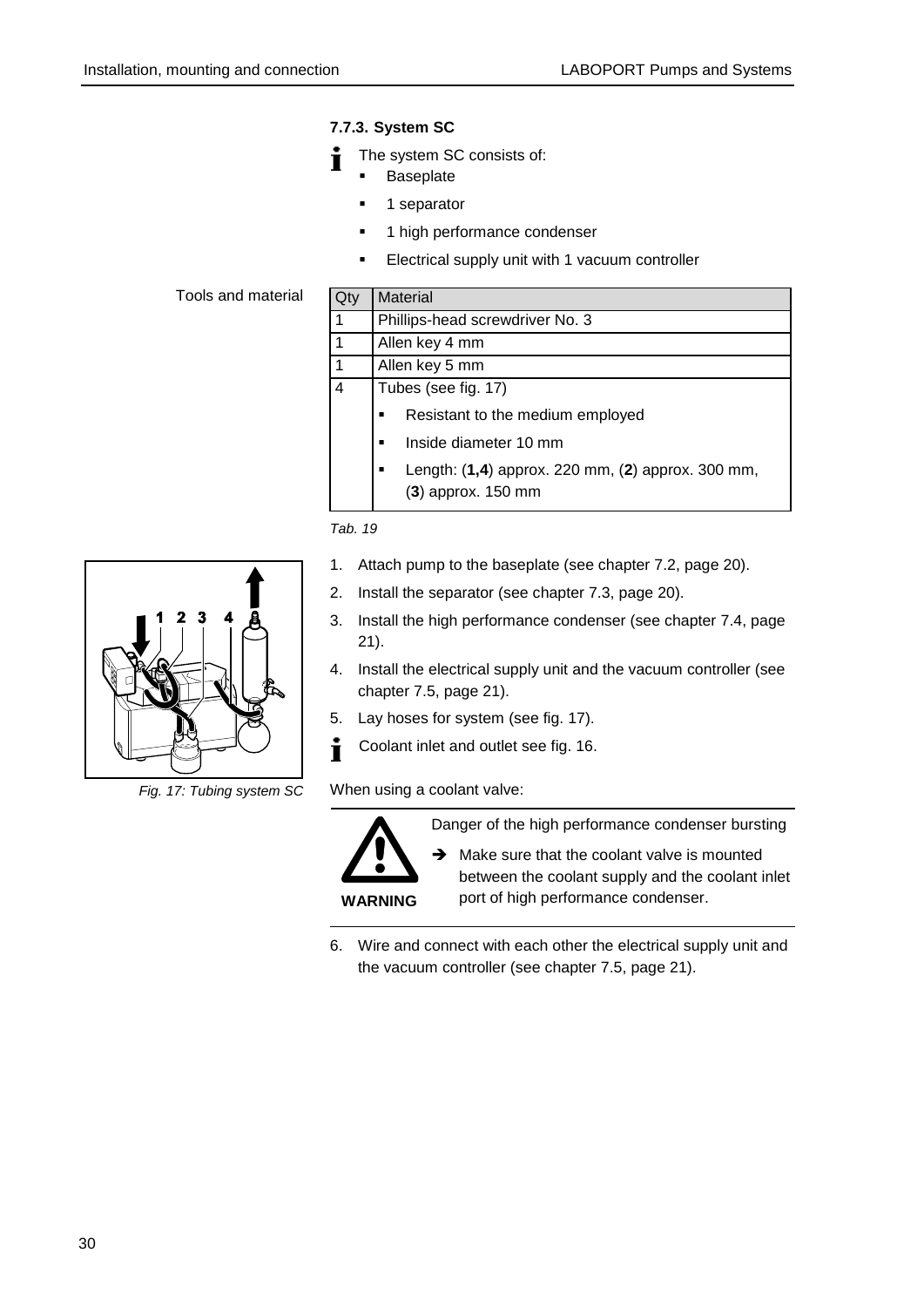#### <span id="page-30-0"></span>**7.7.4. System SCC**

- The system SCC consists of:
	- Baseplate
		- **1** separator
	- 1 high performance condenser
	- Electrical supply unit with 2 vacuum controllers

Tools and material

| Qty            | <b>Material</b>                                                                                                                                                  |  |
|----------------|------------------------------------------------------------------------------------------------------------------------------------------------------------------|--|
| 1              | Phillips-head screwdriver No. 3                                                                                                                                  |  |
| $\vert$ 1      | Allen key 4 mm                                                                                                                                                   |  |
| $\overline{1}$ | Allen key 5 mm                                                                                                                                                   |  |
| $\overline{8}$ | Tubes (see fig. 18)                                                                                                                                              |  |
|                | Resistant to the medium employed                                                                                                                                 |  |
|                | Inside diameter 10 mm<br>$\blacksquare$                                                                                                                          |  |
|                | Length: (1) approx. 320 mm, (2) approx. 260 mm,<br>$(3,4)$ approx. 120 mm, $(5)$ approx. 220 mm, $(6)$ approx.<br>135 mm, (7) approx. 175 mm, (8) approx. 350 mm |  |





*Fig. 18: Tubing system SCC*

- 1. Attach pump to the baseplate (see chapter 7.2, page 20).
- 2. Install the separator (see chapter 7.3, page 20).
- 3. Install the high performance condenser (see chapter 7.4, page 21).
- 4. Install the electrical supply unit and both vacuum controllers (see chapter 7.5, page 21).
- 5. Lay hoses for system (see fig. 18).
- i Coolant inlet and outlet see fig. 16.

When using a coolant valve:

**WARNING**

Danger of the high performance condenser bursting

 $\rightarrow$  Make sure that the coolant valve is mounted between the coolant supply and the coolant inlet port of high performance condenser.

6. Wire and connect with each other the electrical supply unit and the vacuum controller (see chapter 7.5, page 21).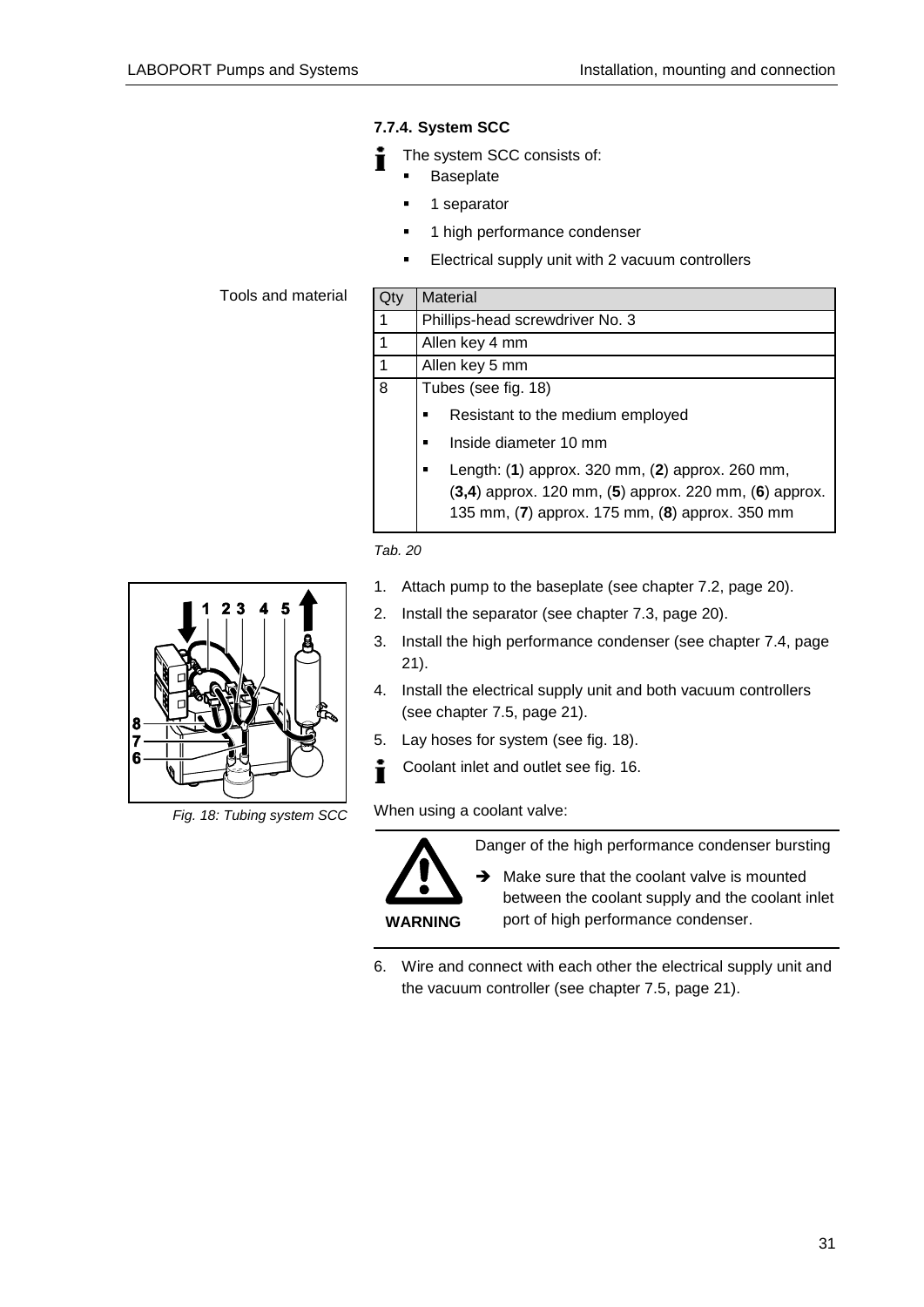#### <span id="page-31-0"></span>**7.7.5. Retrofitting from System SC to System SCC**

The second vacuum controller is delivered complete with the vent valve installed on a new support (length: 410 mm). Install the existing vacuum controller on the new support.

Pump removed from operation (see chapter 8.2, page [35\)](#page-34-0)

**Conditions** 

Pump disconnected from mains

Tools and material

| Qty | Material                                 |
|-----|------------------------------------------|
|     | Allen key 4 mm                           |
|     | Allen key 5 mm                           |
|     | See chapter 7.7.4 for the required hoses |

*Tab. 21*

#### **Removing the existing vacuum controller**

- The following item numbers refer to fig. 2, page [8.](#page-7-1)
- 1. Disconnect the tubes from the pump vent valve (**5**) as well as from the controller (**2**) vent valve (**3**).
- 2. Pull out all plugs from the electrical supply unit (**1**).
- 3. Remove the vacuum controller from the support (**16**) after loosening the clamp assembly.
- 4. Remove the lateral support from the main support after loosening the clamp assembly.
- 5. Loosen the allen screw at the foot of the main support.
- 6. Slide the support out of the baseplate (**17**) mounting slot assembly.

#### **Mount new vacuum controller**

- The following item numbers refer to fig. 2, page [8.](#page-7-1) Ť
- 1. Slide the removed vacuum controller (**2**) into the slot on the new support (**16**) and fix it in place with the clamp connection.
- 2. Slide the support's attachment part into the baseplate's (**17**) lateral upward-pointing slotted bar.
- 3. Tighten the allen screw at the foot of the support.
- 4. Mount the lateral support onto the main support.
- 5. Slide two additional vacuum valves(**6**) onto the lateral support mounting slot and fix the device with help of the clamping assembly.
- 6. Lay hoses for system (see fig. 19).
- 7. Wire and connect with each other the electrical supply unit and the vacuum controller (see chapter 7.5, page [25\)](#page-24-1).



*Fig. 19: Tubing system SCC*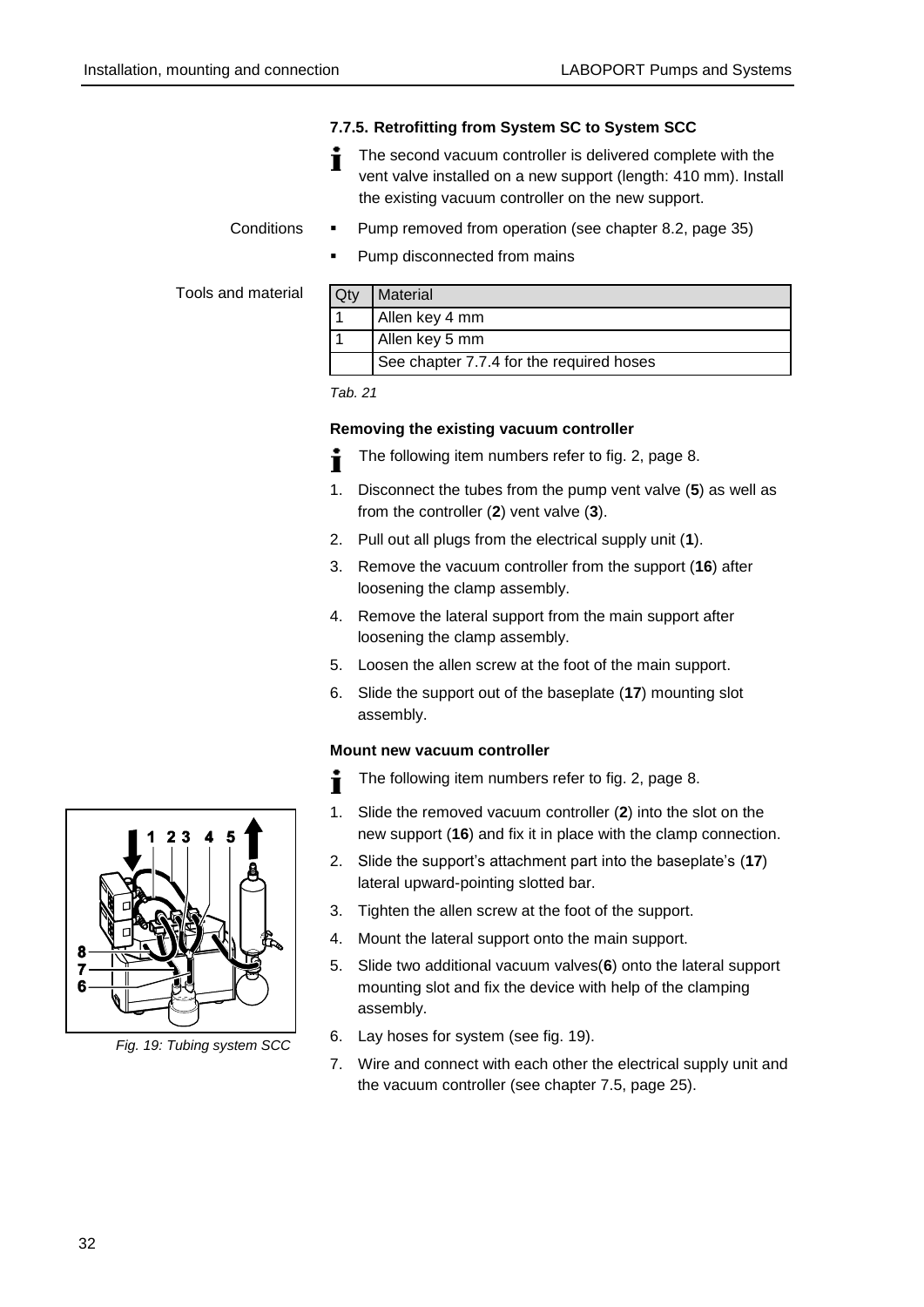## <span id="page-32-0"></span>**8. Operation**

## <span id="page-32-1"></span>**8.1. Pump**

#### <span id="page-32-2"></span>**8.1.1. Preparing for Start-up**

Before switching on the pump/system, observe the following points:

|                 | Operational requirements                                                                                                                                                                                                                                                                                                                                                                                                                                                                         |  |
|-----------------|--------------------------------------------------------------------------------------------------------------------------------------------------------------------------------------------------------------------------------------------------------------------------------------------------------------------------------------------------------------------------------------------------------------------------------------------------------------------------------------------------|--|
| Pump            | All hoses attached properly                                                                                                                                                                                                                                                                                                                                                                                                                                                                      |  |
| Pump/<br>System | Fan openings not blocked<br>Specifications of the power supply correspond with<br>the data on the pump's/the electrical supply unit's<br>type plate.<br>The pump outlet is not closed or constricted.<br>When using two vacuum controllers: The media<br>are compatible with each other (when running two<br>different processes simultaneously)<br>When using a gas ballast: No explosive or<br>poisonous mixtures may be produced when<br>ventilating the vacuum system through the air inlet. |  |
| System          | Clamp connections are tight<br>All cables attached properly                                                                                                                                                                                                                                                                                                                                                                                                                                      |  |

*Tab. 22*

#### <span id="page-32-3"></span>**8.1.2. Starting**

- $\rightarrow$  Only operate the pump under the operating parameters and conditions described in chapter 5, Technical data.
- $\rightarrow$  Make sure the pumps are used properly (see chapter 2.1, page [5\)](#page-4-1).
- $\rightarrow$  Make sure the pumps are not used improperly (see chapter 2.2, page [5\)](#page-4-2).
- → Observe the safety precautions (see chapter 3, page [6\)](#page-5-0).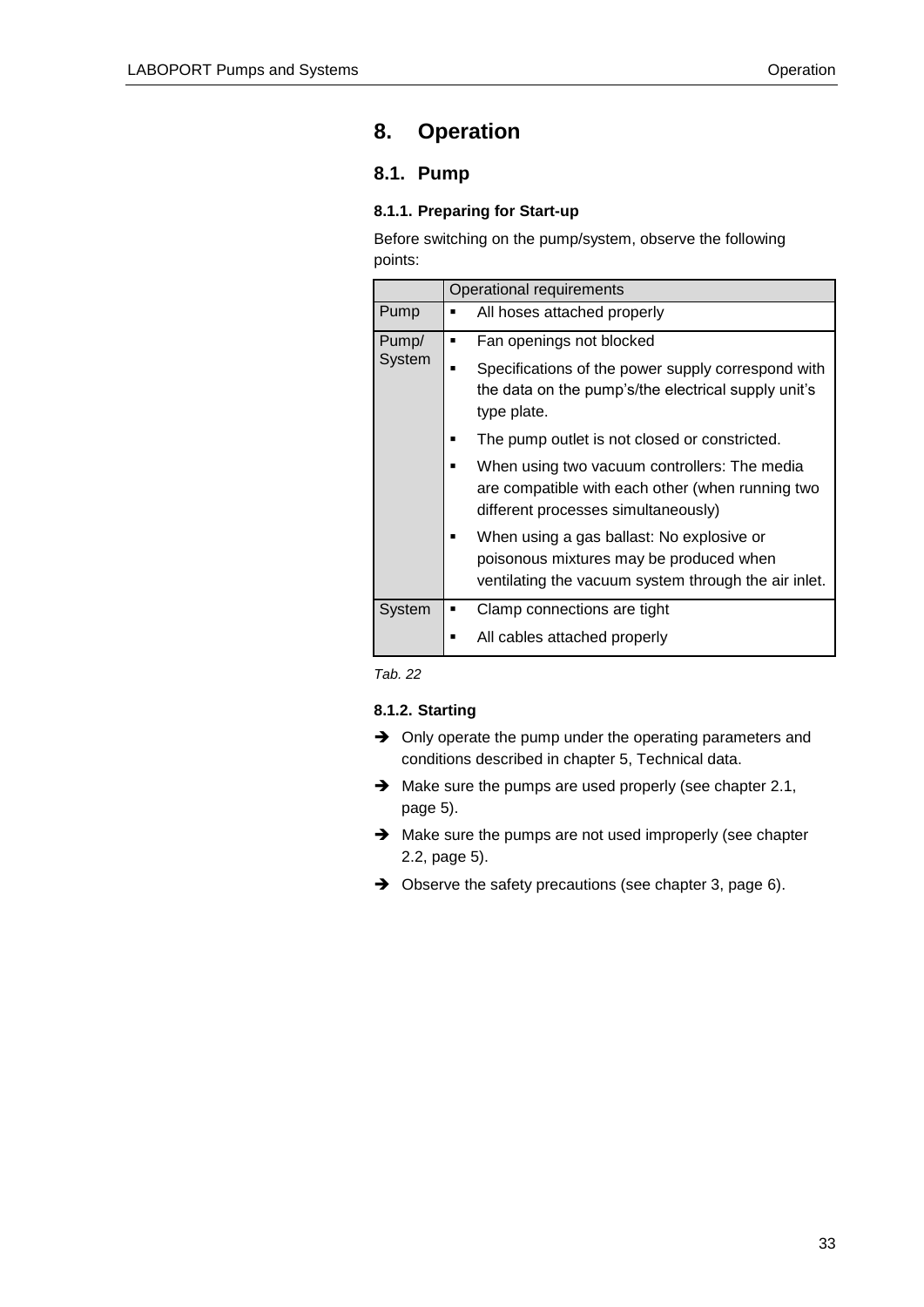

Hazard of the pump head bursting due to excessive pressure increase

- **WARNING**
	- Do not exceed max. permissible operating pressure (see chapter 5.1, page [10\)](#page-9-1).
	- $\rightarrow$  Monitor pressure during operation.
	- $\rightarrow$  If the pressure exceeds the maximum permissible operating pressure, immediately shut down pump and eliminate fault (see chapter 10, page [42\)](#page-41-0).
	- $\rightarrow$  Only throttle or regulate the air or gas quantity in the suction line to prevent the maximum permissible operating pressure from being exceeded.
	- $\rightarrow$  If the air or gas quantity in the pressure line is throttled or regulated, make sure that the maximum permissible operating pressure of the pump is not exceeded.
- Excessive pressure (with all of the related hazards) can be i prevented by placing a bypass line with a pressure-relief valve between the pressure and suctions sides of the pump. For further information, contact our technical adviser.
- $\rightarrow$  With the pump at a standstill, open pressure and suction lines to normal atmospheric pressure. Pump standstill



Automatic starting can cause personal injury and pump damage

**WARNING**

When the operation of the pump is interrupted by the thermal switch, the pump will restart automatically after cooling down.

- $\rightarrow$  After triggering of the thermal protection or in the event of power failure, remove the pump's mains plug from the socket so that the pump cannot start uncontrollably.
- $\rightarrow$  Attempt work on the pump or system only if the pump/system is separated from mains power.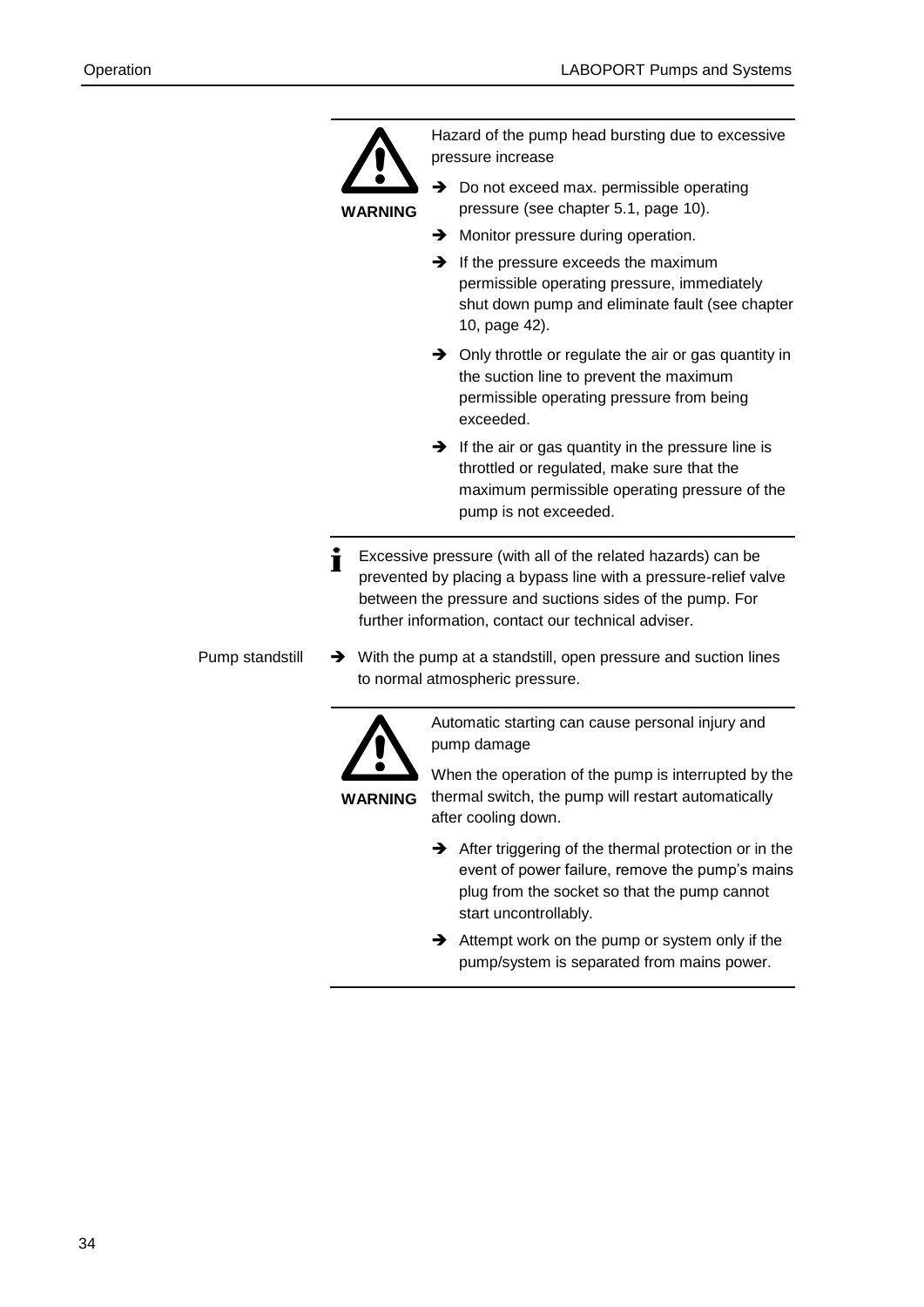#### <span id="page-34-0"></span>**8.2. Switching Pump/System on and off**

#### **Switching pump on**

- The pump may not start up against overpressure during Т switch-on. This also applies in operation following a brief power failure. If a pump starts against pressure, it may block. This activates the thermal switch, and the pump switches off.
- $\rightarrow$  Make sure that no pressure is present in the lines during switch-on.
- **→** Switch on pump with mains switch (see fig. 2/19)

#### **Switching off the pump/removing from operation**

- → When transferring aggressive media, flush the pump prior to switch-off to increase the service life of the diaphragm (see chapter 9.2.1, page [37\)](#page-36-3).
- **→** Switch off pump with mains switch (see fig. 2/19).
- $\rightarrow$  Open pressure and suction lines to normal atmospheric pressure.
- $\rightarrow$  Disconnect the power source.

#### <span id="page-34-1"></span>**8.3. Notices related to System Operation**

#### <span id="page-34-2"></span>**8.3.1. Separators**

You can move the holders for the separator vessels after Ť loosening the attachment screw.

#### <span id="page-34-3"></span>**8.3.2. High Performance Condenser**

Danger of high performance condenser bursting



 $\rightarrow$  Make sure that the high performance condenser's upper gas outlet is not blocked.

**CAUTION**

A high performance condenser may be used only with a cold-water connection or recirculated cooling system.

#### **Adjustment of the high performance condenser altitude level**

Tools and material

| <b>Qty</b> | <b>Material</b> |
|------------|-----------------|
|            | Allen key 5 mm  |

- 1. Loosen the both allen screws at the foot of the high performance condenser.
- 2. Remove the high performance condenser's clamp assembly in the support mounting slot.
- 3. Retighten the allen screws.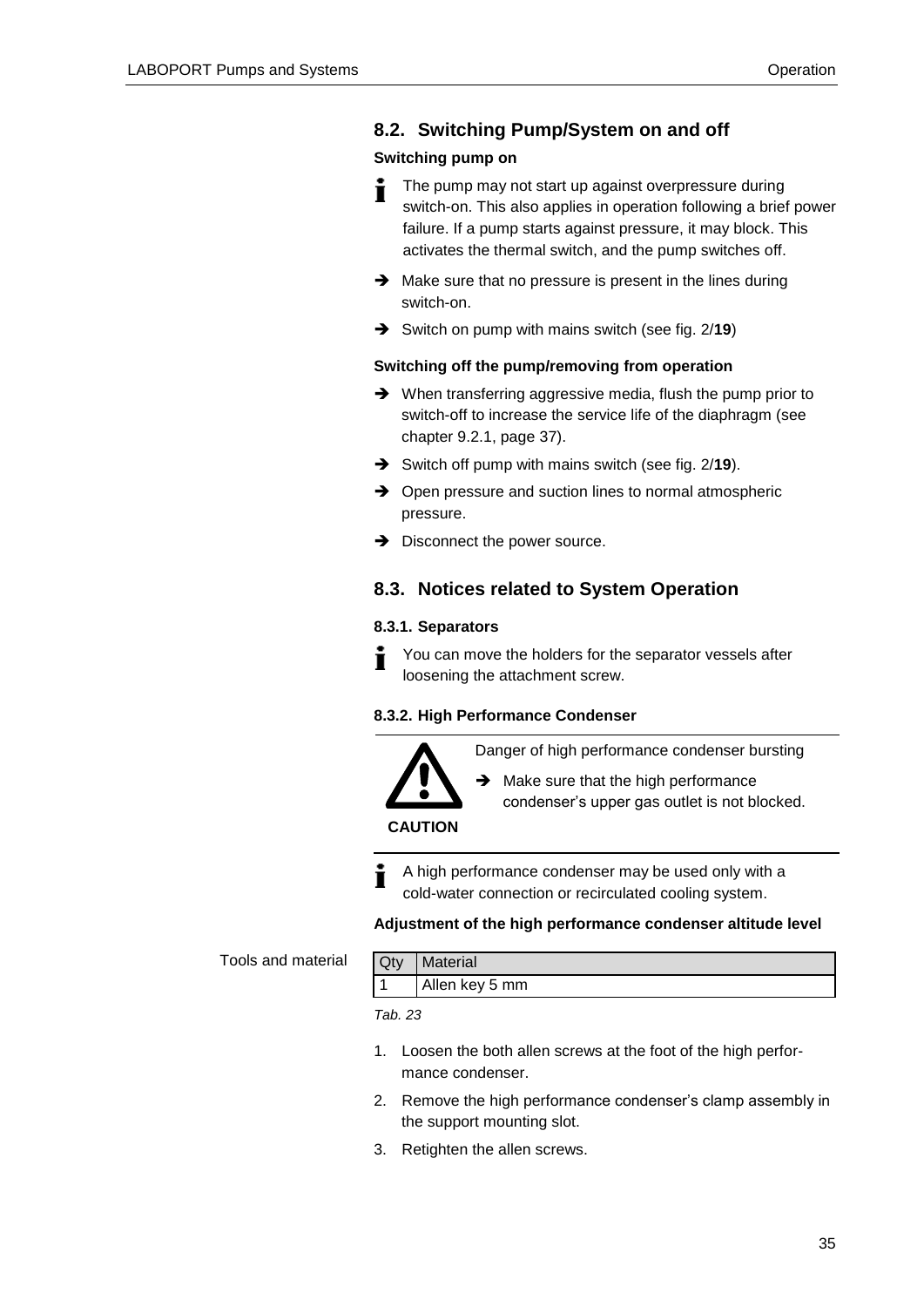#### <span id="page-35-0"></span>**8.3.3. Vacuum Controller**



Personal injury caused by poisoning or explosion and damage to the pump.

 $\rightarrow$  Make sure that no reactive or explosive mixtures will be produced when ventilating the vacuum system through the air inlet.

 $\rightarrow$  Make sure that the media are compatible with each other (when running two different processes simultaneously).

Use the mains switch to switch the vacuum controller on and Ť off.

Each vacuum controller can be set individually and will work independently of the other.

Refer to the vacuum controller's operating instructions for more information.

#### <span id="page-35-1"></span>**8.3.4. Gas Ballast**



Personal injury caused by poisoning or explosion and damage to the pump.

 $\rightarrow$  Ensure that the creation of reactive, explosive or otherwise hazardous mixtures during the supply of air is prevented.

i If the gas ballast valve is open the maximum achievable vacuum level is reduced. The gas ballast is adjusted with the button (see fig. 20).



*Fig. 20: Gas ballast operating knob*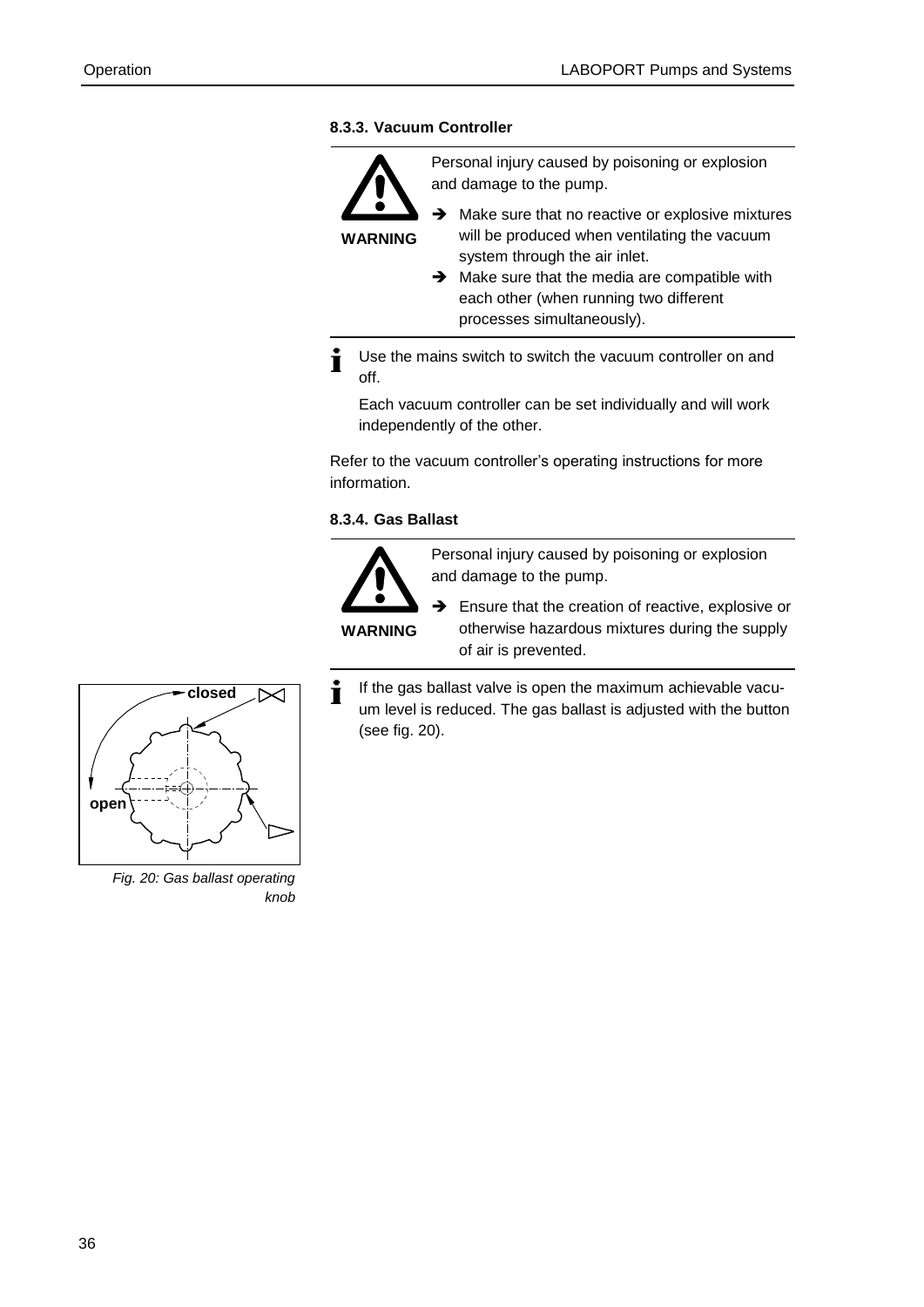## <span id="page-36-0"></span>**9. Servicing**

#### <span id="page-36-1"></span>**9.1. Servicing Schedule**

| Component                                 | Servicing interval                                   |
|-------------------------------------------|------------------------------------------------------|
| Pump/system                               | Regular inspection for external damage or<br>leaks   |
| Diaphragm and<br>valve<br>plates/sealings | Replace at the latest, when pump output<br>decreases |

*Tab. 24*

#### <span id="page-36-2"></span>**9.2. Cleaning**

When cleaning, make sure that no liquids enter the inside of Ť the housing.

#### <span id="page-36-3"></span>**9.2.1. Flushing Pump**

Before switching off the pump, flush it with air (if necessary for safety reasons: with an inert gas) for about five minutes under atmospheric conditions (ambient pressure).

#### <span id="page-36-4"></span>**9.2.2. Cleaning Pump**

 $\rightarrow$  Only clean pump with a damp cloth and non-flammable cleaning agents.

#### <span id="page-36-5"></span>**9.2.3. Emptying and Cleaning the Separator**

- 1. Unscrew the connecting nozzles (fig. 2/**8**, page [8\)](#page-7-1).
- 2. Remove separator (fig. 2/**14**) from the holder (fig. 2/**15**) and dispose of contents according to applicable regulations in your area. Then rinse out the separator.
- 3. Replace separator into the holder.
- 4. Screw the connecting nozzles back on.

#### <span id="page-36-6"></span>**9.2.4. Emptying and Cleaning the Condenser**

- 1. Carefully remove the spring clamp (fig. 2/**10**) while supporting the flask (fig. 2/**11**).
- 2. Empty and clean the flask observing safety precautions.
- 3. Re-connect the flask to the condenser and replace the spring clamp.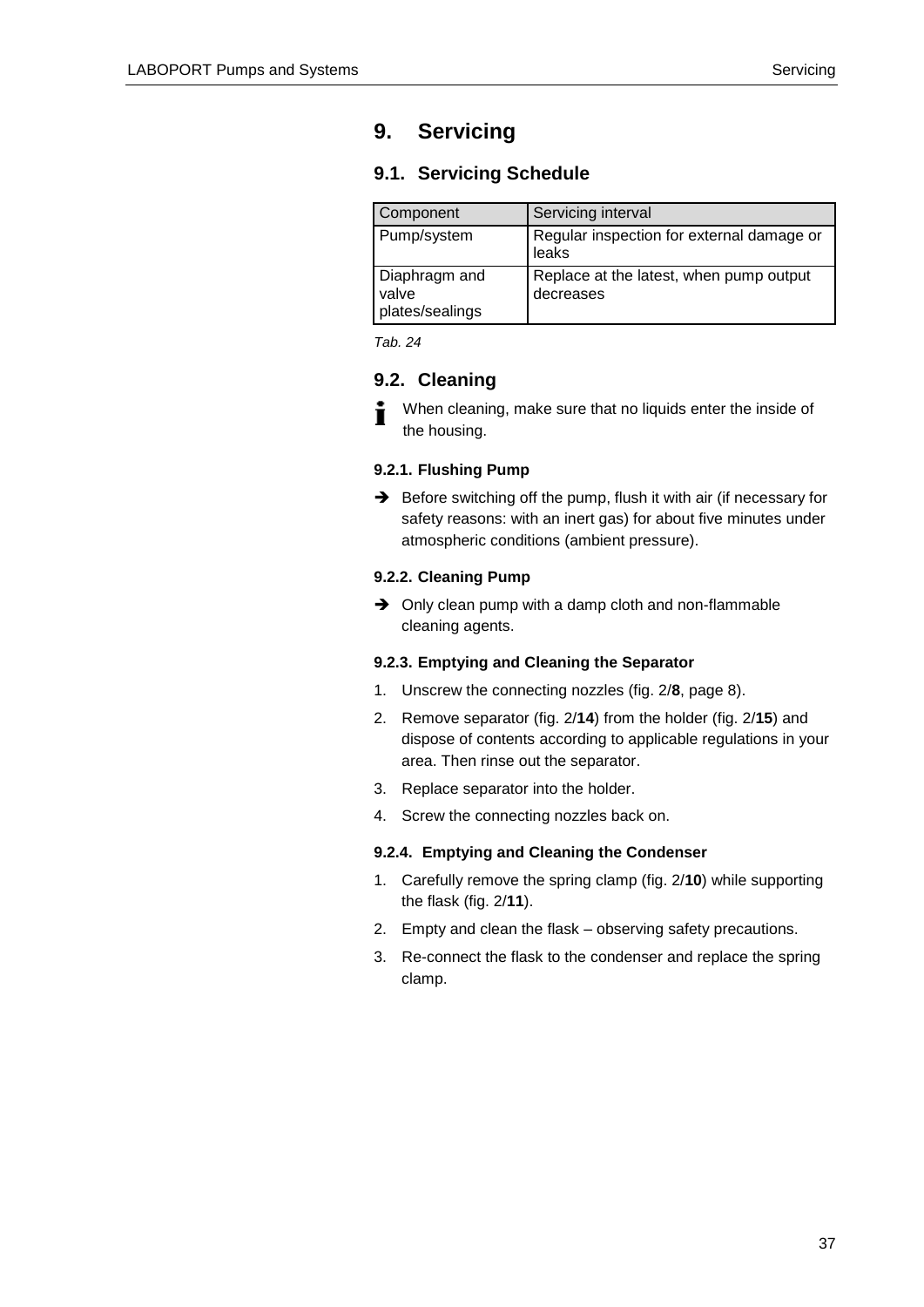|                          | <b>Plates/Sealings</b>                                                                                         |
|--------------------------|----------------------------------------------------------------------------------------------------------------|
| Conditions               | Pump is switched off and mains plug is removed from the<br>socket                                              |
|                          | Pump is clean and free of hazardous materials                                                                  |
|                          | Tubes removed from pump's pneumatic inlet and outlet                                                           |
|                          | Pump is removed from baseplate (if pump is integrated into a<br>system)                                        |
| Tools and material       | Qty<br><b>Material</b>                                                                                         |
|                          | Phillips-head screwdriver No. 2<br>1                                                                           |
|                          | Service Set (see chapter 11.1, page 46)<br>1                                                                   |
|                          | Felt-tip pen                                                                                                   |
|                          | Tab. 25                                                                                                        |
| Information on procedure | $\rightarrow$ Always replace diaphragm and valve plates/sealings together<br>to maintain the pump performance. |

<span id="page-37-0"></span>**9.3. Changing Diaphragm and Valve** 

With multi-head pumps, parts of the individual pump heads can be confused.

Replace the diaphragm and valve plates/sealings of the individual pump heads consecutively.



Health hazard due to dangerous substances in the pump!

Depending on the substance transferred, caustic burns or poisoning are possible.

**WARNING**

- → Wear protective clothing if necessary, e.g. protective gloves.
- $\rightarrow$  Flush pump before replacing the diaphragm and valve plates/sealings (see chapter 9.2.1, page [37\)](#page-36-3).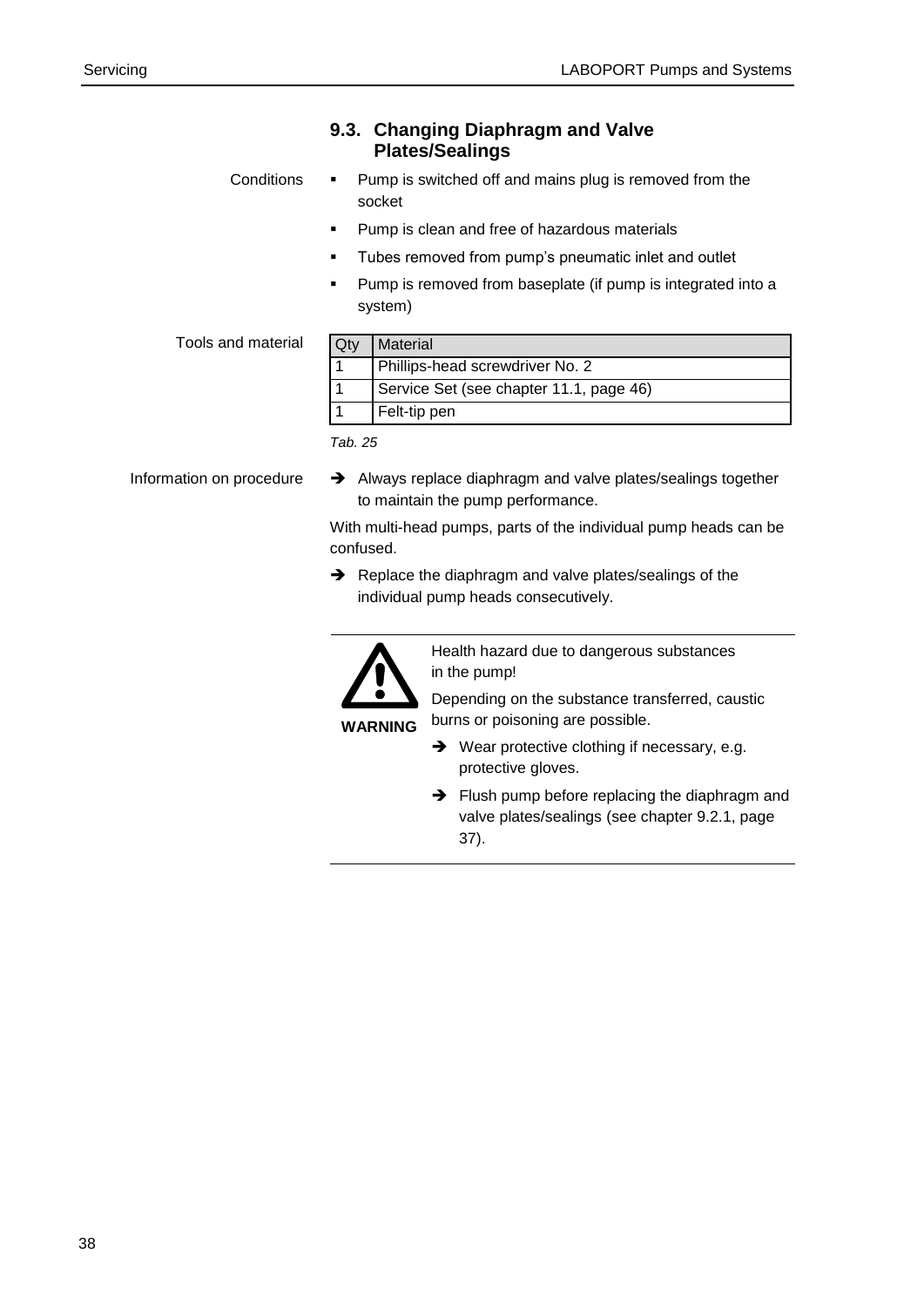

*Fig. 21: Removing pump head*

#### **Removing pump head**

- Pump N 842.3 FT.18 has a round shape of head, not a ı hexagonal.
- 1. For two-headed pumps: On the pneumatic head connection (**3**), loosen the union nuts (**2**) by hand. Then slightly loosen the angle-fitting (**1**) in the pump head (**4**) by turning it counter-clockwise, so that the connecting tube can be pulled out.
- 2. Mark the position of top plate (fig. 24/**5**), head plate (fig. 24/**6**), intermediate plate (fig. 24/**8**) and adapter relatively to each other by a drawing line (for two-headed pumps: at both pump heads) with a felt-tip pen (**1**). This helps to avoid incorrect assembly later.
- In version N 842.3 FT.18, twelve (instead of six) screws must Ť be loosened in the next work step.
- 3. Loosen the outer screws (**5**) on the pump head/pump heads.
- 4. Carefully remove pump head / pump heads.

#### **Change diaphragm**

- Replace the diaphragms of two-headed pumps consecutively Ť in order to ensure that the same number of diaphragm spacers is used as before.
- 1. For two-headed pumps: Push down one diaphragm until other diaphragm is pushed upwards to its highest position.
- 2. Carefully unscrew the upper diaphragm (**1**) counter-clockwise using both hands.
- 3. Replace spacer thick (**2**) and spacers thin (**3**) onto the screw thread of the new diaphragm (same number and order).
- 4. Screw in the new diaphragm and tighten it by hand.
- 5. With a two-headed pump: Complete steps 1 through 4 for the second pump head.

<span id="page-38-0"></span>

*Fig. 22: Changing structured diaphragm*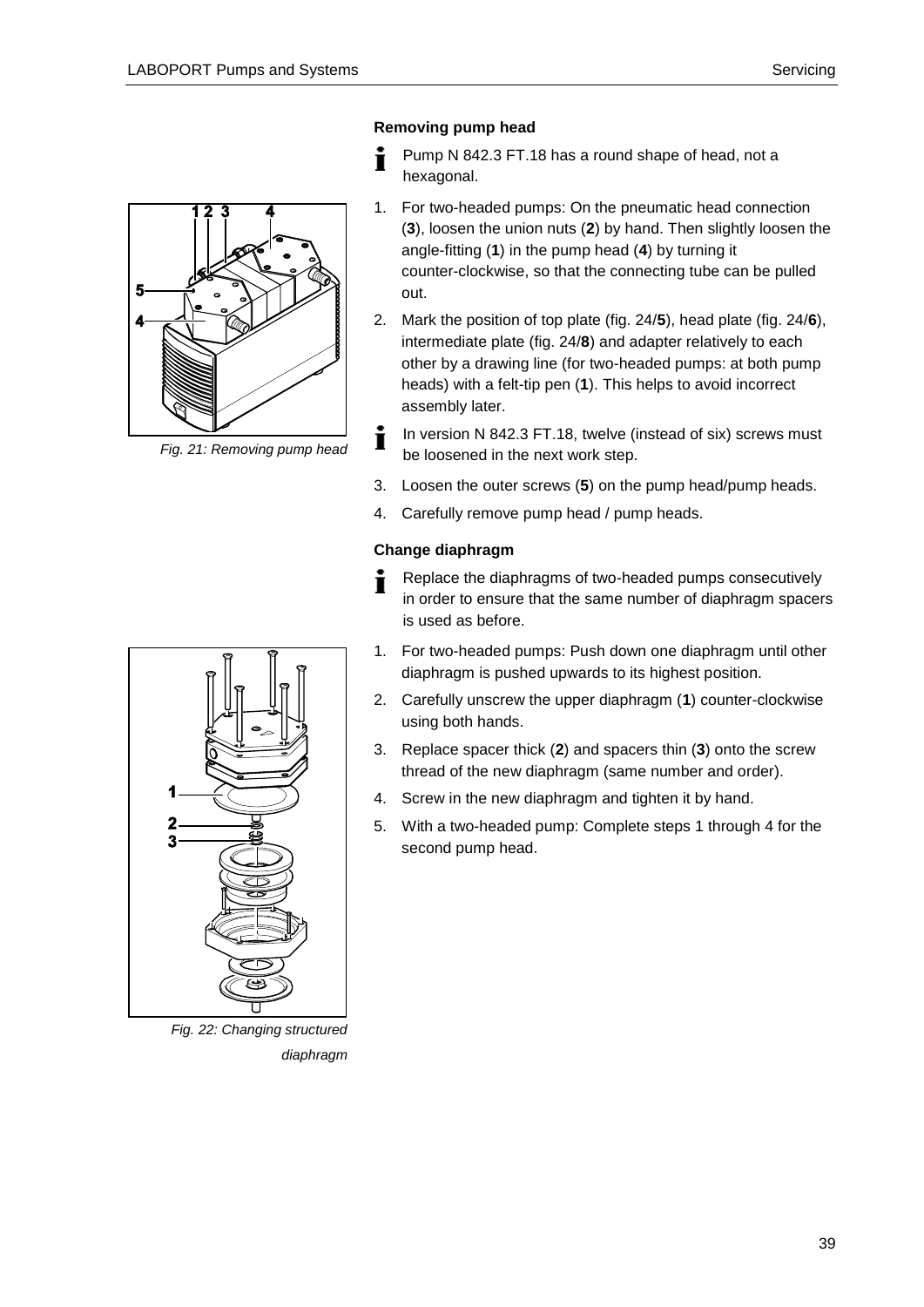#### **Change valve plates/sealings**

- Replacing the valve plates/sealings of two-headed pumps consecutively.
- In version N 842.3 FT.18, three (instead of one) screws must Ť be loosened in the first work step.
- 1. Loosen screw(s) (**1**) in the center of the top plate (**2**). With a two-headed pump: loosen the screw(s) from just one pump head.
- 2. Remove top plate (**2**) and head plate (**3**) from intermediate plate (**5**).

Valve plates/sealings are visible.

- 3. Remove old valve plate/sealings.
- 4. Clean intermediate plate (**5**) carefully (if there should be deposits in the recesses in the intermediate plate).
- 5. Insert new valve plates/sealings (**4**) in the recesses in the intermediate plate (**5**).
- 6. For two-headed pumps: Carry out the steps 1 to 5 for the second pump head.
- 7. Dispose of the old diaphragm(s) and valve plates/sealings properly.

#### **Refitting pump head**

- 1. Apply pressure all around the edge of the diaphragm. With a two-headed pump: Apply pressure to diaphragm on only one pump.
- 2. Place the intermediate plate (**8**) with valve plates/sealings on the adapter in accordance with the felt-tip pen marking.
- 3. Place the head plate (**6**) on the intermediate plate (**8**) in the position indicated by the guide pin (**7**).
- 4. Place the top plate (**5**) on the head plate (**6**) in accordance with the felt-tip pen marking.
- 5. Gently tighten screws (**4**) in diagonal order.
- In version N 842.3 FT.18, three (instead of one) screws must i be tightened in the next work step.
- 6. Insert screw(s) (**1**) with disk springs (**2**, **3**) in the center of the top plate (**5**). In doing so, make sure that the disk springs are arranged properly (see fig. 24).
- 7. Screw in the screw/screws (**1**) in the centre of the pump top plate (**5**) until it is flush with the top plate (they are flush with the top plate); then screw one final half turn to tighten.
- 8. For two-headed pumps: Carry out steps 1 to 7 for the second pump head.
- 9. For two-headed pumps: Refit the pneumatic head connection: Place tube onto the connecting part of the angle fitting, turn angle fitting to a straight position and tighten the union nut.



*Fig. 23: Changing valve plates/sealings*



*Fig. 24: Refitting pump head*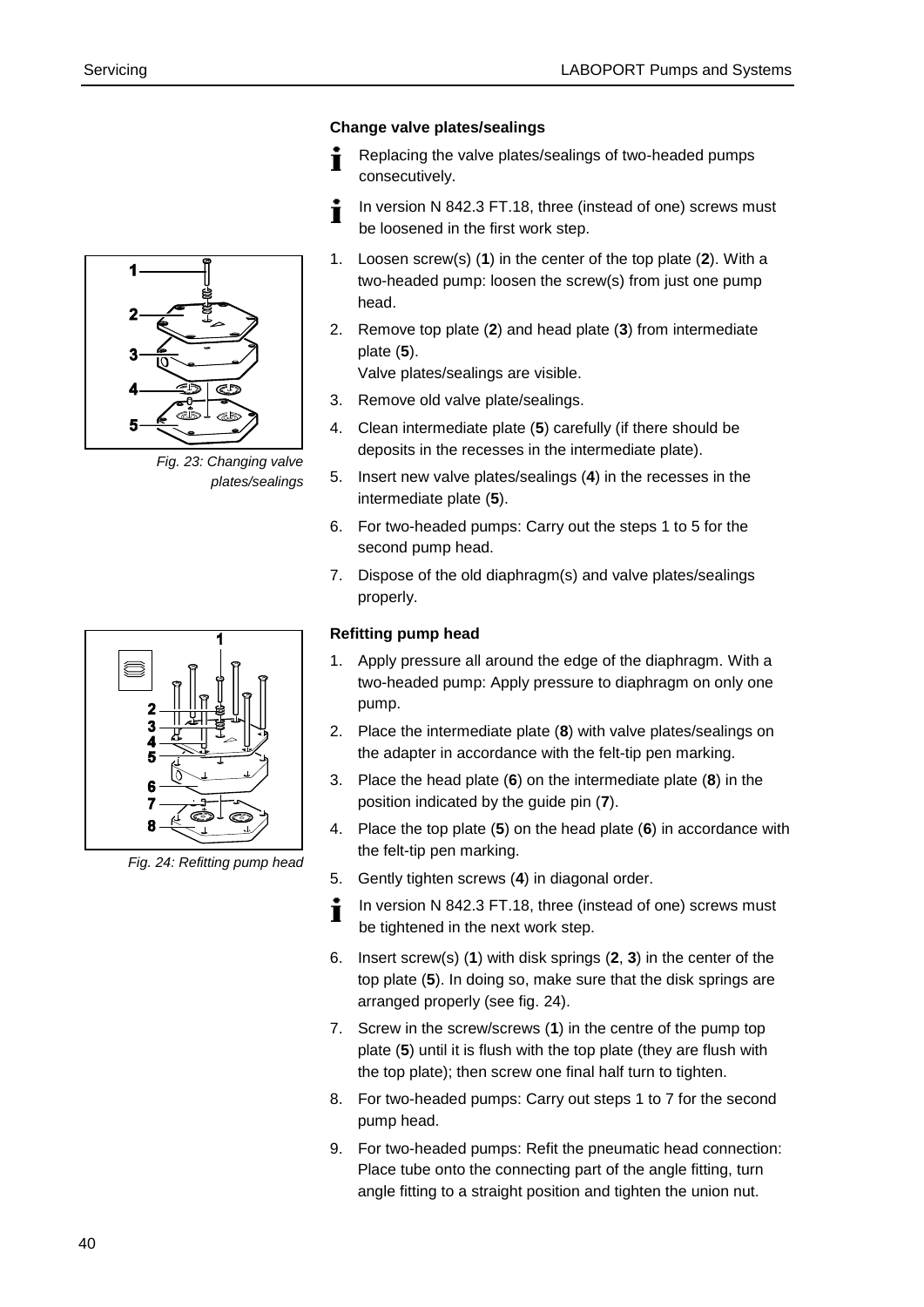#### **Final steps**

- 1. Remount the pump to the baseplate (if applicable).
- 2. Reconnect suction and pressure line to the pump.
- 3. Reconnect the pump to the electricity supply.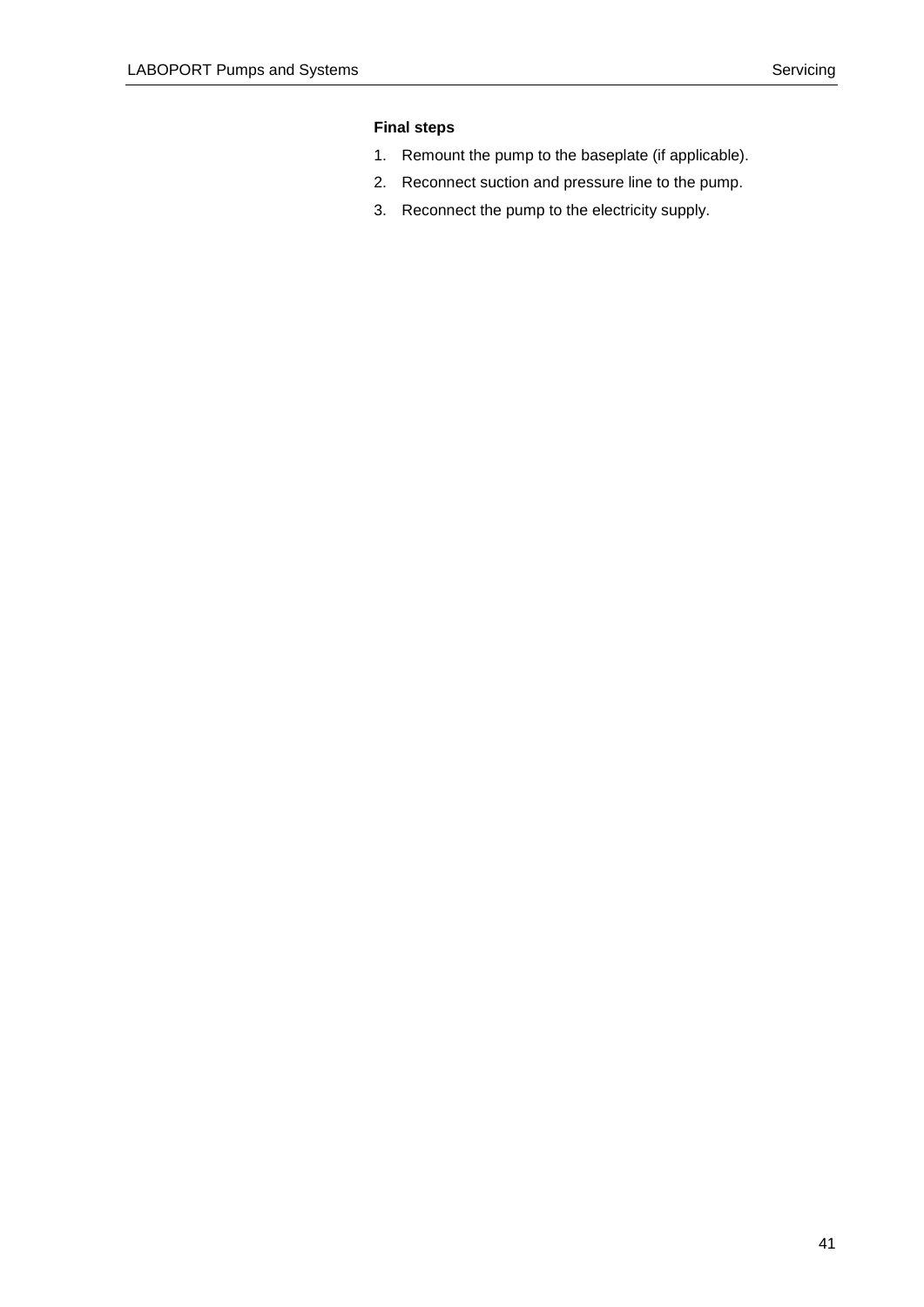## <span id="page-41-0"></span>**10. Troubleshooting**



Extreme danger from electrical shock!

 $\rightarrow$  Disconnect the pump power supply before working on the pump.

**DANGER**  $\rightarrow$  Make sure the pump is de-energized and secure.

 $\rightarrow$  Check the pump (see Tab. 26 to 35).

#### <span id="page-41-1"></span>**10.1. Pump/System without Vacuum Controller**

| <b>Pump does not transfer</b>                     |                                                                                 |  |
|---------------------------------------------------|---------------------------------------------------------------------------------|--|
| Cause                                             | Fault remedy                                                                    |  |
| No voltage in the power source                    | $\rightarrow$ Check room fuse and switch on if necessary.                       |  |
| Thermal switch has operated                       | Disconnect pump from mains.<br>→                                                |  |
| following to over-heating.                        | Allow pump to cool.<br>→                                                        |  |
|                                                   | Trace cause of over-heating and eliminate it.<br>→                              |  |
| Connections or lines blocked.                     | Check connections and lines.<br>→                                               |  |
|                                                   | Remove blockage.<br>→                                                           |  |
| External valve is closed or filter<br>is clogged. | Check external valves and filters.<br>→                                         |  |
| Condensate has collected in                       | Detach the condensate source from the pump.<br>→                                |  |
| pump head.                                        | Flush pump (see chapter 9.2.1, page 37).<br>→                                   |  |
| Diaphragm or valve plates/<br>sealings are worn.  | Replace diaphragm and valve plates/sealings (see chapter<br>→<br>9.3, page 38). |  |

| Flow rate, pressure or vacuum too low                                                                                                      |                                                                                                                                                                                                       |  |
|--------------------------------------------------------------------------------------------------------------------------------------------|-------------------------------------------------------------------------------------------------------------------------------------------------------------------------------------------------------|--|
| The system/the pump does not achieve the output specified in the Technical data or the data sheet.                                         |                                                                                                                                                                                                       |  |
| Cause                                                                                                                                      | Fault remedy                                                                                                                                                                                          |  |
| Condensate has collected in<br>pump head.                                                                                                  | →<br>Detach the condensate source from the pump.<br>Flush pump (see chapter 9.2.1, page 37).<br>→                                                                                                     |  |
| There is gauge pressure on<br>pressure side and at the same<br>time vacuum or a pressure<br>above atmospheric pressure on<br>suction side. | Change the pressure conditions.<br>→                                                                                                                                                                  |  |
| Pneumatic lines or connection<br>parts have an insufficient cross<br>section or they are throttled.                                        | →<br>Disconnect pump from system to determine output values.<br>Eliminate throttling (e.g. valve) if necessary.<br>→<br>Use lines or connection parts with larger cross section if<br>→<br>necessary. |  |
| Leaks occur on connections,<br>lines or pump head.                                                                                         | Check that tubes sit correctly on hose nozzles.<br>→<br>Replace leaky tubes.<br>→<br>Eliminate leaks.<br>→                                                                                            |  |
| Connections or lines completely<br>or partially jammed.                                                                                    | Check connections and lines.<br>→<br>Remove the jamming parts and particles.<br>→                                                                                                                     |  |
| Head parts are soiled.                                                                                                                     | Clean head components.<br>→                                                                                                                                                                           |  |
| Diaphragm or valve<br>plates/sealings are worn.                                                                                            | →<br>Replace diaphragm and valve plates/sealings,<br>(see chapter 9.3, page 38).                                                                                                                      |  |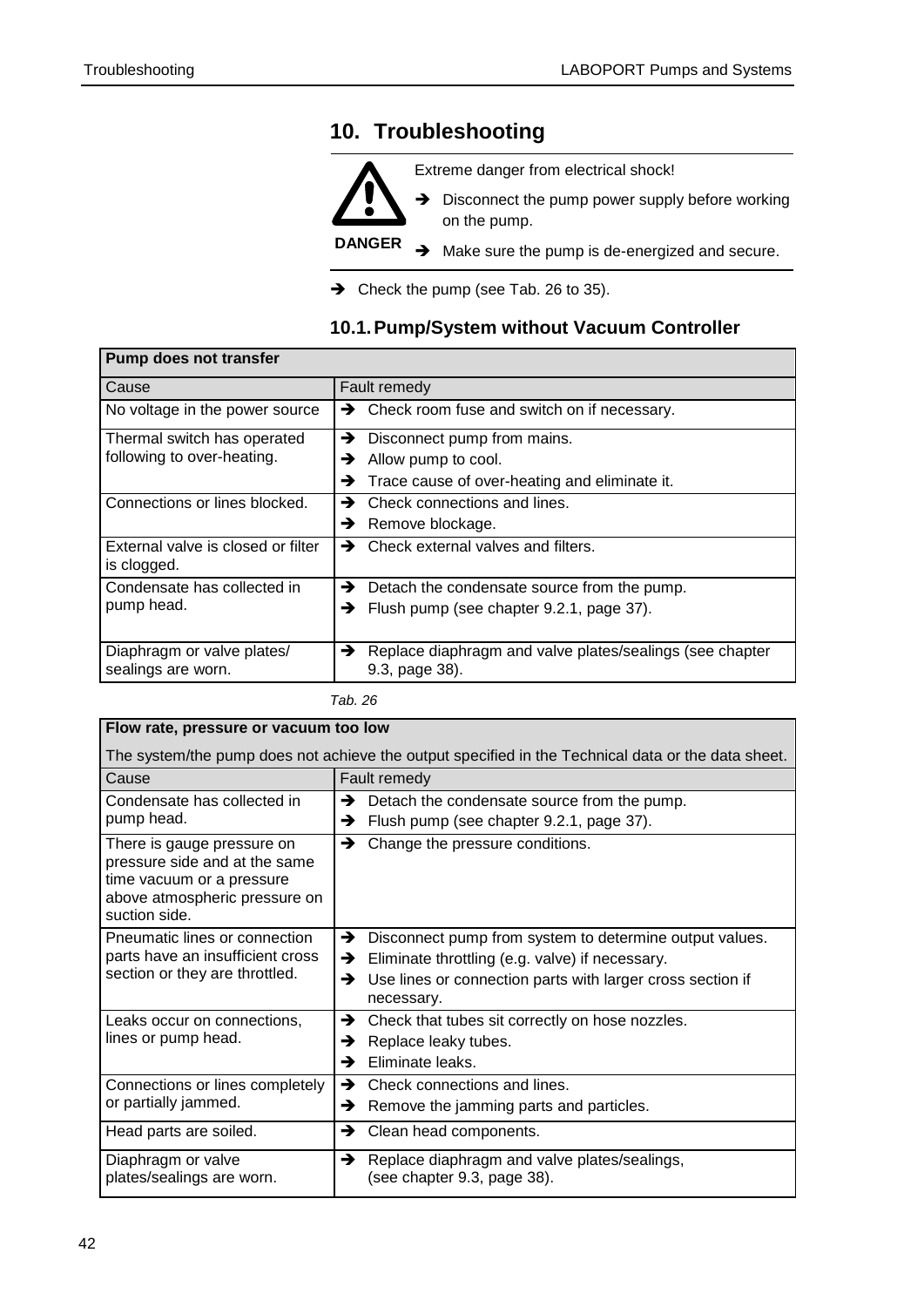| Flow rate, pressure or vacuum too low                                                              |                                                                                                                                                                                                                                                             |  |
|----------------------------------------------------------------------------------------------------|-------------------------------------------------------------------------------------------------------------------------------------------------------------------------------------------------------------------------------------------------------------|--|
| The system/the pump does not achieve the output specified in the Technical data or the data sheet. |                                                                                                                                                                                                                                                             |  |
| Cause                                                                                              | Fault remedy                                                                                                                                                                                                                                                |  |
| After diaphragm and valve<br>plates/sealings have been<br>replaced.                                | $\rightarrow$ Check that the spacers have been replaced onto the<br>diaphragm screw thread.<br>$\rightarrow$ Check head connection and hose connections.<br>Possibly carefully tighten the outer screws (fig. 21/5, page<br>39) of the top plate crosswise. |  |

*Tab. 27*

| Pump is switched on, but does not run, the on/off-switch on the pump is not lit |                                                                                                                                                                        |  |
|---------------------------------------------------------------------------------|------------------------------------------------------------------------------------------------------------------------------------------------------------------------|--|
| Cause                                                                           | Fault remedy                                                                                                                                                           |  |
| Pump is not connected with the<br>power source.                                 | $\rightarrow$ Connect pump to mains power.                                                                                                                             |  |
| No voltage in the power source                                                  | $\rightarrow$ Check room fuse and switch on if necessary.                                                                                                              |  |
| Fuse in the pump is defective.                                                  | $\rightarrow$ Remove pump's mains plug from the socket.<br>Loosen marked lid on underside of the pump.<br>Select and replace suitable fuse (see chapter 5.1, page 10). |  |

#### *Tab. 28*

| Pump is switched on, but does not run, the on/off-switch on the pump is lit |                                                             |  |
|-----------------------------------------------------------------------------|-------------------------------------------------------------|--|
| Cause                                                                       | Fault remedy                                                |  |
| The thermal switch has opened                                               | $\rightarrow$ Remove pump's mains plug from the socket.     |  |
| due to overheating.                                                         | $\rightarrow$ Allow pump to cool.                           |  |
|                                                                             | $\rightarrow$ Trace cause of over-heating and eliminate it. |  |

*Tab. 29*

## <span id="page-42-0"></span>**10.2. System with one Vacuum Controller**

i See also chapter 10.1, pump/system without vacuum controller, table 26 and 27.

| Sufficient vacuum is not reached                                               |                                                                                                                     |
|--------------------------------------------------------------------------------|---------------------------------------------------------------------------------------------------------------------|
| Cause                                                                          | Fault remedy                                                                                                        |
| Solid particles in the pump vent $\rightarrow$ Clean pump vent valve.<br>valve |                                                                                                                     |
| Condensate in pump head                                                        | $\rightarrow$ Let the pumpe run to the ultimate vacuum (Drying Mode, see<br>Operating Manual of Vacuum Controller). |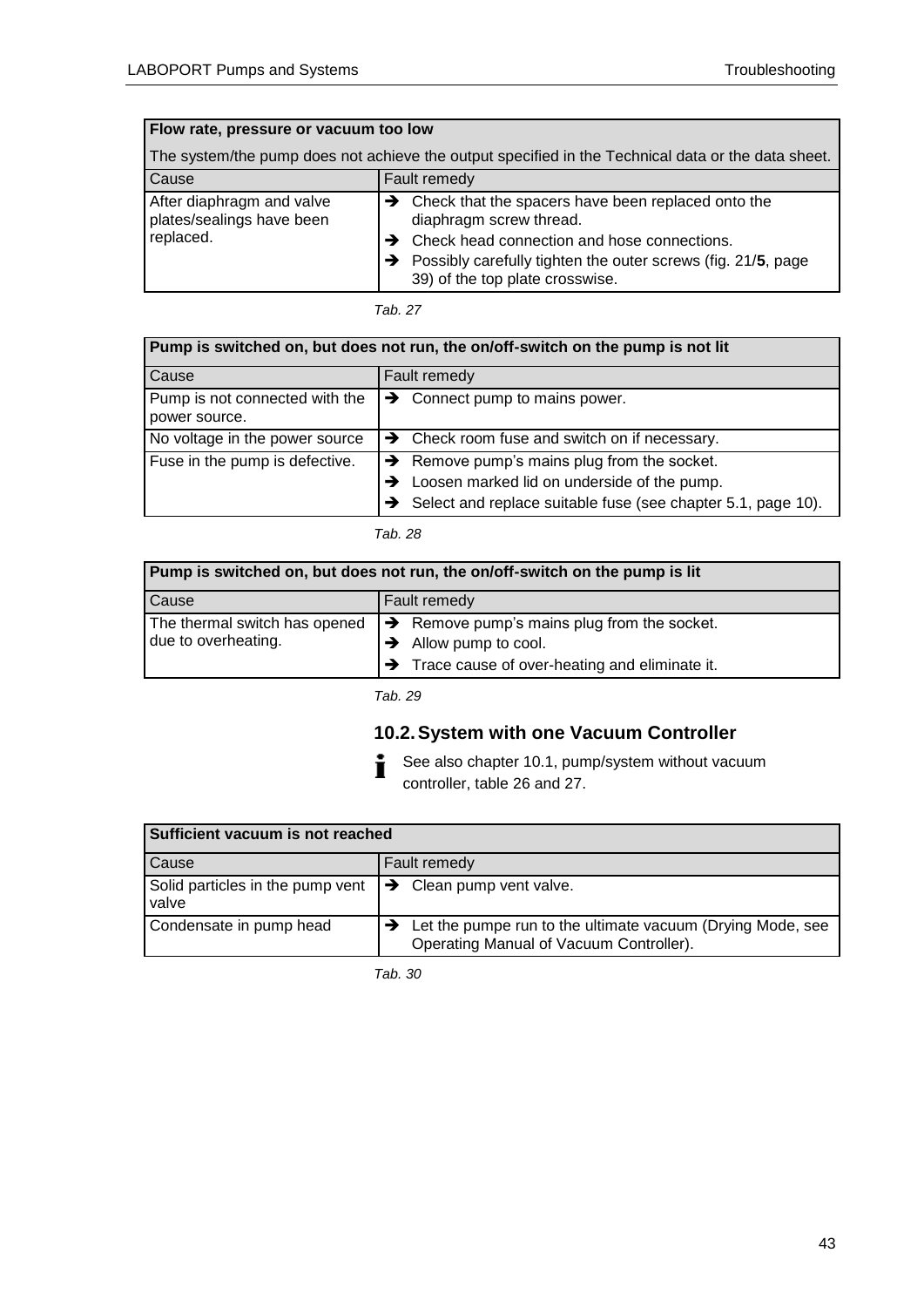#### **Vacuum Controller is switched on and set on "Regulation Mode", the desired vacuum level is not reached, pump does not run, the on/off-switch on the pump is not lit**

| Cause                              | <b>Fault remedy</b>                                             |
|------------------------------------|-----------------------------------------------------------------|
| Pump is not switched on.           | $\rightarrow$ Switch on pump.                                   |
| Incorrect electrical connection of | $\rightarrow$ Switch off system and separate from power supply. |
| controller                         | Check cabling.                                                  |
| Fuse in the pump is defective.     | $\rightarrow$ Remove pump's mains plug from the socket.         |
|                                    | Loosen marked lid on underside of the pump.                     |
|                                    | Select and replace suitable fuse (see chapter 5.1, page 10).    |

*Tab. 31*

#### **Vacuum Controller is switched on and set on "Regulation Mode", the desired vacum level is not reached, pump does not run, the on/off-switch on the pump is lit**

| Cause                                                | Fault remedy                                                                                                                                  |
|------------------------------------------------------|-----------------------------------------------------------------------------------------------------------------------------------------------|
| The thermal switch has opened<br>due to overheating. | $\rightarrow$ Remove pump's mains plug from the socket.<br>$\rightarrow$ Allow pump to cool.<br>Trace cause of over-heating and eliminate it. |

*Tab. 32*

| Vacuum Controller is switched on, no LED-indication                                                        |                                                                                                                                                                                    |
|------------------------------------------------------------------------------------------------------------|------------------------------------------------------------------------------------------------------------------------------------------------------------------------------------|
| Cause                                                                                                      | Fault remedy                                                                                                                                                                       |
| In the electrical supply unit the<br>vacuum controller plug is<br>plugged into the socket for the<br>pump. | Make sure that the vacuum controller's mains plug is plugged<br>→<br>into the socket (on the electrical supply unit) for vacuum<br>controllers (see fig. 10, page 26, position 2). |
| The fuse in the vacuum control-<br>ler is defective.                                                       | $\rightarrow$ Switch off system and separate from power supply.                                                                                                                    |
|                                                                                                            | Select an appropriate fuse (refer to the vacuum controller's<br>→<br>operating instructions).                                                                                      |
|                                                                                                            | Replace fuse above the circuit closer/circuit breaker.<br>→                                                                                                                        |
| The fuse in the electrical supply<br>unit is defect.                                                       | Switch off system and separate from power supply.<br>→                                                                                                                             |
|                                                                                                            | Select suitable fuse (see chapter 5.2, page 17).<br>→                                                                                                                              |
|                                                                                                            | Replace fuse on the front side, below the mains connection.<br>→                                                                                                                   |

*Tab. 33*

| Vacuum Controller shows unrealistic values            |                                                                    |
|-------------------------------------------------------|--------------------------------------------------------------------|
| <b>Cause</b>                                          | Fault remedy                                                       |
| The factory-set pressure<br>equalization has changed. | $\rightarrow$ Contact KNF (see page Error! Bookmark not defined.). |
| Sensor is defective                                   | > Contact KNF (see page Error! Bookmark not defined.).             |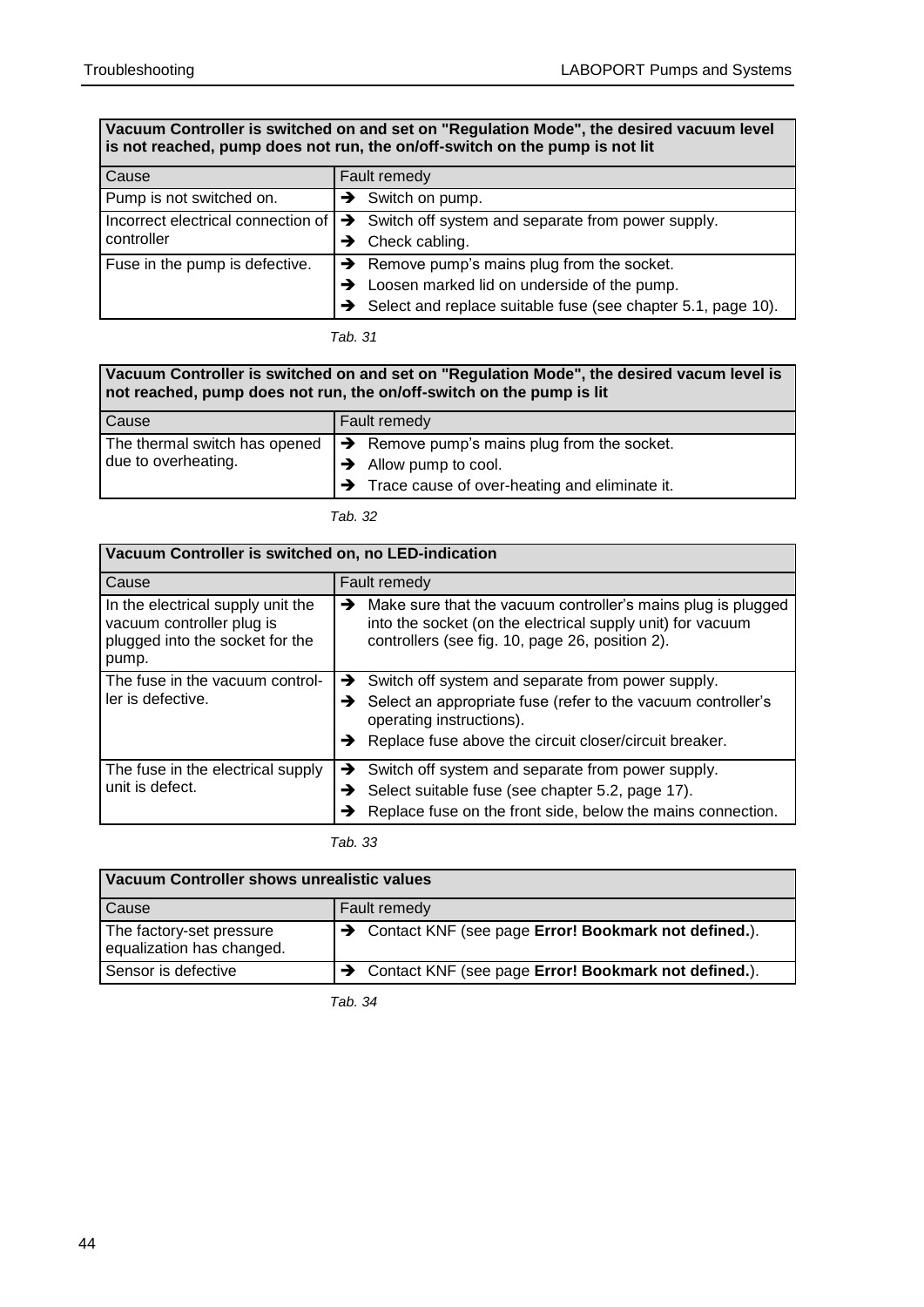#### <span id="page-44-0"></span>**10.3. System with two Vacuum Controllers**

See also chapter 10.2, system with one vacuum controller. Ť

#### **System does not work, despite one Vacuum Controller (both controllers) being set on "Regulation Mode"**

| Cause                                                                                                                | Fault remedy                                                                                |
|----------------------------------------------------------------------------------------------------------------------|---------------------------------------------------------------------------------------------|
| In the electrical supply unit the<br>connecting wires for the vacuum<br>controllers are plugged in incor-<br>rectly. | Exchange the plugs between vacuum controller 1 and<br>$\rightarrow$<br>vacuum controller 2. |
| In the electrical supply unit the<br>connecting wires for the vacuum<br>valve are plugged incorrectly.               | Exchange the plugs between vacuum valve 1 and vacuum<br>→<br>valve 2.                       |

*Tab. 35*

#### <span id="page-44-1"></span>**10.4. Fault cannot be rectified**

If you are unable to determine any of the specified causes, send the pump to KNF Customer Service (see page **Error! Bookmark not defined.** for the address).

- 1. Flush the pump to free the pump head of dangerous or aggressive gases (see chapter 9.2.1, page [37\)](#page-36-3).
- 2. Remove the pump.
- 3. Clean the pump (see chapter 9.2.2, page [37\)](#page-36-4).
- 4. Send the pump to KNF with a filled out decontamination declaration (see chapter 12) and specification of the medium transferred.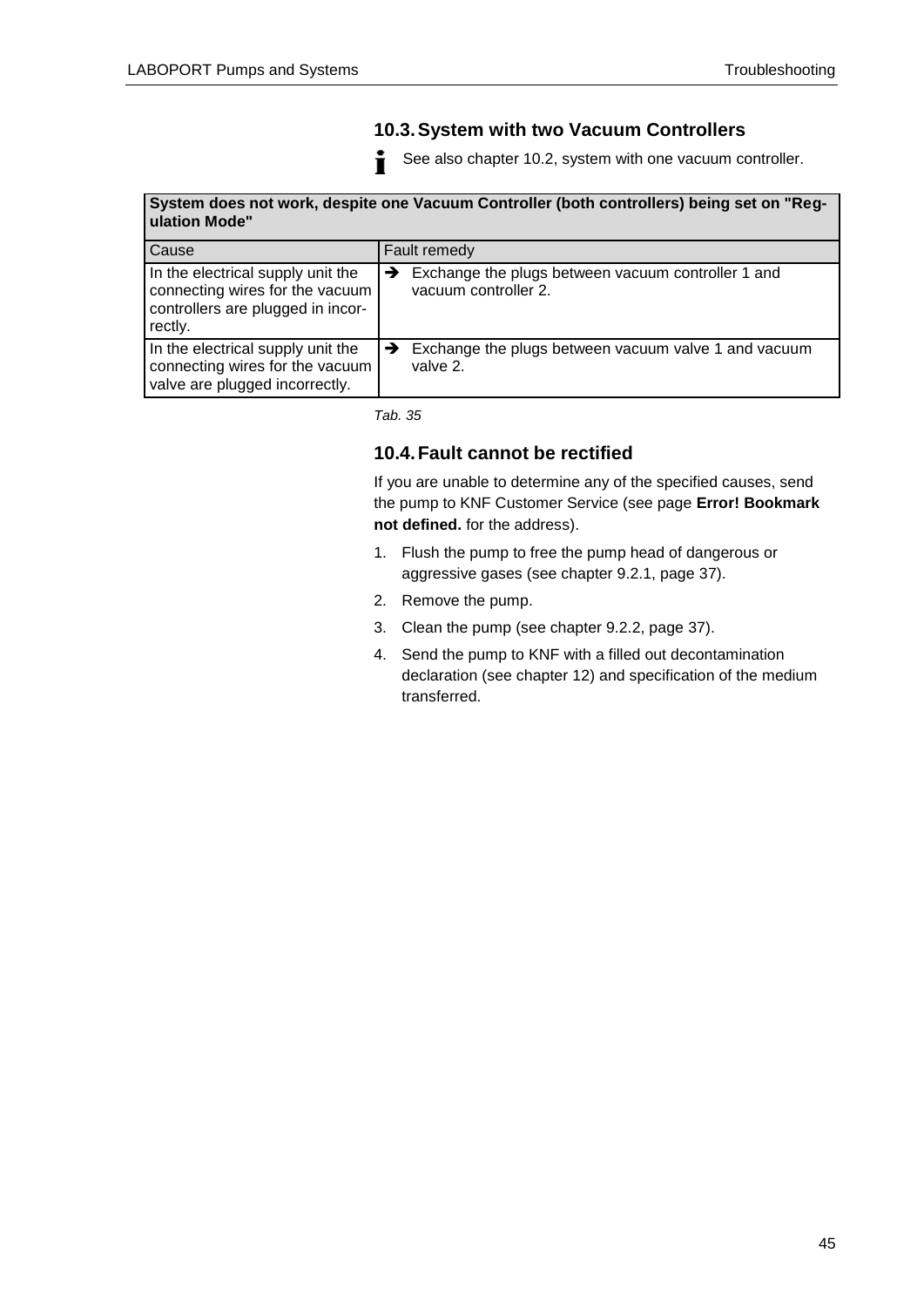## <span id="page-45-0"></span>**11. Ordering Information**

## <span id="page-45-1"></span>**11.1. Pumps and Spare Parts**

- i A service set contains:
	- <sup>1</sup> 1 diaphragm and 2 valve plates/sealing combination

Note: (.1.2 & .3 style pumps require two kits to be used to renew a twin-head pump)

| Pump type         | Order-No. Spare Parts Kit Service Set |
|-------------------|---------------------------------------|
| UN810FTP          | 072778                                |
| <b>UN810.3FTP</b> | 072778                                |
| UN820FTP          | 072779                                |
| <b>UN820.3FTP</b> | 072779                                |
| UN820ATP          | 072779                                |
| UN820.3ATP        | 072779                                |
| UN820ANP          | 073375                                |
| <b>UN820.3ANP</b> | 073375                                |
| UN840FTP          | 072780                                |
| UN840.1.2FTP      | 072780                                |
| <b>UN840.3FTP</b> | 072780                                |
| UN842.3FTP        | 072780                                |